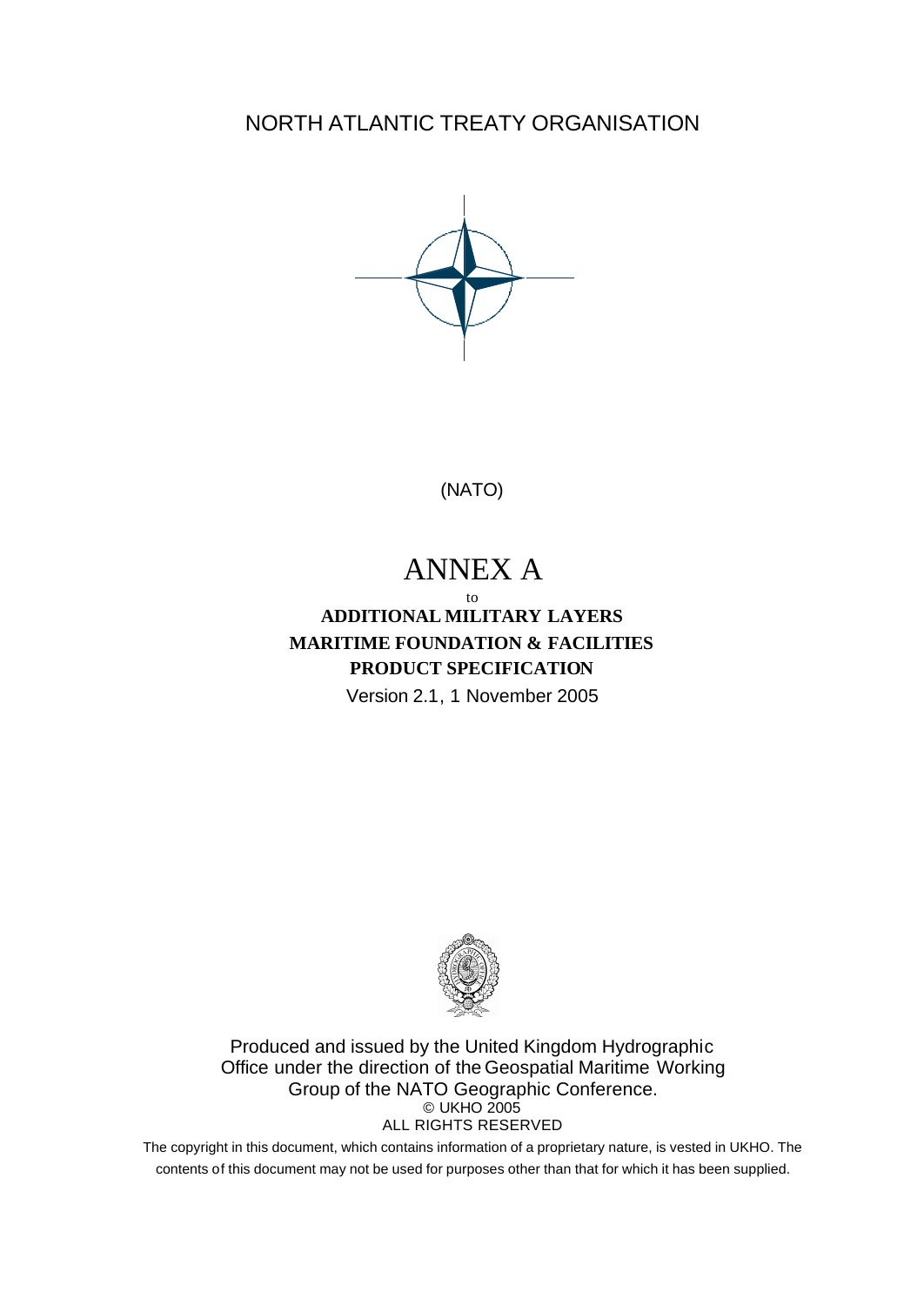### **ANNEX A S-57 IMPLEMENTATION OF MARITIME FOUNDATION & FACILITIES (MFF) PRODUCT SPECIFICATION**

### **Document Control**

#### **ISSUE**

| <b>Date</b> | <b>Author</b>   | <b>Issue</b> | <b>Summary of Changes</b>                                                             |
|-------------|-----------------|--------------|---------------------------------------------------------------------------------------|
| 1/11/01     | AML             | 1.0          | Part of the v1.0 Product Specification                                                |
| 31/07/04    | <b>B</b> Parish | 2.0          | Includes amendments to AML MFF Product<br>Specification approved by AHHWG<br>12/05/04 |
| 1/11/05     | <b>B</b> Parish | 2.1          | Errors identified by industry fixed                                                   |

#### **APPROVALS**

| <b>Approver and Title</b> | <b>Signature</b> | <b>Date</b> |
|---------------------------|------------------|-------------|
| Chairman GMWG             |                  | 21/10/05    |
|                           |                  |             |
|                           |                  |             |

#### **VERSION CONTROL**

| <b>Version</b> |                          | <b>Review Date   Reviewed By</b>               |
|----------------|--------------------------|------------------------------------------------|
| $1.2$ draft    | 12/05/04                 | NATO Ad-Hoc Hydrographic Working Group (AHHWG) |
| 2.0            | To $18/10/05$ [Industry] |                                                |
|                |                          |                                                |

#### **FILE DETAILS**

| <b>Component</b>                | <b>Name &amp; Location</b>                                     | <b>Tool</b> |
|---------------------------------|----------------------------------------------------------------|-------------|
| Document text                   | J:\AML\Specification\Specifications\MFF\MF<br>F PS Annex A 2.1 | MS Word     |
| Correspondence<br>and hard copy | HA/351/002/014                                                 | N/A         |
|                                 |                                                                |             |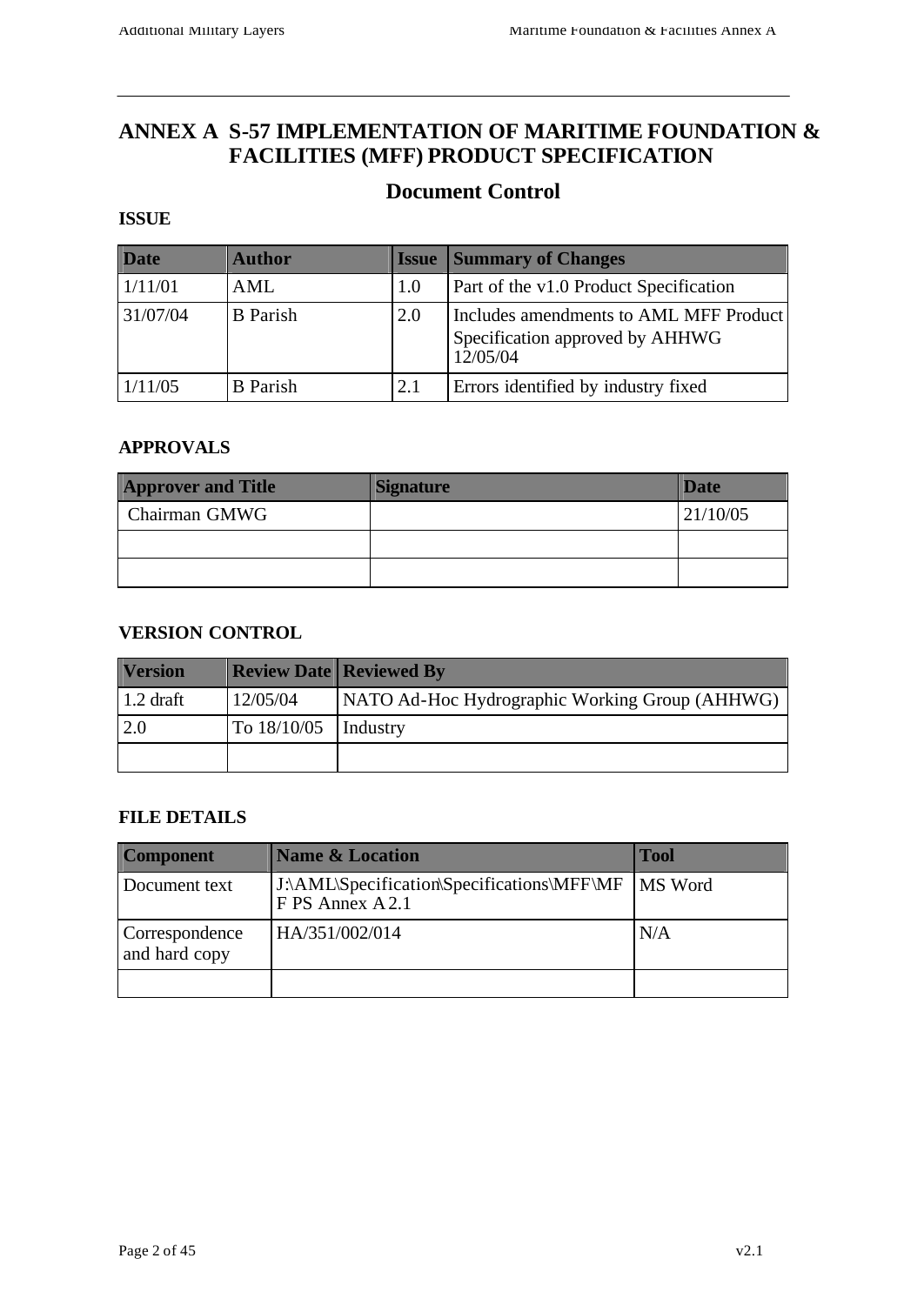# **CONTENTS**

| A.1     |                                                                                      |  |
|---------|--------------------------------------------------------------------------------------|--|
| A.1.1   |                                                                                      |  |
| A.1.1.1 |                                                                                      |  |
| A.1.1.2 |                                                                                      |  |
| A.1.1.3 |                                                                                      |  |
| A.1.1.4 |                                                                                      |  |
| A.1.1.5 |                                                                                      |  |
| A.1.1.6 |                                                                                      |  |
| A.1.1.7 |                                                                                      |  |
| A.1.1.8 |                                                                                      |  |
| A.1.1.9 |                                                                                      |  |
| A.1.2   |                                                                                      |  |
| A.1.2.1 |                                                                                      |  |
| A.1.2.2 |                                                                                      |  |
| A.1.2.3 |                                                                                      |  |
| A.1.2.4 |                                                                                      |  |
| A.1.2.5 |                                                                                      |  |
| A.1.2.6 |                                                                                      |  |
| A.1.2.7 |                                                                                      |  |
| A.1.2.8 |                                                                                      |  |
| A.2     |                                                                                      |  |
| A.2.1   |                                                                                      |  |
| A.2.1.1 |                                                                                      |  |
| A.2.1.2 |                                                                                      |  |
| A.2.1.3 |                                                                                      |  |
| A.2.1.4 |                                                                                      |  |
| A.2.1.5 |                                                                                      |  |
| A.2.1.6 |                                                                                      |  |
| A.2.2   |                                                                                      |  |
| A.2.3   |                                                                                      |  |
| A.2.3.1 |                                                                                      |  |
| A.2.3.2 |                                                                                      |  |
| A.2.4   |                                                                                      |  |
| A.2.4.1 |                                                                                      |  |
| A.2.4.2 |                                                                                      |  |
| A.2.4.3 |                                                                                      |  |
| A.2.4.4 |                                                                                      |  |
| A.2.4.5 |                                                                                      |  |
| A.2.4.6 |                                                                                      |  |
| A.2.4.7 |                                                                                      |  |
| A.2.4.8 |                                                                                      |  |
| A.3     | AML MARITIME FOUNDATION AND FACILITIES Guidance on Feature Coding and Attribution 42 |  |
| A.3.1   |                                                                                      |  |
| A.3.2   |                                                                                      |  |
| A.3.2.1 |                                                                                      |  |
| A.3.2.2 |                                                                                      |  |
| A.3.2.3 |                                                                                      |  |
| A.3.3   |                                                                                      |  |
|         |                                                                                      |  |
|         |                                                                                      |  |
|         |                                                                                      |  |
|         |                                                                                      |  |
|         |                                                                                      |  |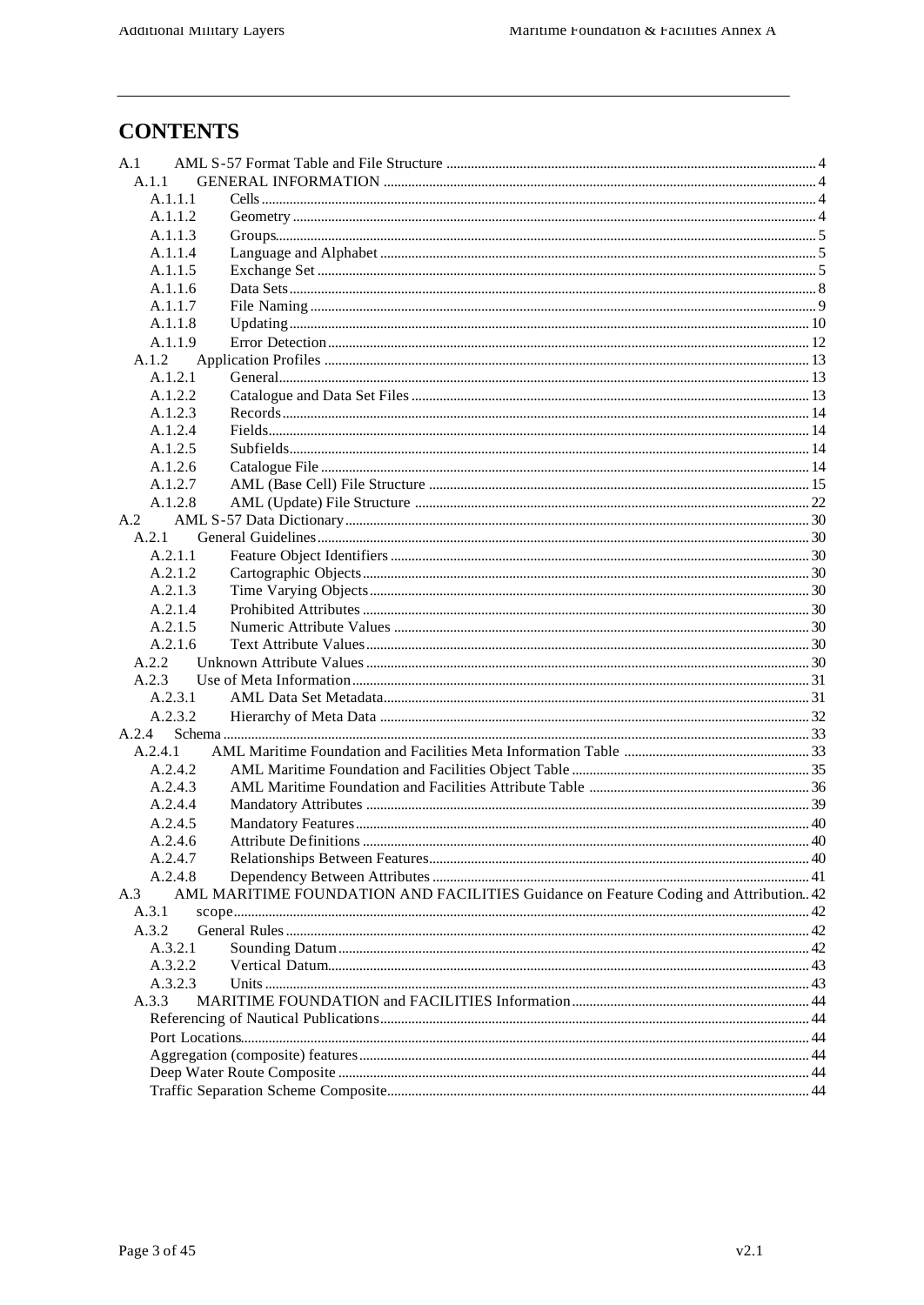# **A.1 AML S-57 Format Table and File Structure**

# *A.1.1 GENERAL INFORMATION*

The binary implementation of S-57 must be used for AML MFF using the Chain-Node vector model described in S-57, part 2, Theoretical Data Model.

The application profiles define the structure and content of the catalogue file and data set files in an exchange set.

### **A.1.1.1 Cells**

In order to facilitate the efficient processing of AML data the geographic coverage of a given usage must be split into cells. Each cell of data must be contained in a physically separate, uniquely identified file on the transfer medium, known as a data set file (see section A.1.1.6 and A.1.1.7.3 of this Product Specification).

Cells are no longer constrained to be rectangular (i.e. defined by 2 meridians and 2 parallels). It is recommended that the geographic extent of the cell be chosen by the AML producer to ensure that the resulting data set file contains no more than 5 Megabytes of data. Subject to this consideration, the cell size must not be too small in order to avoid the creation of an excessive number of cells.

The co-ordinates of the vertices of the cell are encoded in decimal degrees in the catalogue file.

The area within the cell which contains data must be indicated by a meta object M\_COVR with CATCOV = 1 (see section A.2.3.1 of this Product Specification). Any other area not containing data must be indicated by a meta object M\_COVR with CATCOV =  $2$ .

Cells of the same scale band (see section 2.2) may overlap. However, data within the cells must not overlap unless the cells are of different security classifications (see section 1.4.2).

Point or line feature objects which are at the border of two cells with the same intended usage must be part of only one cell. They are put in the south or west cell (i.e. north and east borders of the cell are part of the cell, south and west borders are not).

When a feature object exists in several cells its geometry must be split at the cell boundaries and its complete attribute description must be repeated in each cell.

### **A.1.1.2 Geometry**

Edges must be encoded using SG2D fields.

The presentation of symbolised lines may be affected by line length. Therefore, the encoder must be aware that splitting a line into numerous small edges may result in poor symbolisation.

In certain circumstances, the symbolisation of an edge may need to be suppressed. This is done using the value {1} in the "Masking Indicator" [MASK] subfield of the "Feature Record to Spatial Record Pointer" [FSPT] field. If the value in the "Usage Indicator" [USAG] subfield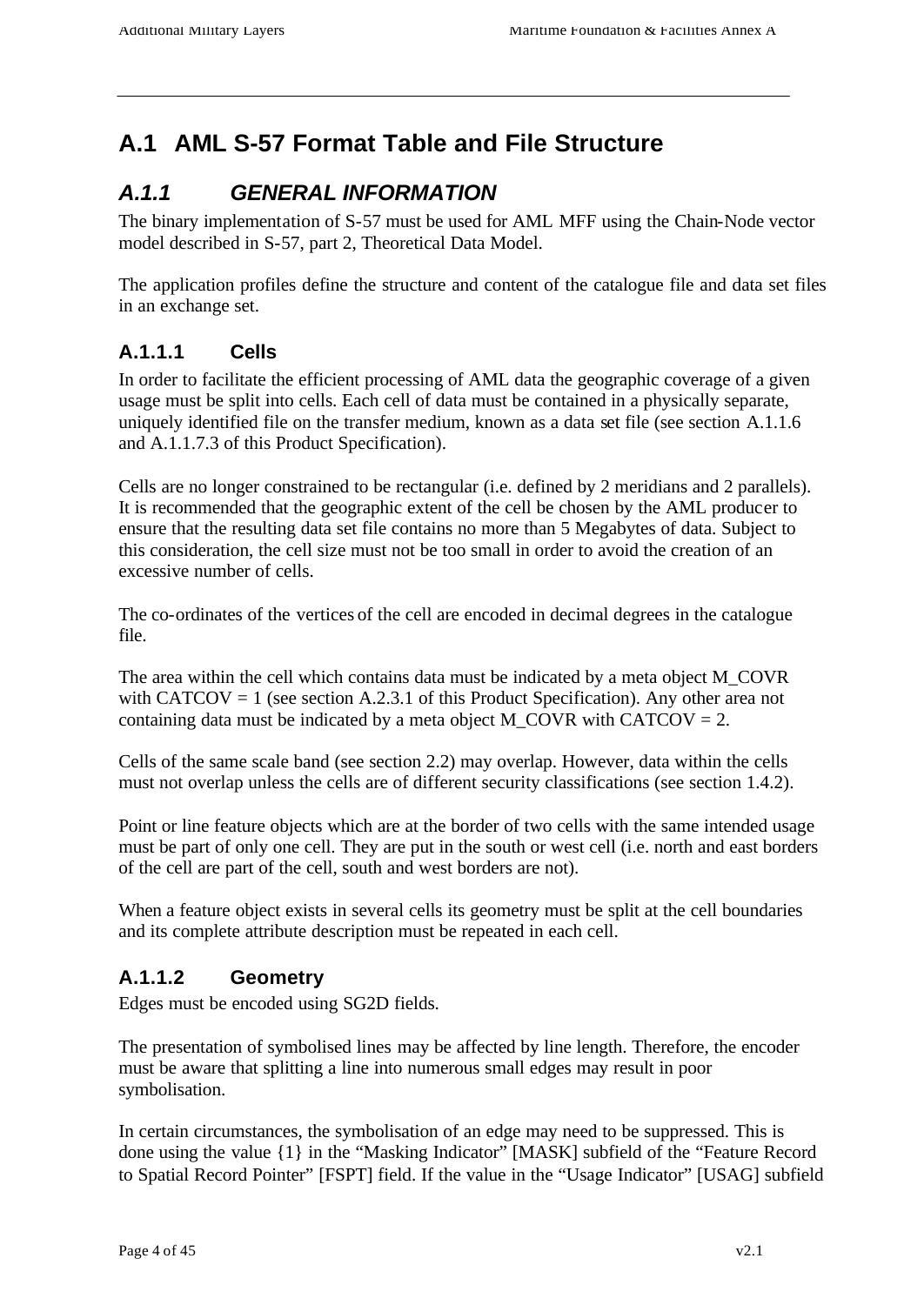is set to {3} (exterior boundary truncated by the data limit), the MASK subfield must be set to {255} (null).

### **A.1.1.3 Groups**

The group (GRUP) sub-field is not used for AML products and the value must be set to {255}null.

### **A.1.1.4 Language and Alphabet**

#### A.1.1.4.1 *Language*

The exchange language must be English. Other languages may be used as a supplementary option.

In general this means that, when a national language is used in textual national attributes (NINFOM and NOBJNM), the English translation must exist in the international attributes (INFORM and OBJNAM). However, national geographic names do not need to be translated in the international attributes, they may be left in their original national language form or may be transliterated or transcribed.

#### A.1.1.4.2 *Use of lexical level 2*

If the national language cannot be expressed in lexical levels 0 or 1, the following rules apply:

- the exact spelling in the national language is encoded in the "National Attributes" [NATF] field (see sections A.1.2.7.3.4 and A.1.2.8.3.4) using lexical level 2
- · translated text, including transliterated or transcribed national geographic names is encoded in the "International Attributes" [ATTF] field (see sections A.1.2.7.3.3 and A.1.2.8.3.3) using lexical level 0 or 1

Where possible international standards should be used for the transliteration of non-Latin alphabets.

### **A.1.1.5 Exchange Set**

The AML MFF implements the international standard ISO/IEC 8211 as a means of encapsulating S-57 structured data. The ISO/IEC 8211 standard provides a file based mechanism for the transfer of data from one computer system to another, independent of make. In addition, it is independent of the medium used to establish such a transfer. It permits the transfer of data and the description of how such data is organised.

For a summary of the S-57 implementation of ISO/IEC 8211, refer to S-57 - Part 3: Annex A.

### A.1.1.5.1 *Content of the Exchange Set*

An exchange set is composed of one and only one catalogue file and at least one data set file. Additional files can also be included in the AML exchange set. These files may be included to provide additional information within an AML product.

An exchange set may also contain an optional README file.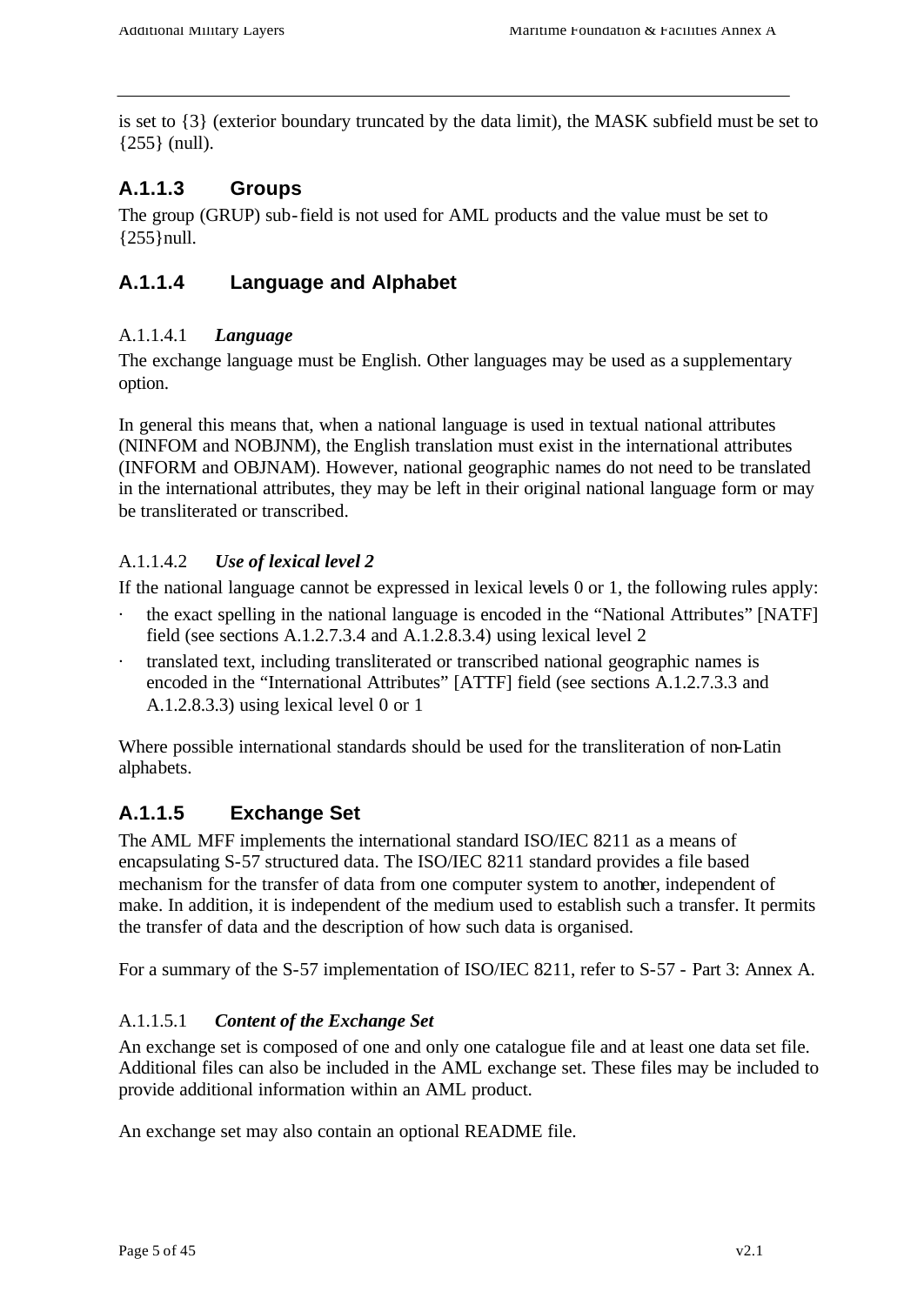Exchange set

| |--<1>-- README file (see A.1.1.7.1) | |--<1>-- Catalogue file (see A.1.2.6) |  $\left| \left| \left| \right| < R \right| \right|$  Data set file (see A.1.1.6) | |--<R>-- Text file (see A.1.1.7.4) | |--<R>-- Picture file (see A.1.1.7.4)

In tables A.1.1.5.1.1 and A.1.1.5.1.2, all files contained in an Exchange Set (shown in the File Type columns) must be in the formats given in column two of the tables (File Format/Extension). The IMPL subfield values, defined in AML Product Specifications, for the Catalogue Directory field (CATD) are given in the third column (Subfield Value).

#### A.1.1.5.1.1 *Mandatory Exchange Set File Types*

The table below provides details of the file types and forma ts that are mandatory in an AML Exchange Set.

| <b>File Type</b> | Implementation | <b>Subfield Value</b> |
|------------------|----------------|-----------------------|
| Catalogue        | ASCII          | ASC                   |
| Data Set         | Binary         |                       |

#### *A.1.1.5.1.2 Additional Exchange Set File Types*

The table below provides examples of the file contents and formats that may be included within an AML Exchange Set.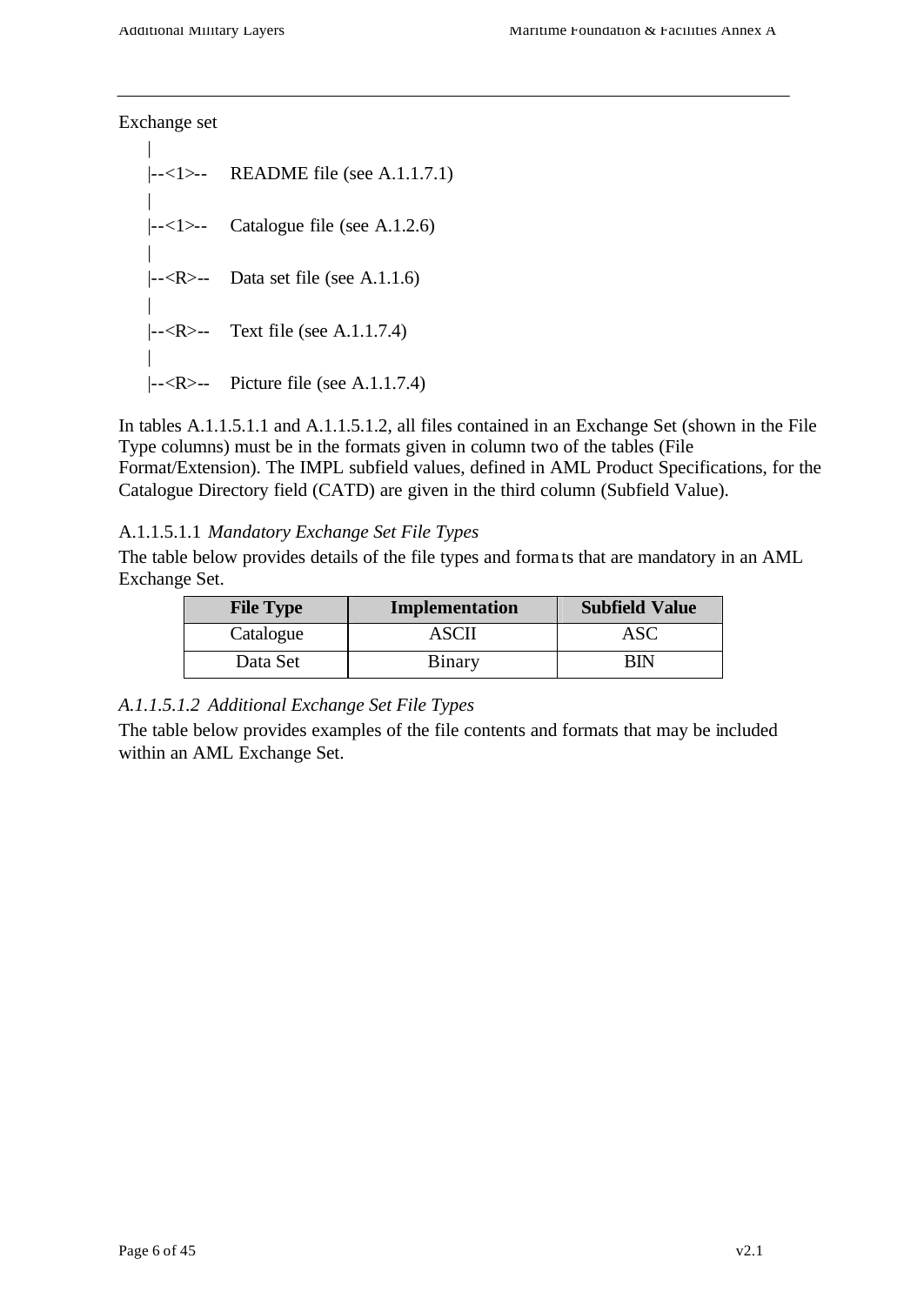| <b>File Type</b> | <b>File Format/Extension</b> | <b>Subfield Value</b> |
|------------------|------------------------------|-----------------------|
| Text             | <b>TXT</b>                   | <b>TXT</b>            |
| Picture          | <b>TIFF</b>                  | <b>TIF</b>            |
| Document         | <b>PDF</b>                   | <b>PDF</b>            |
| Document         | <b>HTML</b>                  | <b>HTM</b>            |
| Photo            | <b>JPEG</b>                  | <b>JPG</b>            |
| Video            | <b>AVI</b>                   | <b>AVI</b>            |
| Video            | <b>MPEG</b>                  | <b>MPG</b>            |

### **A.1.1.5.2** *Exchange Set Naming*

All AML products will follow the exchange set naming convention specified in this section.

#### Format

XXMbcDDD

Where

- $\bf{XX}$  = the two-letter NATO country code of the producer (NATO STANAG 1059)
- $M =$  the first character of the three-letter AML product identifier (MFF)
- **= identifies whether the exchange set is a base or update exchange set.**

B – Base. A base exchange set may contain original base cells, new editions and reissues. All three are base cell files as defined in section A.1.2.7.

U – Update. An update exchange set will contain update cell files as defined in section A.1.2.8 but may also contain new editions and new base cells.

- $c =$  the security classification code:
	- N COSMIC TOP SECRET W – FOCAL TOP SECRET T – TOP SECRET S - SECRET C - CONFIDENTIAL R - RESTRICTED U - UNCLASSIFIED
- **DDD** = is the mandatory alphanumeric geographic area identification code. Codes for use in AML are product specific have yet to be defined. Update exchange sets may not require geographical identification in which case this field will be populated with XXX.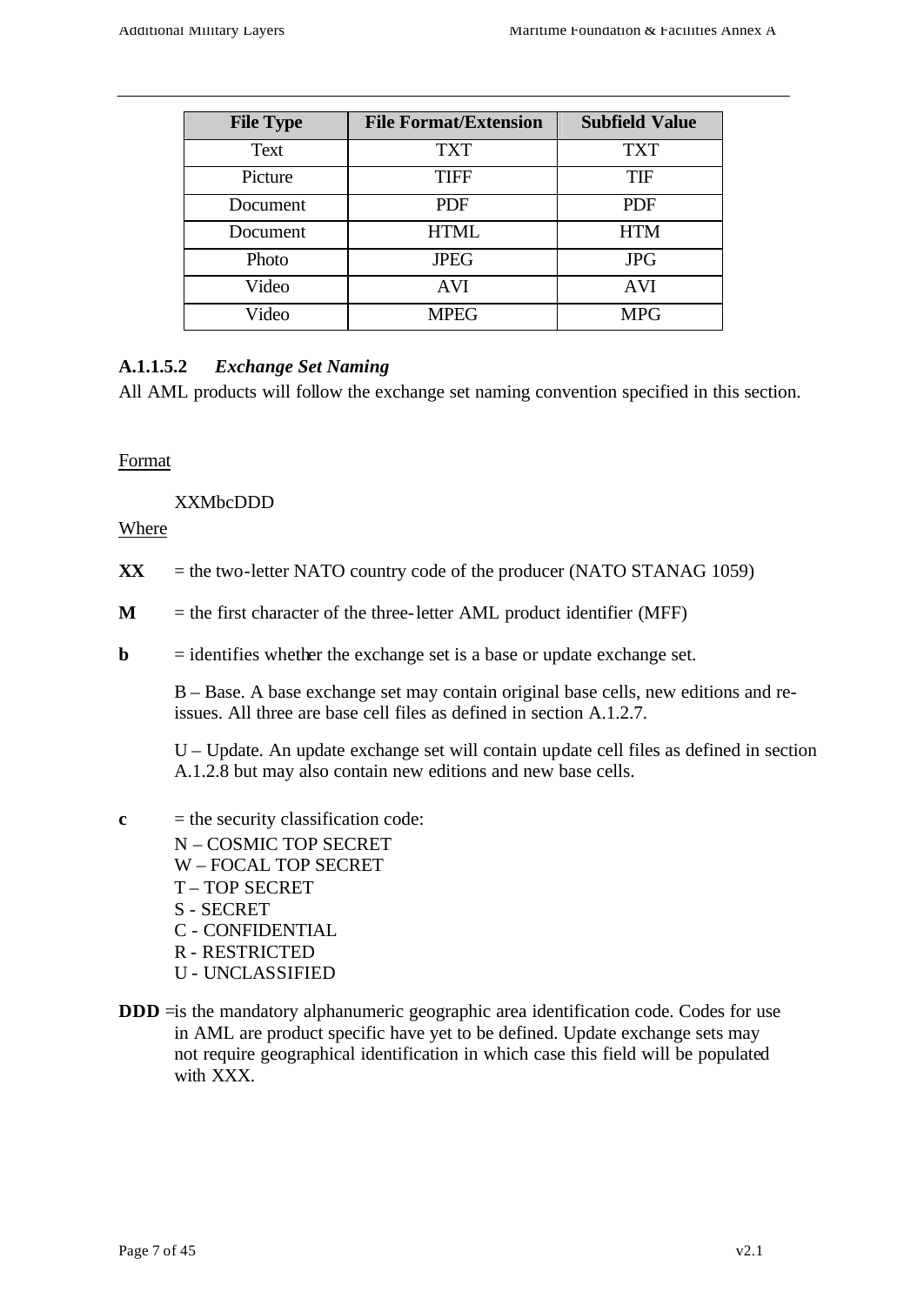#### A.1.1.5.3 *Directory Structure*

The following is an example directory structure for an AML MFF exchange set in MS-DOS format.

Directory of D:\UKMBUDDD

| $<$ DIR $>$               |     |                    | 09-15-96             | 12:40p                           |
|---------------------------|-----|--------------------|----------------------|----------------------------------|
| $<$ DIR $>$               |     |                    | $09 - 15 - 96$       | 12:40p                           |
| CATALOG <sup>4</sup>      | 031 | 1,584              | $09 - 15 - 96$       | 12:46p CATALOG.031               |
| UKM4U123 <sup>1</sup> 000 |     | 45,584             | $09 - 15 - 96$       | 12:50p UKM4U123.000 <sup>3</sup> |
| UKM4U123 <sup>1</sup> 001 |     | 1,095              | $09 - 15 - 96$       | 12:54p UKM4U123.001              |
| UKM4U123 <sup>1</sup> 002 |     | 1,722              | $09 - 15 - 96$       | 12:54p UKM4U123.002              |
| README <sup>2</sup> TXT   |     | 504                | $09 - 15 - 96$       | 12:44p README.TXT                |
|                           |     | $5$ file(s)        | 49,489 bytes         |                                  |
|                           |     | $2 \text{ dir}(s)$ | 1,405,952 bytes free |                                  |
|                           |     |                    |                      |                                  |

Notes:

1. UKM4U123 follows the file naming convention specified in section A.1.1.7 of this Product Specification.

2. The Exchange set directory may also contain a general README file containing ASCII text.

3. For each file in the exchange set the catalogue file must contain the name of the volume on which it is held and the full path name relative to the exchange set directory in that volume. The full path name relative to the exchange set directory must be encoded in the FILE subfield of the "Catalogue Directory" [CATD] field. The LFIL subfield of the CATD field may be used for other purposes. The full path name of the UKM4U123 file shown in the example is UKM4U123.000.

4. The catalogue file must be in the root directory of the exchange set

### **A.1.1.6 Data Sets**

For each individual AML product, four kinds of data sets may be produced:

- new data set: no AML data has previously been produced for this area for the same purpose, or, at the same security classification
- update: changing some information in an existing data set
- · re-issue of a data set: including all the updates applied to the original data set up to the date of the re-issue. A re-issue does not contain any new information additional to that previously issued by updates
- new edition of a data set: including new information which has not been previously distributed by updates

Each new data set, re-issue, or new edition is called a base cell file.

A data set containing updates to one base cell file is called an update cell file.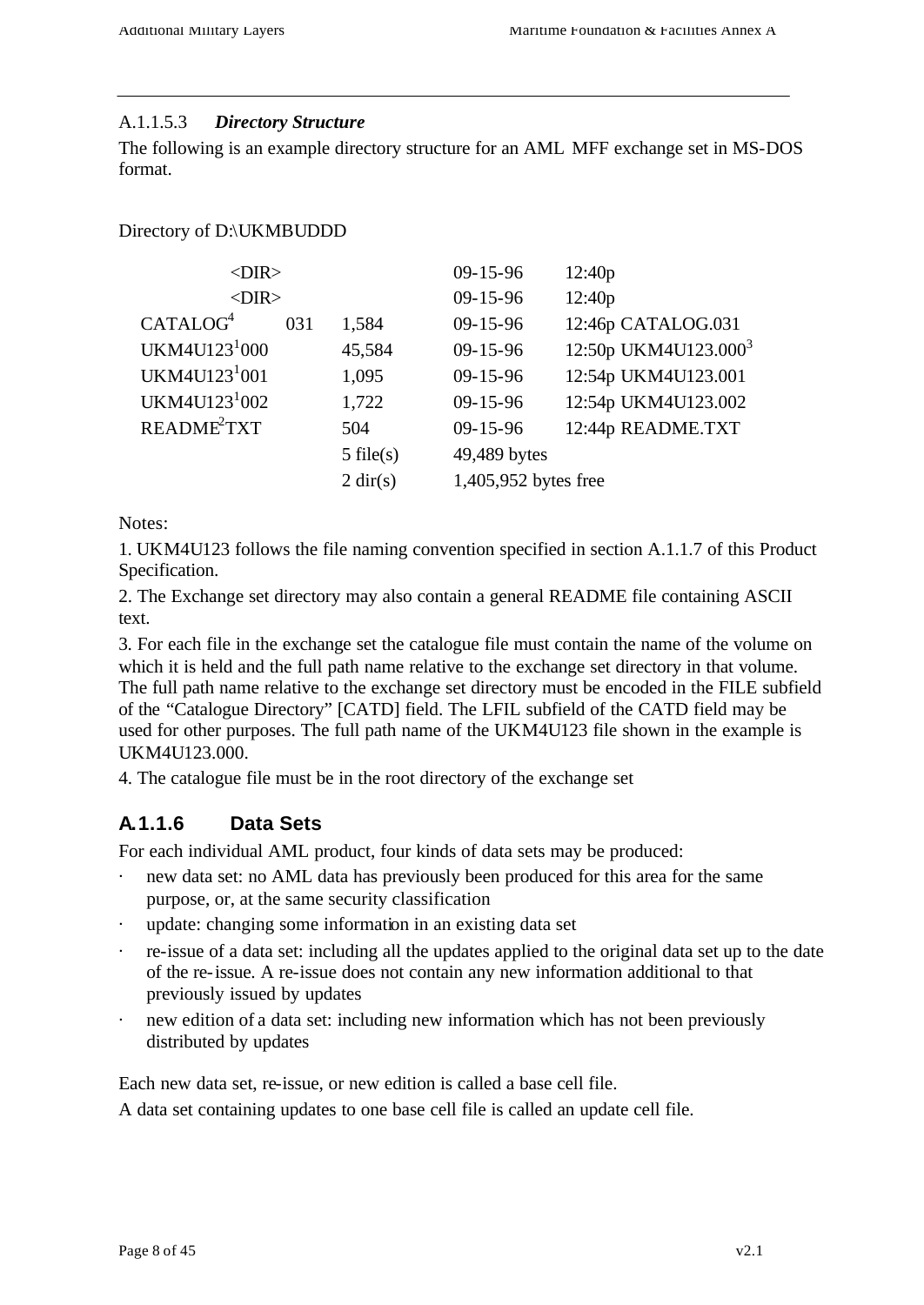### **A.1.1.7 File Naming**

AML MFF will follow the file naming convention specified below.

#### Format

XXMnc123.eee

#### Where

- $XX =$  the two-letter NATO country code of the producer (NATO STANAG 1059)
- **M** = the first character of the three-letter AML product identifier. As defined, the overall basic AML service would be made up of seven S-57 products:
	- M MFF (Maritime Foundation and Facilities)
	- E ESB (Environment, Seabed and Beach)
	- R RAL (Routes Areas and Limits)
	- L LBO (Large Bottom Objects)
	- S SBO (Small Bottom Objects)
	- C CLB (Contour Line Bathymetry)
	- I IWC (Integrated Water Column)
- **n** = 'Usage Band' values and scale ranges for AML. Potential values are given below.
	- 0 Non-Scaled Information only
	- $1 1.100,000,000$
	- 2 1: 25,000,000
	- 3 1: 5,000,000
	- 4 1:1,000,000
	- 5 1:250,000
	- 6 1:50,000
	- 7 1:10,000
	- 8 1:2,500
	- $9 1:1,600$
- $c =$  the security classification code:
	- N COSMIC TOP SECRET W – FOCAL TOP SECRET T – TOP SECRET S - SECRET C - CONFIDENTIAL R - RESTRICTED U - UNCLASSIFIED

**123** = product specific alphanumeric identification. This is dependent upon the geographical partitioning of the product and has yet to be fully defined.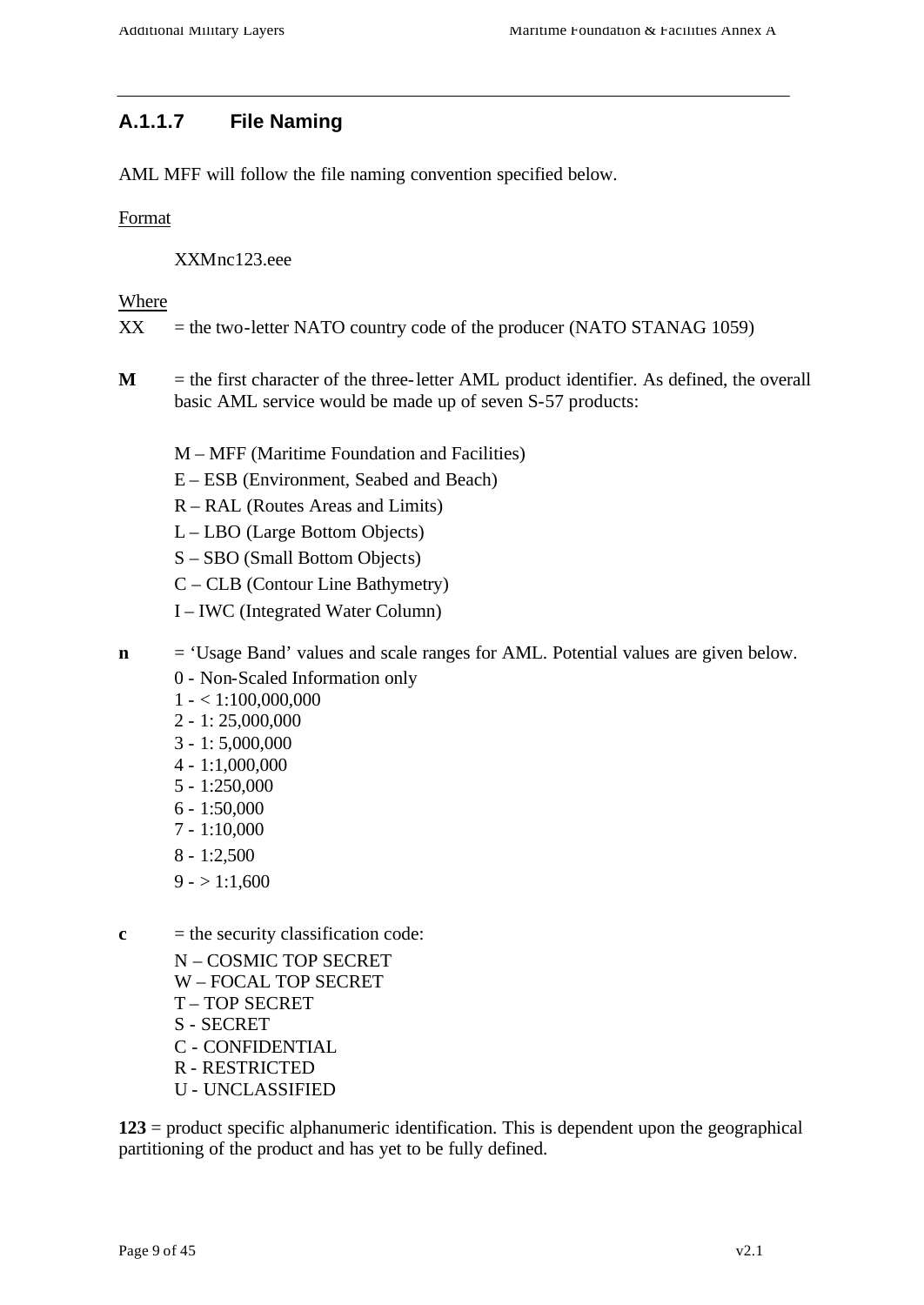**eee** = extension where 000 is base cell and 001, 002 etc are successive updates.

#### A.1.1.7.1 *README File*

The README file is an optional ASCII file of general information.

README.TXT is the mandatory name for this file.

#### A.1.1.7.2 *Catalogue File*

The catalogue file acts as the table of contents for the exchange set (see section A.1.1.5.3).

The catalogue file of the exchange set must be named CATALOG.EEE.

Where EEE is the edition number of S-57 used for this exchange set, i.e. 031 for this edition (3.1). No other file may be named CATALOG.

#### A.1.1.7.3 *Data Set Files*

Each data set file contains data for one cell (see section A.1.1.1). This includes:

- data set descriptive information that is specific to the data set
- · the description and location of the real-world features

#### A.1.1.7.4 *Text and Picture Files*

Text and picture files do not conform to ISO/IEC 8211 and are not described in the main body of S-57. These files are specific to this Product Specification (see sections 2.5.5 and A.1.1.5.1.2).

### **A.1.1.8 Updating**

In order to ensure that updates are incorporated in the correct sequence without any omission, the file extension and a number of subfields in the "Data Set Identification" [DSID] field are used in the following way:

| file extension | every new data set, re-issue or new edition must have a "000"<br>extension. For update cell files the extension is the number of the<br>update, ranging from "001" to "999". These numbers must be<br>used sequentially, without omission. Number "001" is the first<br>update after a new data set or a new edition, but not after a re-<br>issue. The update sequence is not interrupted by a re-issue. After<br>a re-issue, subsequent updates may be incorporated into the<br>display system created from this re-issue or to the display system<br>created from the original data and kept continuously updated. |
|----------------|-----------------------------------------------------------------------------------------------------------------------------------------------------------------------------------------------------------------------------------------------------------------------------------------------------------------------------------------------------------------------------------------------------------------------------------------------------------------------------------------------------------------------------------------------------------------------------------------------------------------------|
| edition number | when a data set is initially created, the edition number 1 is<br>assigned to it. The edition number is increased by 1 at each new<br>edition. Edition number remains the same for a re-issue.                                                                                                                                                                                                                                                                                                                                                                                                                         |
| update number  | update number 0 is assigned to a new data set. The first update<br>cell file associated with this new data set must have update<br>number 1. The update number must be increased by one for each<br>consecutive update, until a new edition is released. The new                                                                                                                                                                                                                                                                                                                                                      |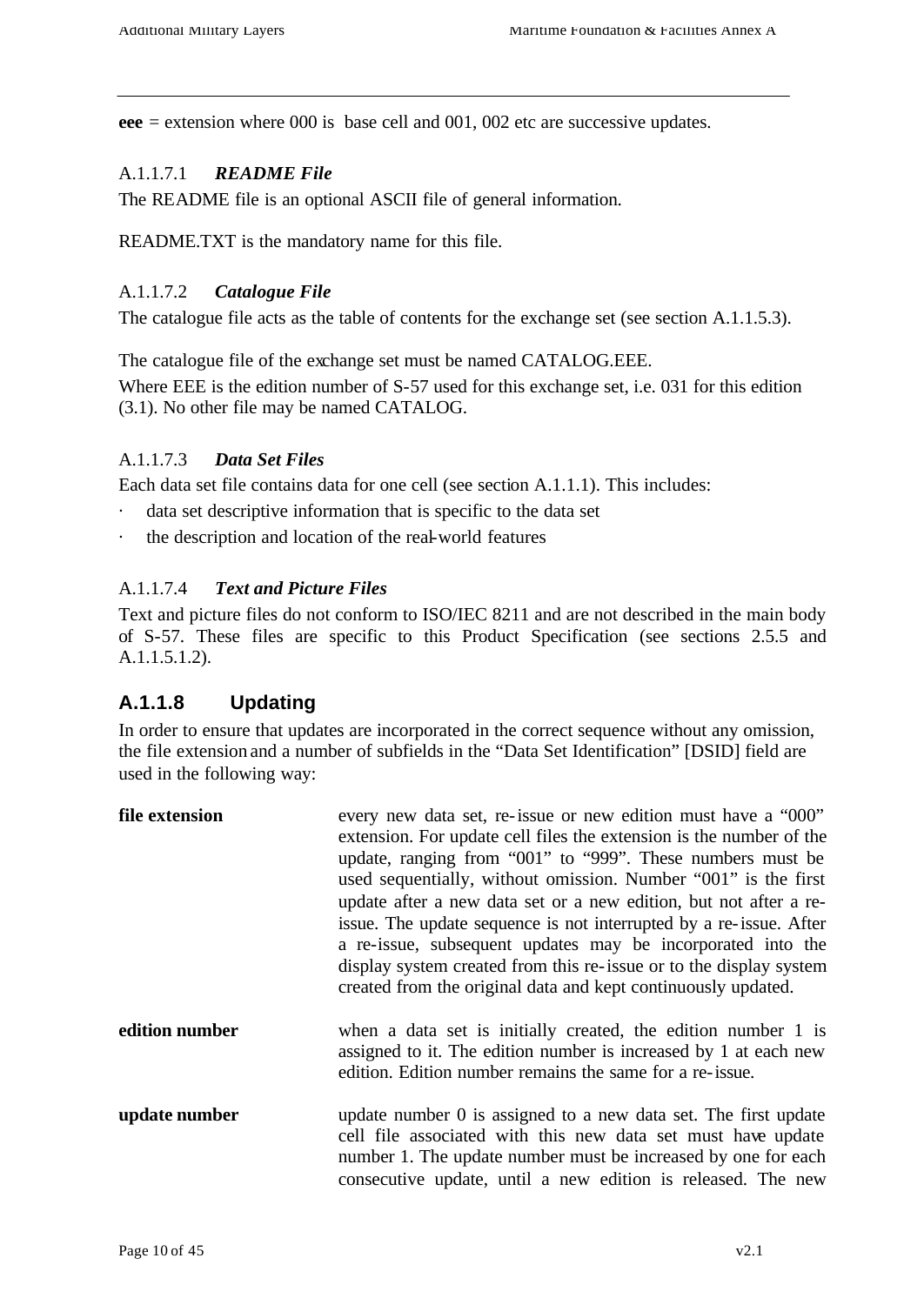|                         | edition must have update number 0. A re-issue of a data set must<br>have the update number of the last update applied to the data set.<br>In the case of an update cell file the file extension is the same as<br>the update number. |
|-------------------------|--------------------------------------------------------------------------------------------------------------------------------------------------------------------------------------------------------------------------------------|
| update application date | this date is only used for the base cell files (i.e. new data sets, re-<br>issue, and new edition), not update cell files. All updates dated<br>on or before this date must have been applied by the producer.                       |
| <i>issue</i> date       | date on which the data was made available by the data producer.                                                                                                                                                                      |

Table A.1.1.8.1 gives examples of the way to manage the file extension, the "Edition Number" [EDTN], the "Update Number" [UPDN], the "Update Application Date" [UADT] and the "Issue Date" [ISDT] subfields.

| Event                  | <b>File extension</b> | <b>EDTN</b>    | <b>UPDN</b>    | <b>UADT</b> | <b>ISDT</b> |
|------------------------|-----------------------|----------------|----------------|-------------|-------------|
| New data set           | .000                  | 1              | $\mathbf{0}$   | 19950104    | 19950104    |
| Update 1               | .001                  | 1              | 1              | prohibited  | 19950121    |
| Update 2               | .002                  | $\mathbf{1}$   | $\mathfrak{2}$ | prohibited  | 19950225    |
| $\cdots$               |                       |                |                |             |             |
| Update 31              | .031                  | 1              | 31             | prohibited  | 19950905    |
| Re-issue of a data set | .000                  | 1              | 31             | 19950905    | 19950910    |
| Update 32              | .032                  | 1              | 32             | prohibited  | 19951023    |
| $\cdots$               |                       |                |                |             |             |
| Update 45              | .045                  | 1              | 45             | prohibited  | 19951112    |
| New edition            | .000                  | $\overline{c}$ | $\mathbf{0}$   | 19951201    | 19951201    |
| Update 1 to edition 2  | .001                  | $\overline{c}$ | 1              | prohibited  | 19960429    |
| $\cdots$               |                       |                |                |             |             |

A.1.1.8.1 *File Extension and Sub-field Examples*

This example table relates to the specifications given in S-52 Appendix 1, "Guidance on Updating the Electronic Navigational Chart", in the following way:

- The update information encoded in each individual cell file is called a sequential update.
- The collection of the update information encoded in the update cell files which have been issued since the last new data set, the last re-issue of a data set or since the last update was applied to the display system is called a cumulative update. In the example, the cumulative update for the new data set starts with update number 1. The cumulative update for the reissue of a data set starts with update number 32. The cumulative update for a data set to which update number n has been applied starts with update number  $n+1$ .
- The update information which has been incorporated in a re-issue of a data set is called a compilation update.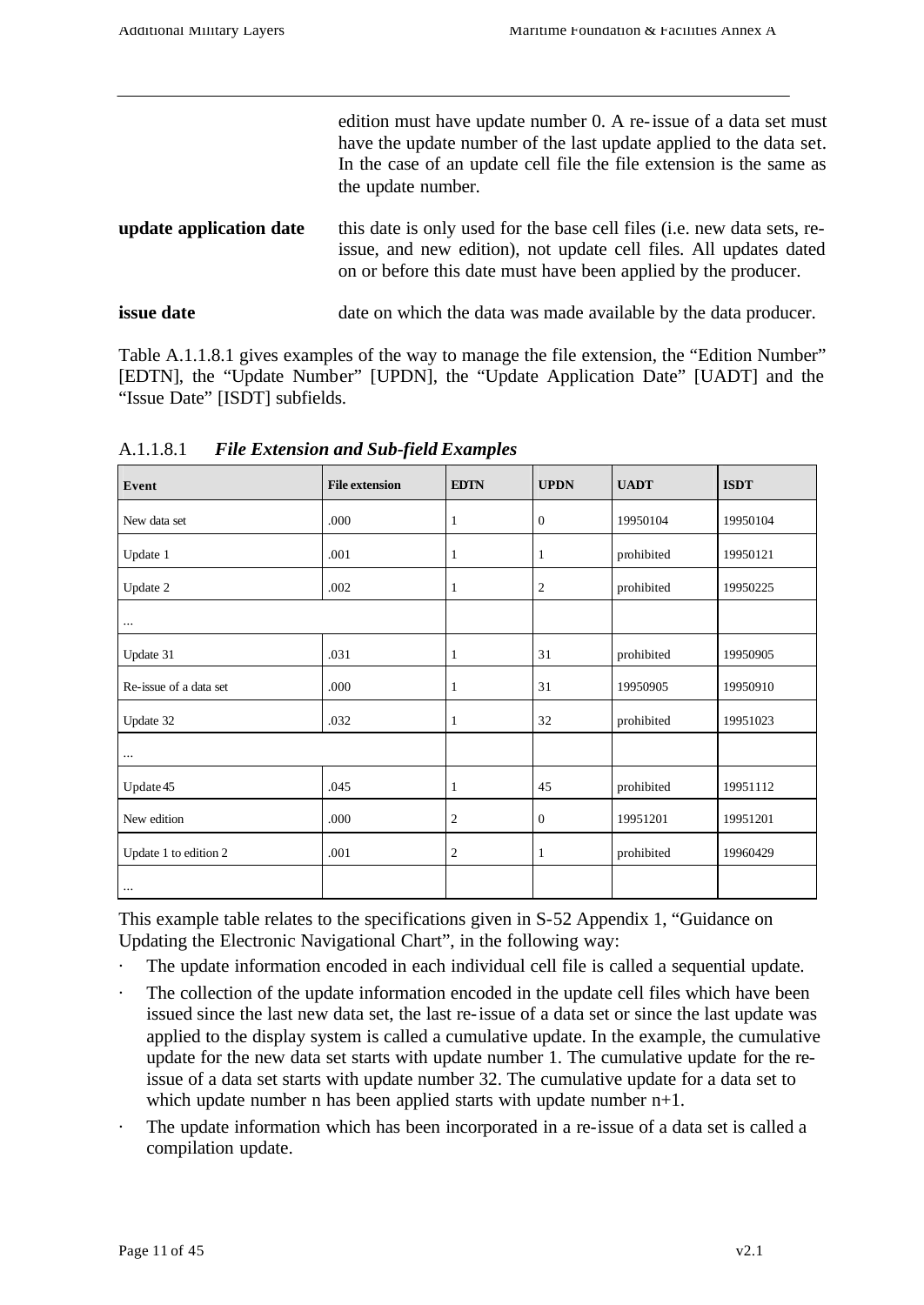Each re-issue or new edition of a data set must have the same name as the base cell file which it replaces.

The update mechanism is described in S-57 Part 3, clause 8.

In order to delete a data set, an update cell file is created, containing only the Data Set General Information record with the "Data Set Identifier" [DSID] field. The "Edition Number" [EDTN] subfield must be set to 0. This message is only used to cancel a base cell file.

To inform the user that a new edition is available, an update cell file is created, containing only the Data Set General Information record with the "Data Set Identifier" [DSID] field. The "Edition Number" [EDTN] subfield must contain a value one higher than the current edition number.

In order to modify a text, picture or application file, a new file with the same name is created.

When an object pointing to a text, picture or application file is deleted or updated so that it no longer references the file, the display system software should check to see whether any other object reference the same file, before that file is deleted.

An exchange set may contain base cell files and update cell files for the same cells. Under these circumstances the update cell files must follow on in the correct sequential order from the last update applied to the base cell file.

The record version of each feature or vector record is indicated in the "Record Version" [RVER] subfield of the "Feature Record Identifier" [FRID] field or the "Vector Record Identifier" [VRID] field. At each update of a record, this version number is incremented by 1.

### **A.1.1.9 Error Detection**

File integrity checks are based on the CRC-32 algorithm (a 32 bit Cyclic Redundancy Check algorithm) as defined in ANSI/IEEE Standard 802.3 (section 1.6.1 refers).

#### A.1.1.9.1 *Implementation*

The checksums for each data set are held in the "CRC" [CRCS] subfield of the "Catalogue Directory" [CATD] field. They allow the integrity of each file in the exchange set to be checked on receipt. The CRC value computed on the received file must the same as the CRC value transmitted.

The CRC values are recorded in ASCII as a hexadecimal number most significant byte first.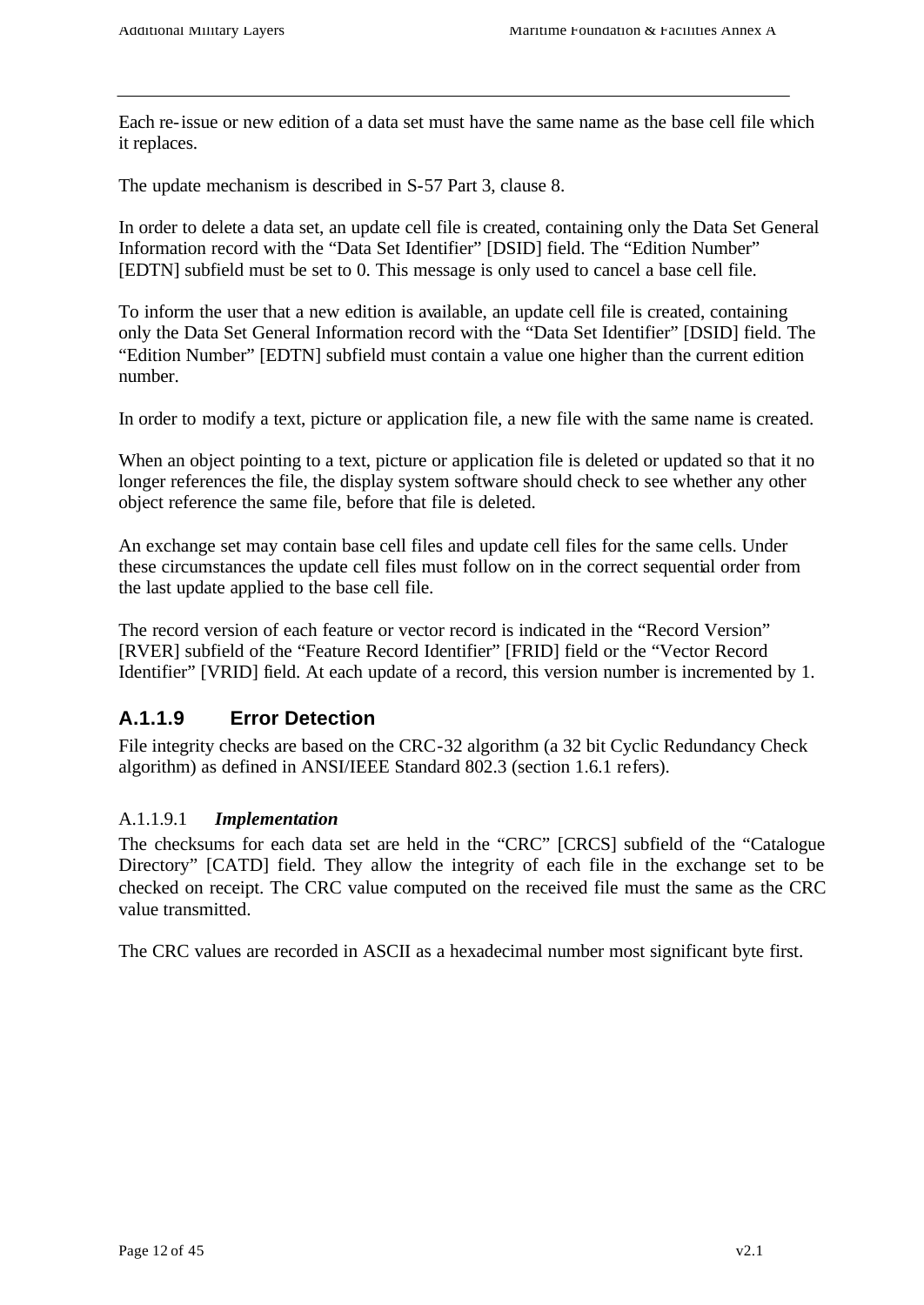#### A.1.1.9.2 *Processing*

Encoding is defined by the following generating polynomial:

 $G(x) = x^{32} + x^{26} + x^{23} + x^{22} + x^{16} + x^{12} + x^{11} + x^{10} + x^8 + x^7 + x^5 + x^4 + x^2 + x + 1$ 

Processing is applied to relevant files as they appear in the exchange set.

The CRC value of the file is defined by the following process:

- 1. The first 32 bits of the data are complemented.
- 2. The n bits of the data are then considered to be the coefficients of a polynomial  $M(x)$  of degree n-1.
- 3. M(x) is multiplied by  $x^{32}$  and divided by G(x), producing a remainder R(x) of degree<31.
- 4. The coefficients of  $R(x)$  are considered to be a 32-bit sequence.
- 5. The bit sequence is complemented and the result is the CRC.

The hexadecimal format of CRCs are converted to ASCII characters and stored in the "Catalogue Directory" [CATD] field.

### *A.1.2 Application Profiles*

### **A.1.2.1 General**

The binary implementation of S-57 must be used for AML. Therefore, the "Implementation" [IMPL] subfield of the "Catalogue Directory" [CATD] field must be set to "BIN" for the data set files (see section A.1.2.6.1.1).

### **A.1.2.2 Catalogue and Data Set Files**

These files are composed of the records and fields defined in the following tree structure diagrams (see sections A.1.2.6.1, A.1.2.7, and A.1.2.8).

The order of data in each base or update cell file is described below:

Data set file

Data set general information record Data set geographic reference record (for Base application profile) Vector records Isolated nodes (SG2D) Edges Feature records Meta features Geo features (ordered from slave to master) Collection features

This order of records will enable the import software to check that the child record exists each time the parent record references it (i.e. it will already have read the child record so it will know if it exists or not).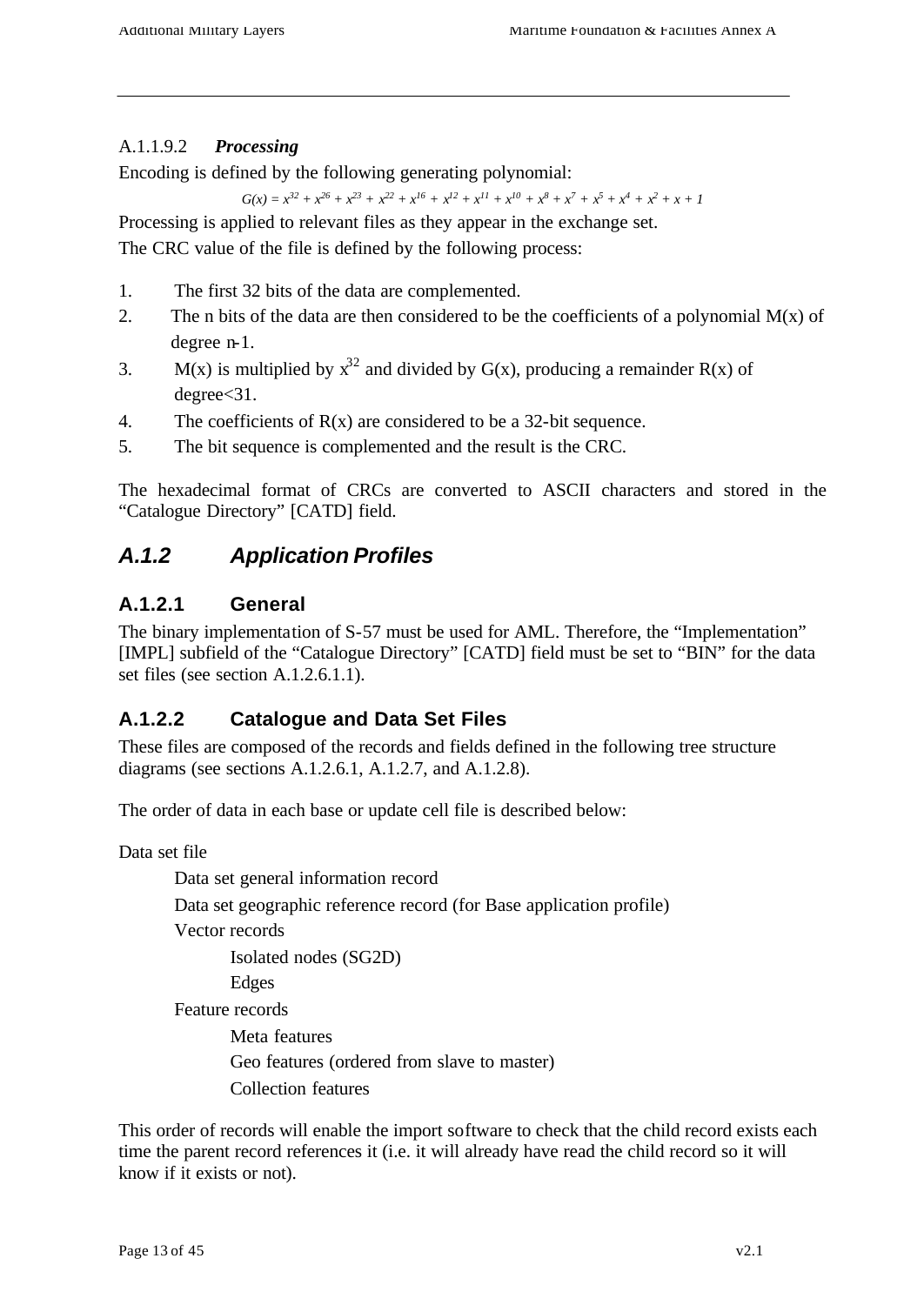### **A.1.2.3 Records**

Records and fields that do not appear in the following tree structure diagrams are prohibited. The order of records in the files must be the same as that described in the tree structure diagrams. The combination of the file name and the "Name" of the record must provide a unique world-wide identifier of the record.

### **A.1.2.4 Fields**

For base cell files, some fields may be repeated (indicated by  $\langle R \rangle$ ) and all of their content may be repeated (indicated by \*). In order to reduce the volume of data, the encoder should repeat the sequence of subfields, in preference to creating several fields.

### **A.1.2.5 Subfields**

Mandatory subfields must be filled by a non-null value.

Prohibited subfields must be encoded as missing subfields values (see S-57 Part 3, clause 2.1). The exact meaning of missing attribute values is defined in section A.2.2.

In the tables following the tree structure diagrams, mandatory subfields are shown by "M" in the "use" column and prohibited subfields by "P" in the same column. If there is nothing in this column, it means that the use of this subfield is optional. When a subfield value is prescribed, it is indicated in the "value" column. The "comment" column contains general comments and an indication of whether the subfield is ASCII or binary coded.

### **A.1.2.6 Catalogue File**

The catalogue has the same structure for base and update cell application profiles.

### A.1.2.6.1 *Catalogue File Structure*

#### **Catalogue file**

| |--<R>--**Catalogue Directory record** | |--0001-- ISO/IEC 8211 Record identifier | |--<1>-- CATD - Catalogue directory field

A.1.2.6.1.1 *Catalogue Directory Field (CATD)* NB: All subfield values are encoded as ASCII.

| tag         | subfield name                | <b>use</b> | value | comment        |
|-------------|------------------------------|------------|-------|----------------|
| <b>RCNM</b> | Record name                  | M          | CD    |                |
| <b>RCID</b> | Record identification number | M          |       |                |
| <b>FILE</b> | File name                    | M          |       | full path name |
| <b>LFIL</b> | File long name               |            |       |                |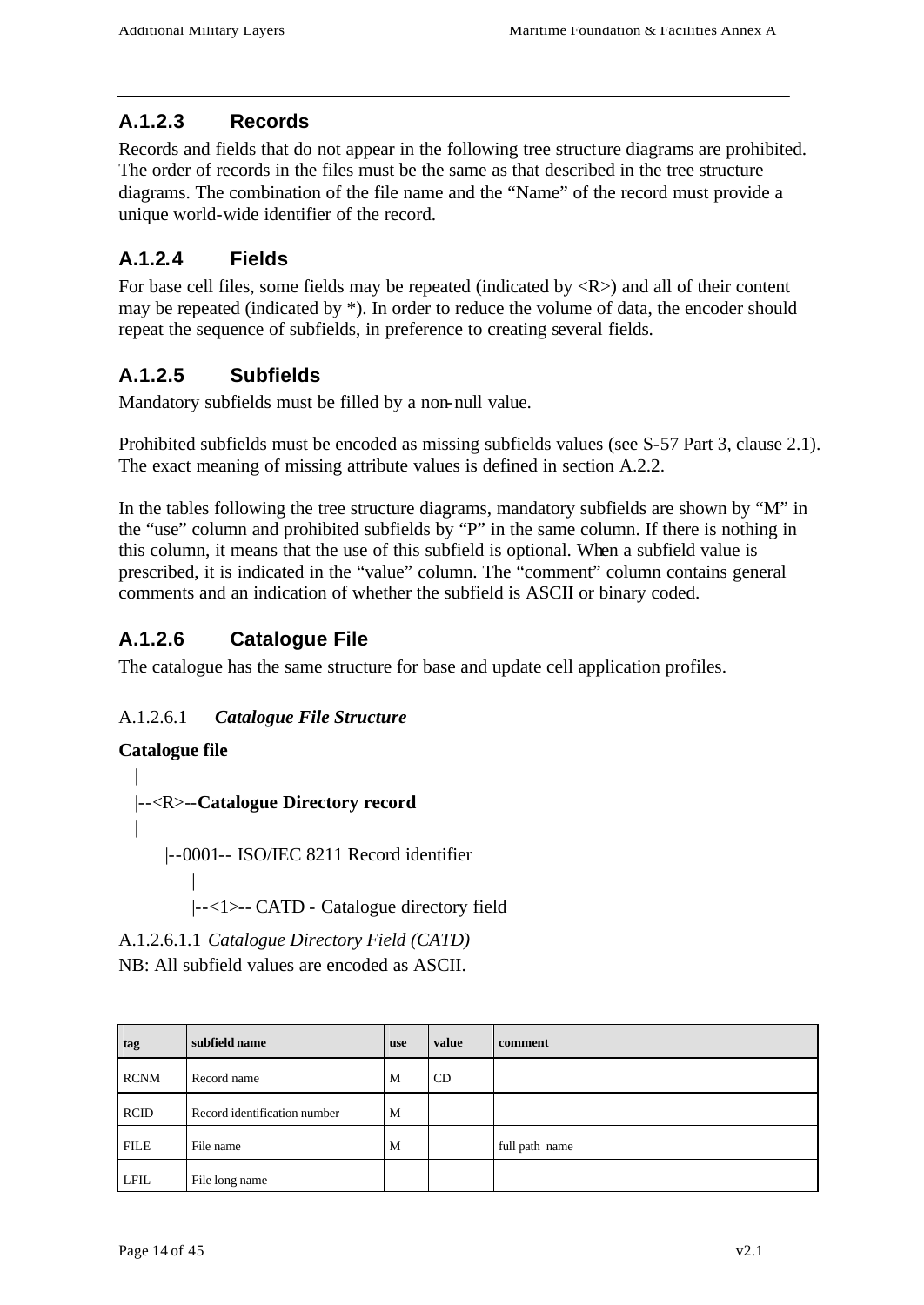| <b>VOLM</b> | Volume                | M |                                                                                                       | name of volume on which file appears                                                                                                                                                                                             |
|-------------|-----------------------|---|-------------------------------------------------------------------------------------------------------|----------------------------------------------------------------------------------------------------------------------------------------------------------------------------------------------------------------------------------|
| <b>IMPL</b> | Implementation        | M | ASC<br><b>BIN</b><br><b>TXT</b><br><b>TIF</b><br><b>PDF</b><br><b>HTM</b><br><b>JPG</b><br><b>AVI</b> | Examples<br>for the catalogue file<br>for the data set files<br>for ASCII text files (including the README.TXT file)<br>for picture files<br>for document files<br>for document files<br>for photo files<br>for video/film files |
|             |                       |   | <b>MPG</b>                                                                                            | for video files                                                                                                                                                                                                                  |
| <b>SLAT</b> | Southernmost latitude |   |                                                                                                       | mandatory for data set files                                                                                                                                                                                                     |
| <b>WLON</b> | Westernmost longitude |   |                                                                                                       | mandatory for data set files                                                                                                                                                                                                     |
| <b>NLAT</b> | Northernmost latitude |   |                                                                                                       | mandatory for data set files                                                                                                                                                                                                     |
| <b>ELON</b> | Easternmost longitude |   |                                                                                                       | mandatory for data set files                                                                                                                                                                                                     |
| <b>CRCS</b> | <b>CRC</b>            | M |                                                                                                       | except for README and catalogue files                                                                                                                                                                                            |
| <b>COMT</b> | Comment               |   |                                                                                                       |                                                                                                                                                                                                                                  |

### **A.1.2.7 AML (Base Cell) File Structure**

The two letter identifier for AML MFF base cell application profiles is MN and applies to new data sets, re-issues and new editions of a data set.

#### **Base cell file**

| |--<1>--**Data Set General Information record**  $\| \cdot \|$ | |--0001 - ISO/IEC 8211 Record Identifier | | | |--<1>-- DSID - Data Set Identification field | | | |--<1>--DSSI - Data Set Structure Information field | |--<1>--**Data Set Geographic Reference record**  $| \cdot |$ | |--0001 - ISO/IEC 8211 Record Identifier | | | |--<1>--DSPM - Data Set Parameter field | |--<R>--**Vector record** | | | |--0001 - ISO/IEC 8211 Record Identifier | | | |--<1>--VRID - Vector Record Identifier field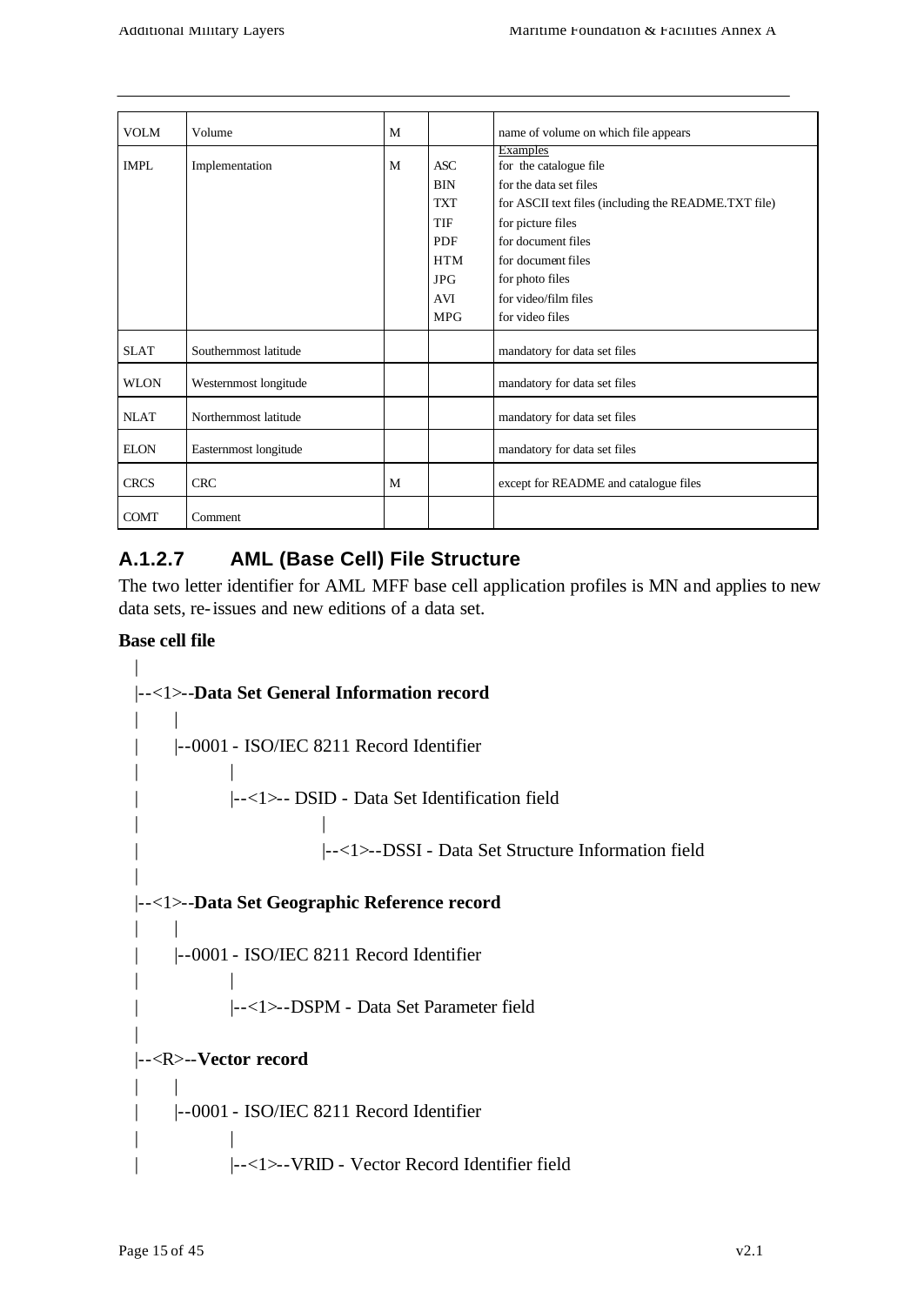| | | |--<R>--ATTV\* - Vector Record Attribute field | | | |--<R>--VRPT\* - Vector Record Pointer field | | | |--<R>--SG2D\* - 2-D Coordinate field | |--<R>--**Feature record** | |--0001 - ISO/IEC 8211 Record Identifier | |--<1>--FRID - Feature Record Identifier field | |--<1>--FOID - Feature Object Identifier field | |--<R>--ATTF\* - Feature Record Attribute field | |--<R>--NATF\* - Feature Record National Attribute field | |--<R>--FFPT\* - Feature Record to Feature Object Pointer field | |--<R>--FSPT\* - Feature Record to Spatial Record Pointer field

#### *A.1.2.7.1* Data Set Descriptive (META) Field Content

*A.1.2.7.1.1 Data Set Identification Field Structure (DSID)* NB: Subfield values are encoded as ASCII or binary as indicated.

| tag         | subfield name                | use | value                                                       | comment                                                                                                                                                          |  |
|-------------|------------------------------|-----|-------------------------------------------------------------|------------------------------------------------------------------------------------------------------------------------------------------------------------------|--|
| <b>RCNM</b> | Record name                  | M   | ${10}$                                                      | $= DS$ , binary                                                                                                                                                  |  |
| <b>RCID</b> | Record identification number | M   |                                                             | binary                                                                                                                                                           |  |
| <b>EXPP</b> | Exchange purpose             | M   | $\{1\}$                                                     | data set is new, binary                                                                                                                                          |  |
| <b>INTU</b> | Intended usage               | M   | 101<br>102<br>103<br>104<br>105<br>106<br>107<br>108<br>109 | $=$ < 1:100,000,000<br>$= 1:25,000,000$<br>$= 1: 5,000,000$<br>$= 1: 1,000,000$<br>$= 1:250,000$<br>$= 1:50,000$<br>$= 1:10,000$<br>$= 1:2,500$<br>$=$ > 1:1,600 |  |
| <b>DSNM</b> | Data set name                | M   |                                                             | file name with extension excluding path, ASCII                                                                                                                   |  |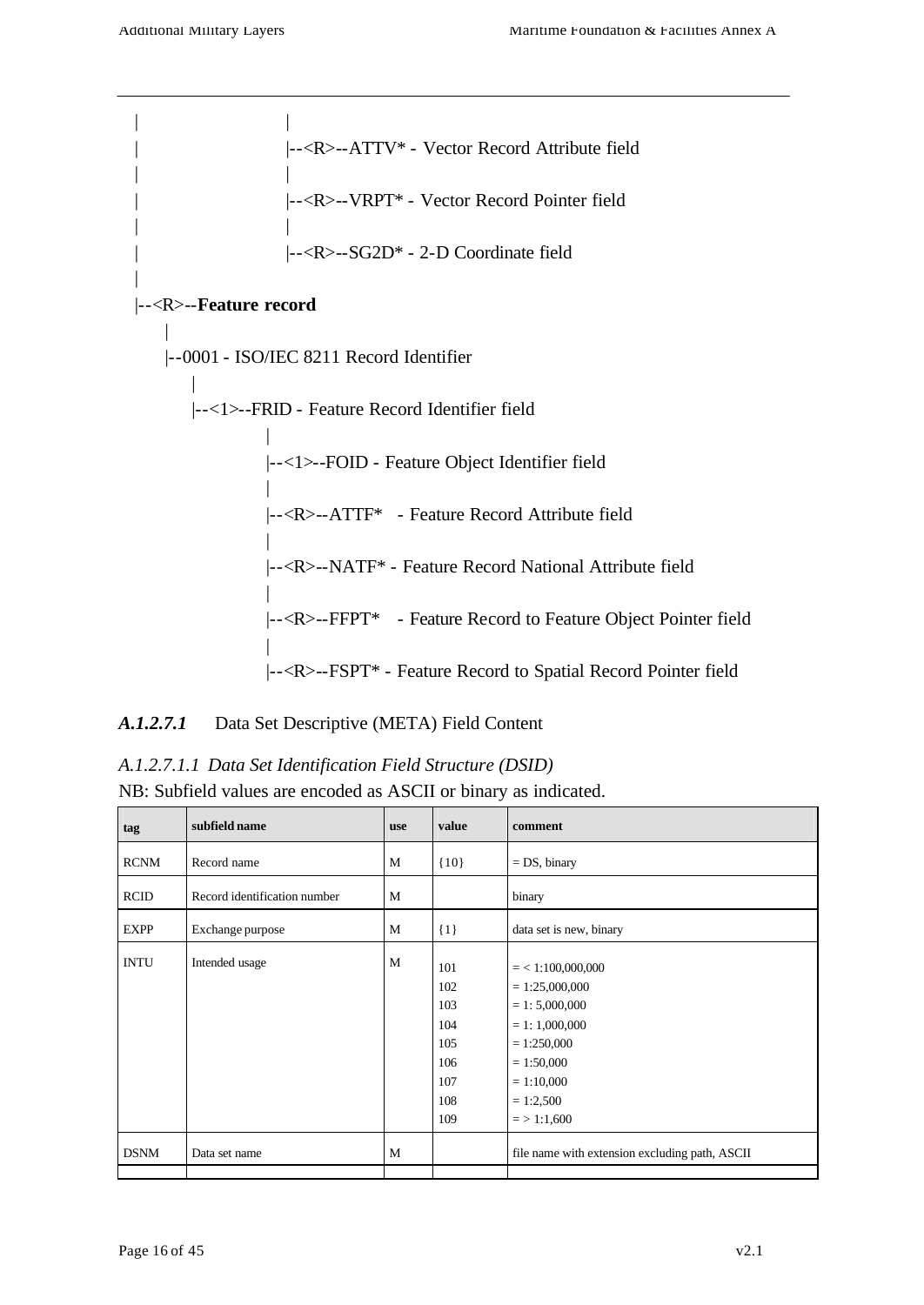| tag         | subfield name                        | <b>use</b>   | value                                                                      | comment                                                              |
|-------------|--------------------------------------|--------------|----------------------------------------------------------------------------|----------------------------------------------------------------------|
| <b>EDTN</b> | Edition number                       | M            |                                                                            | Refer to section A.1.1.8                                             |
| <b>UPDN</b> | Update number                        | M            |                                                                            | <b>ASCII</b>                                                         |
| <b>UADT</b> | Update application date              | M            |                                                                            | <b>ASCII</b>                                                         |
| <b>ISDT</b> | Issue date                           | $\mathbf{M}$ |                                                                            | <b>ASCII</b>                                                         |
| <b>STED</b> | Edition number of S-57               | $\mathbf{M}$ | 03.1                                                                       | <b>ASCII</b>                                                         |
| <b>PRSP</b> | Product specification                | M            | 51                                                                         | $=$ Maritime Foundation & Facilities                                 |
| <b>PSDN</b> | Product specification description    | M            | Additional<br>Military<br>Layers<br>Maritime<br>Foundation<br>& Facilities | <b>MFF</b>                                                           |
| <b>PRED</b> | Product specification version number | $\mathbf M$  | 2.1                                                                        | <b>ASCII</b>                                                         |
| <b>PROF</b> | Application profile identification   | M            | 12                                                                         | = Maritime Foundation $&$ Facilities, new                            |
| <b>AGEN</b> | Producing agency                     | $\mathbf{M}$ |                                                                            | binary                                                               |
| <b>COMT</b> | Comment                              | M            |                                                                            | <b>IDO</b> status<br>Protective marking<br>Owner authority<br>Caveat |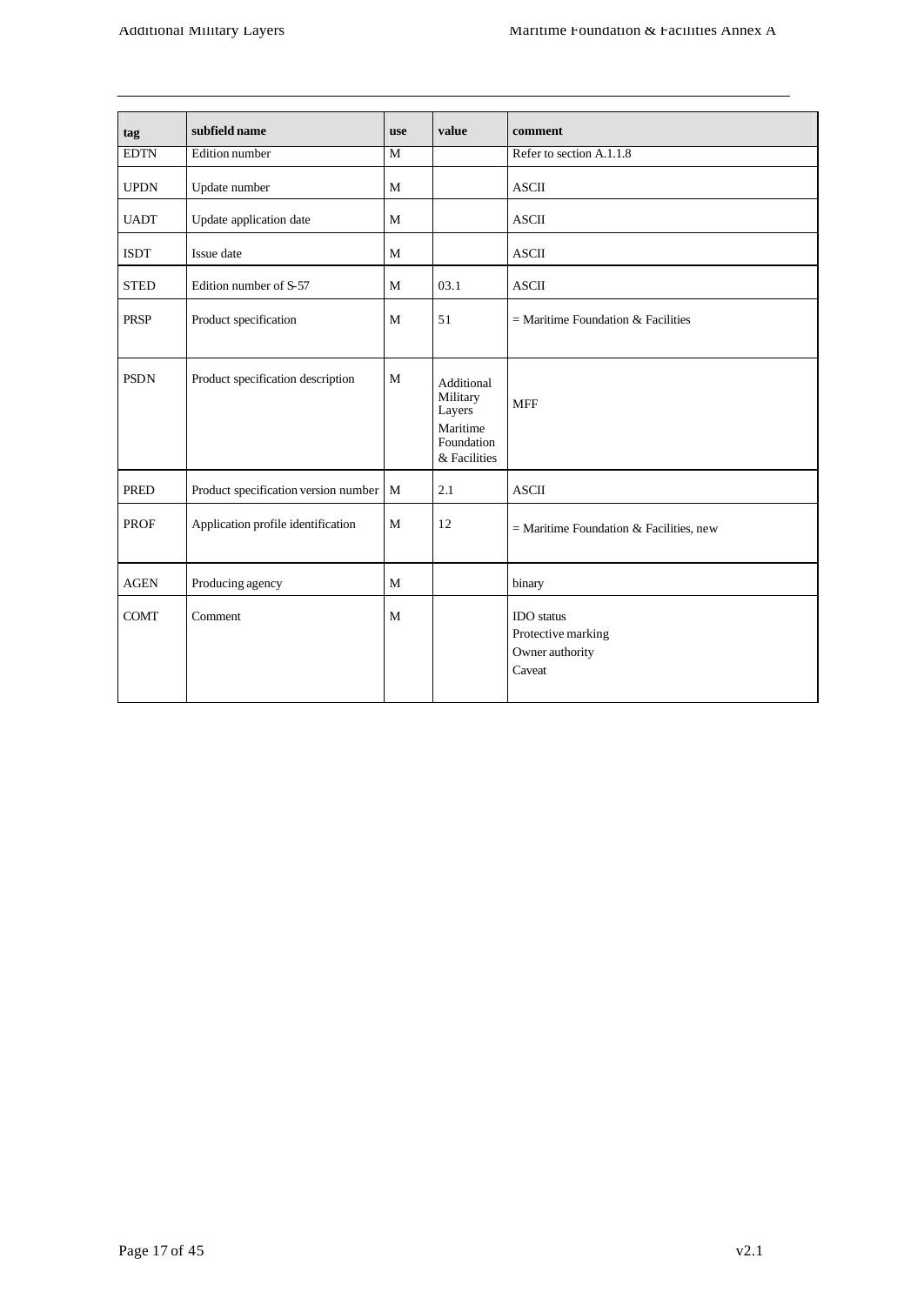| A.1.2.7.1.2 Data Set Structure Information Field Structure (DSSI) |  |
|-------------------------------------------------------------------|--|
| NB: All subfield values are encoded as binary.                    |  |

| tag         | subfield name                    | <b>use</b> | value                       | comment                                         |
|-------------|----------------------------------|------------|-----------------------------|-------------------------------------------------|
| <b>DSTR</b> | Data structure                   | M          | ${2}$                       | $=$ chain node                                  |
| <b>AALL</b> | <b>ATTF</b> lexical level        | M          | ${0}$ or ${1}$              |                                                 |
| <b>NALL</b> | <b>NATF</b> lexical level        | M          | $\{0\},\{1\}$<br>or $\{2\}$ |                                                 |
| <b>NOMR</b> | Number of meta records           | M          |                             |                                                 |
| <b>NOCR</b> | Number of cartographic records   | M          | ${0}$                       | cartographic records are not permitted          |
| <b>NOGR</b> | Number of geo record             | M          |                             |                                                 |
| <b>NOLR</b> | Number of collection records     | M          |                             |                                                 |
| <b>NOIN</b> | Number of isolated node records  | M          |                             |                                                 |
| <b>NOCN</b> | Number of connected node records | M          |                             |                                                 |
| <b>NOED</b> | Number of edge records           | M          |                             |                                                 |
| <b>NOFA</b> | Number of face records           | M          | ${0}$                       | faces are not permitted in chain node structure |

### *A.1.2.7.1.3* Data Set Parameter Field Structure (DSPM)

NB: Subfield values are encoded as ASCII or binary as indicated.

| tag         | subfield name                        | <b>use</b> | value               | comment                                    |
|-------------|--------------------------------------|------------|---------------------|--------------------------------------------|
| <b>RCNM</b> | Record name                          | M          | ${20}$              | $=$ DP, binary                             |
| <b>RCID</b> | Record identification number         | M          |                     | binary                                     |
| <b>HDAT</b> | Horizontal geodetic datum            | M          | ${2}$               | $=$ WGS 84, binary                         |
| <b>VDAT</b> | Vertical datum                       | M          |                     | binary                                     |
| <b>SDAT</b> | Sounding datum                       | M          |                     | binary                                     |
| <b>CSCL</b> | Compilation scale of data            | M          |                     | binary                                     |
| <b>DUNI</b> | Units of depth measurement           | M          | $\{1\}$<br>${2}$    | =metres, binary<br>=fathoms & feet, binary |
| <b>HUNI</b> | Units of height measurement          | M          | $\{1\}$ or<br>${2}$ | $1 =$ metres, binary<br>$2 =$ feet, binary |
| <b>PUNI</b> | Units of positional accuracy         | M          | $\{1\}$             | =metres, binary                            |
| <b>COUN</b> | Coordinate units                     | M          | $\{1\}$             | $=$ lat/long, binary                       |
| <b>COMF</b> | Coordinate multiplication factor     | M          |                     | binary, see S-57 Appendix B.1 clause 4.4   |
| <b>SOMF</b> | 3-D (sounding) multiplication factor | M          | ${10}$              | binary, see S-57 Appendix B.1 clause 4.4   |
| <b>COMT</b> | Comment                              | M          |                     | <b>ASCII</b>                               |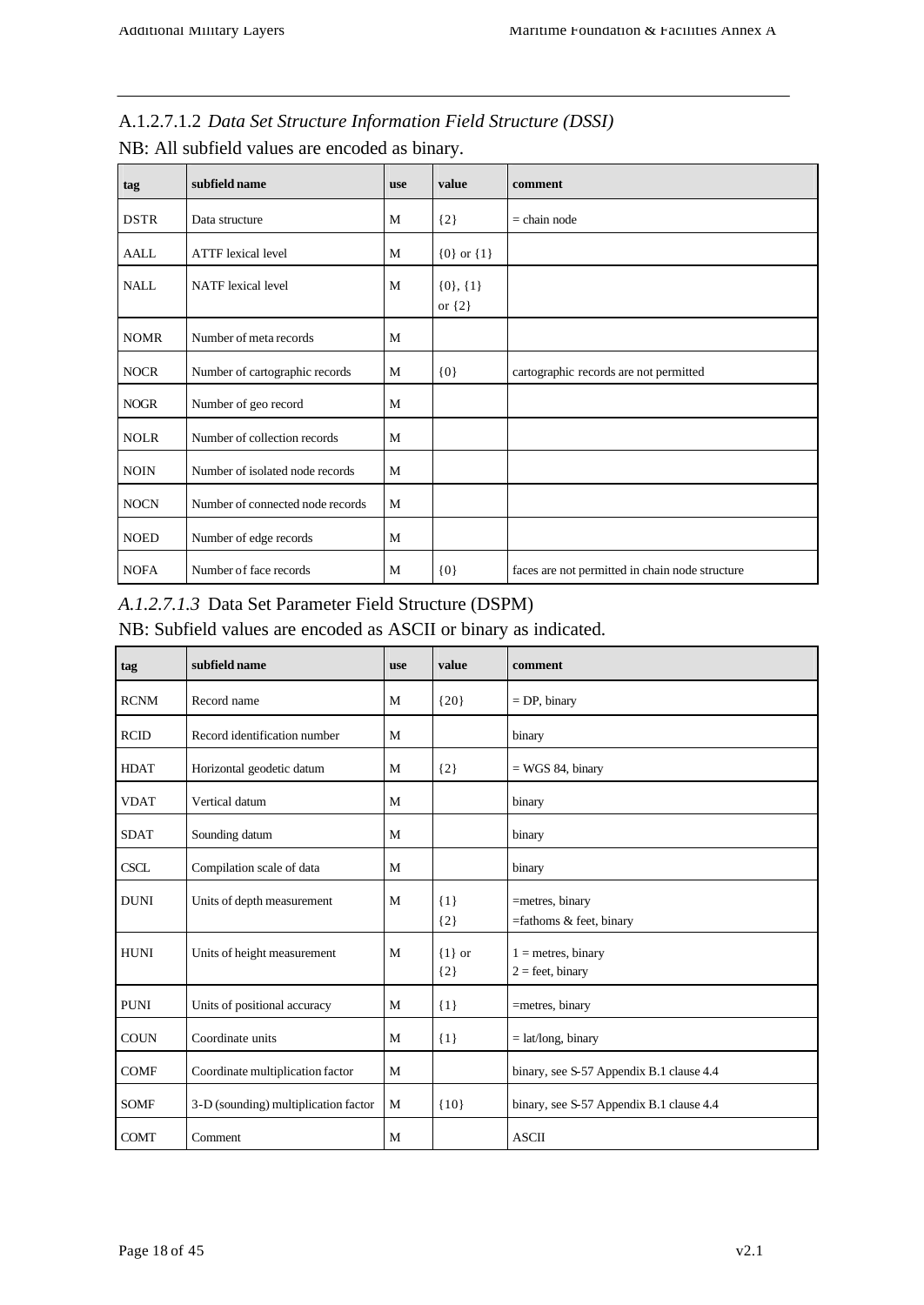### A.1.2.7.2 *Spatial Field Content*

| A.1.2.7.2.1 Vector Record Identifier Field Structure (VRID) |  |
|-------------------------------------------------------------|--|
| NB: All subfield values are encoded as binary.              |  |

| tag         | subfield name                | <b>use</b> | value                               | comment                                                          |
|-------------|------------------------------|------------|-------------------------------------|------------------------------------------------------------------|
| <b>RCNM</b> | Record name                  | M          | ${110}$<br>or ${120}$<br>or ${130}$ | $= VI$ , isolated node<br>$=$ VC, connected node<br>$=$ VE, edge |
| <b>RCID</b> | Record identification number | M          |                                     |                                                                  |
| <b>RVER</b> | Record version               | M          |                                     |                                                                  |
| <b>RUIN</b> | Record update instruction    | M          | $\{1\}$                             | $=$ insert                                                       |

### A.1.2.7.2.2 *Vector Record Attribute Field Structure (ATTV)*

### NB: Subfield values are encoded as ASCII or binary as indicated.

| tag         | subfield name        | <b>use</b> | value | comment                                                                                 |
|-------------|----------------------|------------|-------|-----------------------------------------------------------------------------------------|
| <b>ATTL</b> | Attribute label/code | М          |       | binary code for an attribute                                                            |
| <b>ATVL</b> | Attribute value      | М          |       | ASCII value. Missing attribute value $=$ attribute is relevant<br>but value is unknown. |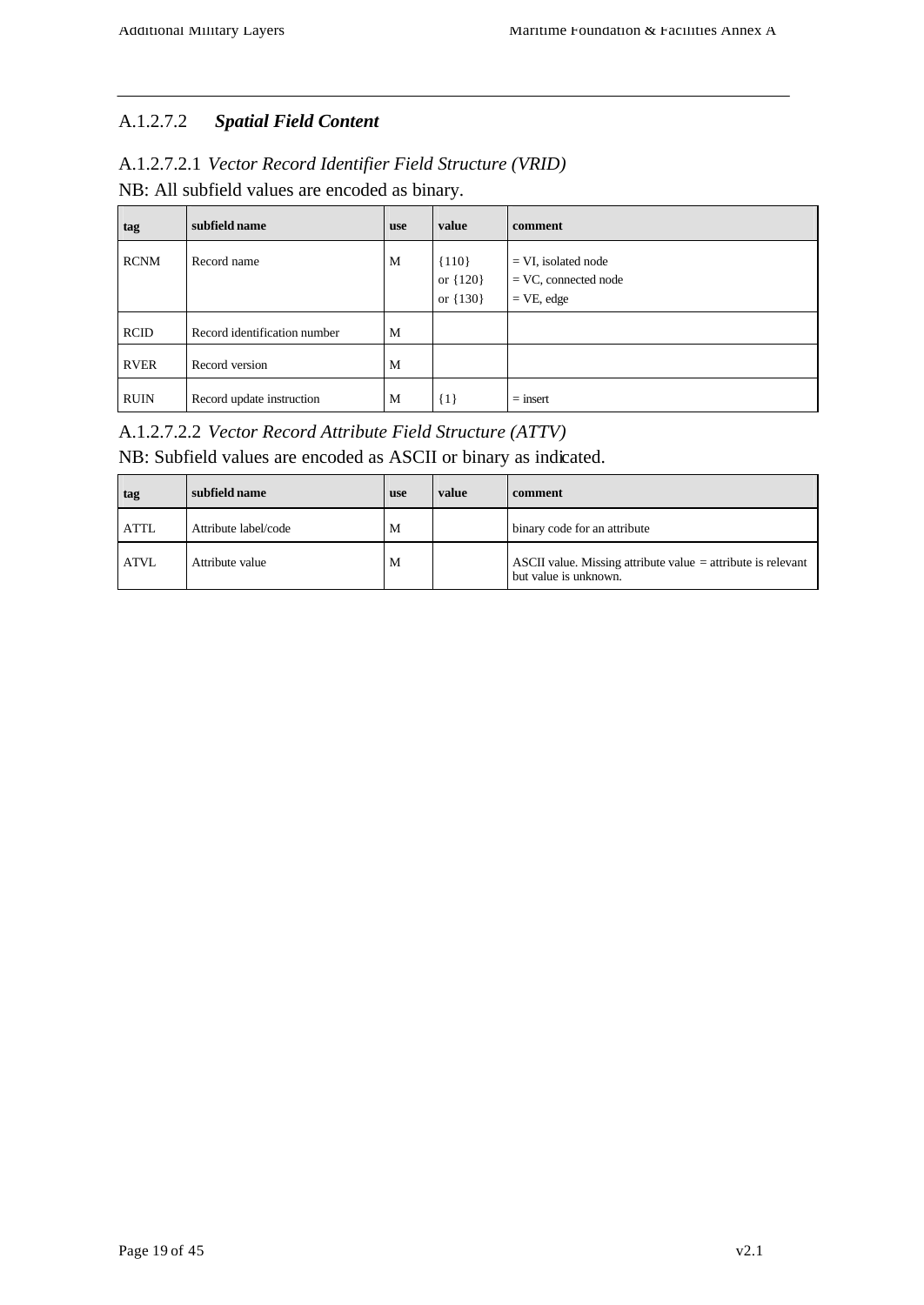### A.1.2.7.2.3 *Vector Record Pointer Field Structure (VRPT)*

| tag         | subfield name      | <b>use</b> | value                 | comment                            |
|-------------|--------------------|------------|-----------------------|------------------------------------|
| <b>NAME</b> | Name               | M          |                       |                                    |
| <b>ORNT</b> | Orientation        | M          | ${255}$               | $=$ null                           |
| <b>USAG</b> | Usage indicator    | M          | ${255}$               | $=$ null                           |
| <b>TOPI</b> | Topology indicator | M          | $\{1\}$<br>or $\{2\}$ | $=$ beginning node<br>$=$ end node |
| <b>MASK</b> | Masking indicator  | M          | ${255}$               | $=$ null                           |

NB: Subfield values are encoded as ASCII or binary as indicated.

### A.1.2.7.2.4 *2-D Coordinate Field Structure (SG2D)*

#### NB: All subfield values are encoded as binary.

| tag         | subfield name        | <b>use</b> | value | comment                                      |
|-------------|----------------------|------------|-------|----------------------------------------------|
| <b>YCOO</b> | Coordinate in Y axis | M          |       | latitude (see S-57 Appendix B.1 clause 4.4)  |
| <b>XCOO</b> | Coordinate in X axis | M          |       | longitude (see S-57 Appendix B.1 clause 4.4) |

### A.1.2.7.3 *Feature Field Content*

| A.1.2.7.3.1 Feature Record Identifier Field Structure (FRID) |  |
|--------------------------------------------------------------|--|
| NB: All subfield values are encoded as binary.               |  |

| tag         | subfield name                | <b>use</b> | value                                           | comment                                              |
|-------------|------------------------------|------------|-------------------------------------------------|------------------------------------------------------|
| <b>RCNM</b> | Record name                  | M          | ${100}$                                         | $=$ FE                                               |
| <b>RCID</b> | Record identification number | M          |                                                 |                                                      |
| PRIM        | Object geometric primitive   | M          | ${1}$<br>or $\{2\}$<br>or $\{3\}$<br>or ${255}$ | $=$ point<br>$=$ line<br>$=$ area<br>$=$ no geometry |
| <b>GRUP</b> | Group                        | M          | ${255}$                                         | $=$ null                                             |
| OBJL        | Object label                 | M          |                                                 | binary code for an object class                      |
| <b>RVER</b> | Record version               | M          |                                                 |                                                      |
| <b>RUIN</b> | Record update instruction    | M          | $\{1\}$                                         | $=$ insert                                           |

A.1.2.7.3.2 *Feature Object Identifier Field Structure (FOID)* NB: All subfield values are encoded as binary.

**tag subfield name use value comment** AGEN Producing agency M FIDN Feature identification number M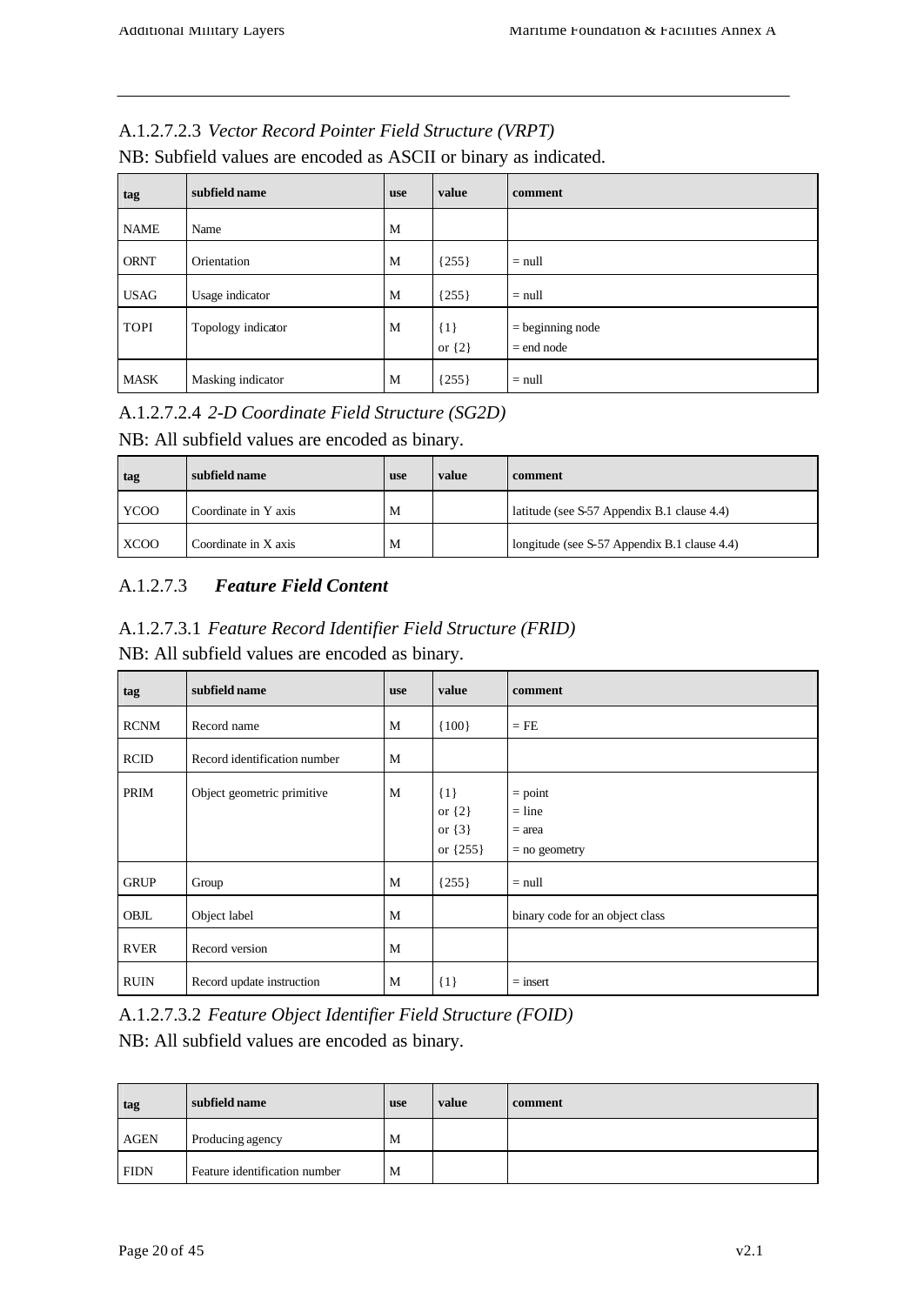| tag         | subfield name                      | use | value | comment |
|-------------|------------------------------------|-----|-------|---------|
| <b>FIDS</b> | Feature identification subdivision | M   |       |         |

#### A.1.2.7.3.3 *Feature Record Attribute Field Structure (ATTF)*

NB: Subfield values are encoded as ASCII or binary as indicated.

| tag         | subfield name        | <b>use</b> | value | comment                                                                                 |
|-------------|----------------------|------------|-------|-----------------------------------------------------------------------------------------|
| <b>ATTL</b> | Attribute label/code | M          |       | binary code for an attribute                                                            |
| <b>ATVL</b> | Attribute value      |            |       | ASCII value. Missing attribute value $=$ attribute is relevant<br>but value is unknown. |

### A.1.2.7.3.4 *Feature Record National Attribute Field Structure (NATF)*

NB: Subfield values are encoded as ASCII or binary as indicated.

| tag         | subfield name        | use | value | comment                                                                                |
|-------------|----------------------|-----|-------|----------------------------------------------------------------------------------------|
| <b>ATTL</b> | Attribute label/code | M   |       | binary code for an attribute                                                           |
| <b>ATVL</b> | Attribute value      |     |       | ASCII value. Missing attribute value $=$ attribute is relevant<br>but value is unknown |

### A.1.2.7.3.5 *Feature Record to Feature Object Pointer Field Structure (FFPT)*

NB: Subfield values are encoded as ASCII or binary as indicated.

| tag         | subfield name          | <b>use</b> | value               | comment                               |
|-------------|------------------------|------------|---------------------|---------------------------------------|
| <b>LNAM</b> | Long name              | M          |                     | binary                                |
| <b>RIND</b> | Relationship indicator | M          | ${2}$<br>or $\{3\}$ | $=$ slave, binary<br>$=$ peer, binary |
| <b>COMT</b> | Comment                |            |                     | <b>ASCII</b>                          |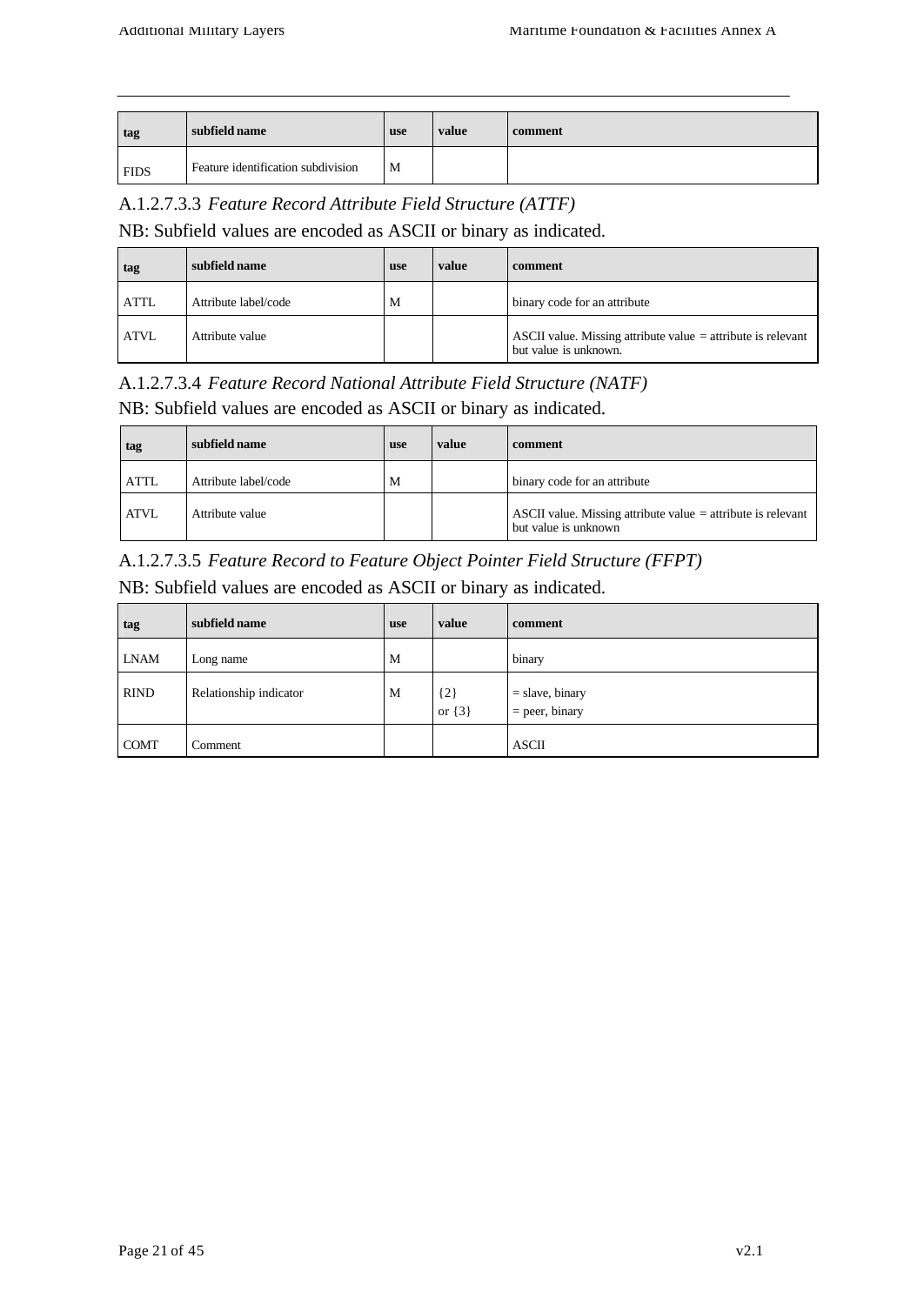| A.1.2.7.3.6 Feature Record to Spatial Pointer Field Structure (FSPT) |
|----------------------------------------------------------------------|
|----------------------------------------------------------------------|

NB: All subfield values are encoded as binary.

| tag         | subfield name     | <b>use</b> | value                                           | comment                                                                                      |
|-------------|-------------------|------------|-------------------------------------------------|----------------------------------------------------------------------------------------------|
| <b>NAME</b> | Name              | M          |                                                 |                                                                                              |
| <b>ORNT</b> | Orientation       | M          | $\{1\}$<br>or $\{2\}$<br>or ${255}$             | $=$ forward<br>$=$ reverse<br>$=$ null                                                       |
| <b>USAG</b> | Usage indicator   | M          | ${1}$<br>or $\{2\}$<br>or $\{3\}$<br>or ${255}$ | $=$ exterior<br>$=$ interior<br>= exterior boundary, truncated by the data limit<br>$=$ null |
| <b>MASK</b> | Masking indicator | M          | ${1}$<br>or $\{2\}$<br>or ${255}$               | $=$ mask<br>$=$ show<br>$=$ null                                                             |

### **A.1.2.8 AML (Update) File Structure**

The two letter identifier for AML MFF update cell application profiles is MR and applies to updates to a data set.

### **Update cell file**

```
|
|--<1>--Data Set General Information record
\| \cdot \|| |--0001 - ISO/IEC 8211 Record Identifier
| |
          | |--<1>--DSID - Data Set Identification field
| |
                    | |--<1>--DSSI - Data Set Structure Information field
|
|--<R>--Vector record
| \cdot || |--0001 - ISO/IEC 8211 Record identifier
| |
          | |--<1>--VRID - Vector Record Identifier field
| |
                | |--<R>--ATTV* - Vector Record Attribute field
| |
                | |--<1>--VRPC - Vector Record Pointer Control field
| |
                | |--<R>--VRPT* - Vector Record Pointer field
| |
                | |--<1>--SGCC - Coordinate Control field
| |
```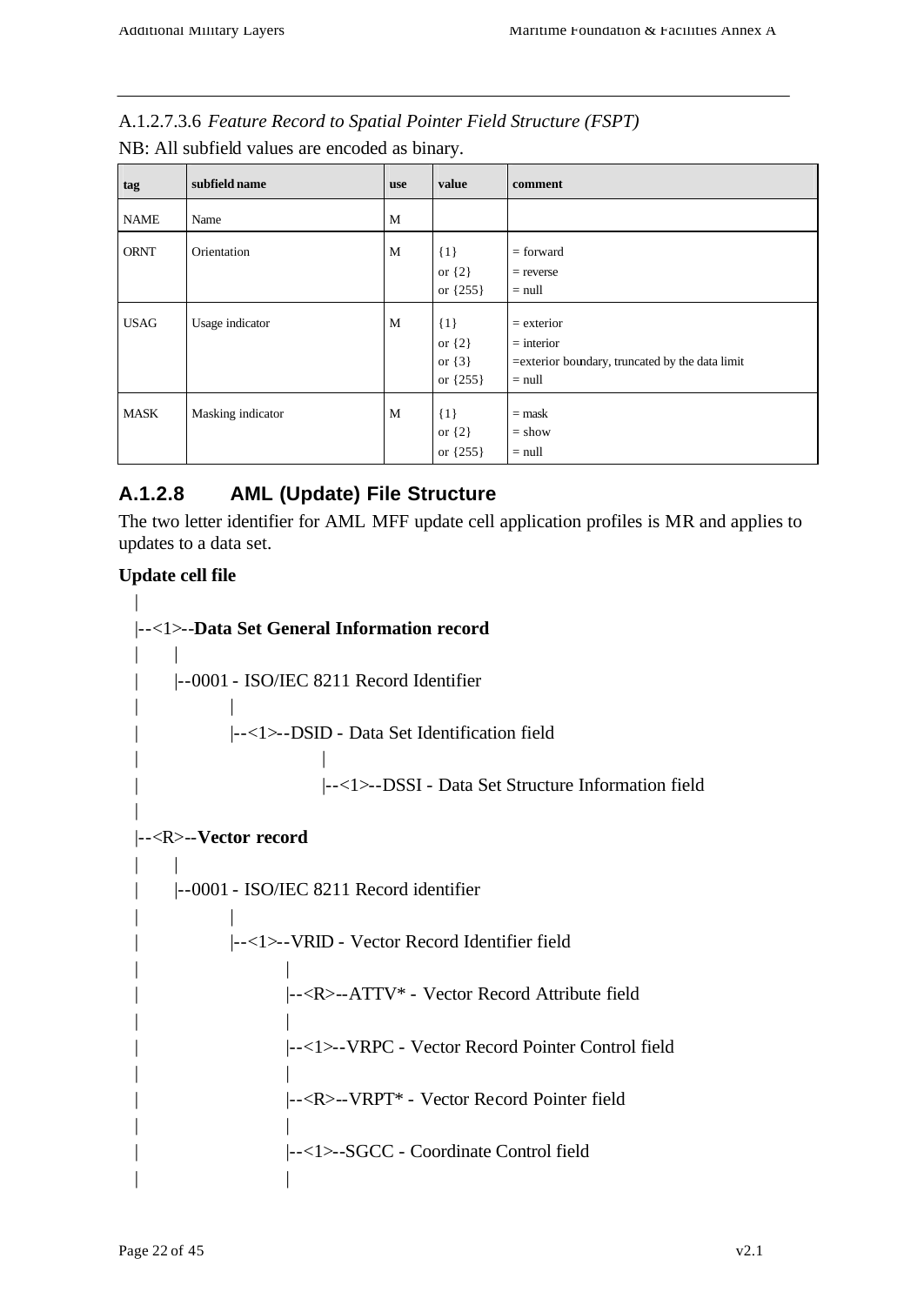| |--<R>--SG2D\* - 2-D Coordinate field | |--<R>--**Feature record** | |--0001 - ISO/IEC 8211 Record identifier | |--<1>--FRID - Feature Record Identifier field | |--<1>--FOID - Feature Object Identifier field | |--<R>--ATTF\* - Feature Record Attribute field | |--<R>--NATF\* - Feature Record National Attribute field | |--<1>--FFPC - Feature Record to Feature Object Pointer Control field | |--<R>--FFPT\* - Feature Record to Feature Object Pointer field | |--<1>--FSPC - Feature Record to Spatial Record Pointer Control field | |--<R>--FSPT\* - Feature Record to Spatial Record Pointer field

#### *A.1.2.8.1* Data Set Descriptive (META) Field Content

| A.1.2.8.1.1 Data Set Identification Field Structure (DSID)       |
|------------------------------------------------------------------|
| NB: Subfield values are encoded as ASCII or binary as indicated. |

| tag         | subfield name                | <b>use</b> | value                                                       | comment                                                                                                                                                          |
|-------------|------------------------------|------------|-------------------------------------------------------------|------------------------------------------------------------------------------------------------------------------------------------------------------------------|
| <b>RCNM</b> | Record name                  | M          | ${10}$                                                      | $= DS$ , binary                                                                                                                                                  |
| <b>RCID</b> | Record identification number | M          |                                                             | binary                                                                                                                                                           |
| <b>EXPP</b> | Exchange purpose             | M          | $\{2\}$                                                     | data set is a revision, binary                                                                                                                                   |
| <b>INTU</b> | Intended usage               | M          | 101<br>102<br>103<br>104<br>105<br>106<br>107<br>108<br>109 | $=$ < 1:100,000,000<br>$= 1:25,000,000$<br>$= 1: 5,000,000$<br>$= 1: 1,000,000$<br>$= 1:250,000$<br>$= 1:50,000$<br>$= 1:10,000$<br>$= 1:2,500$<br>$=$ > 1:1,600 |
| <b>DSNM</b> | Data set name                | M          |                                                             | file name with extension excluding path, ASCII                                                                                                                   |
| <b>EDTN</b> | Edition number               | M          |                                                             | Refer to section A.1.1.8                                                                                                                                         |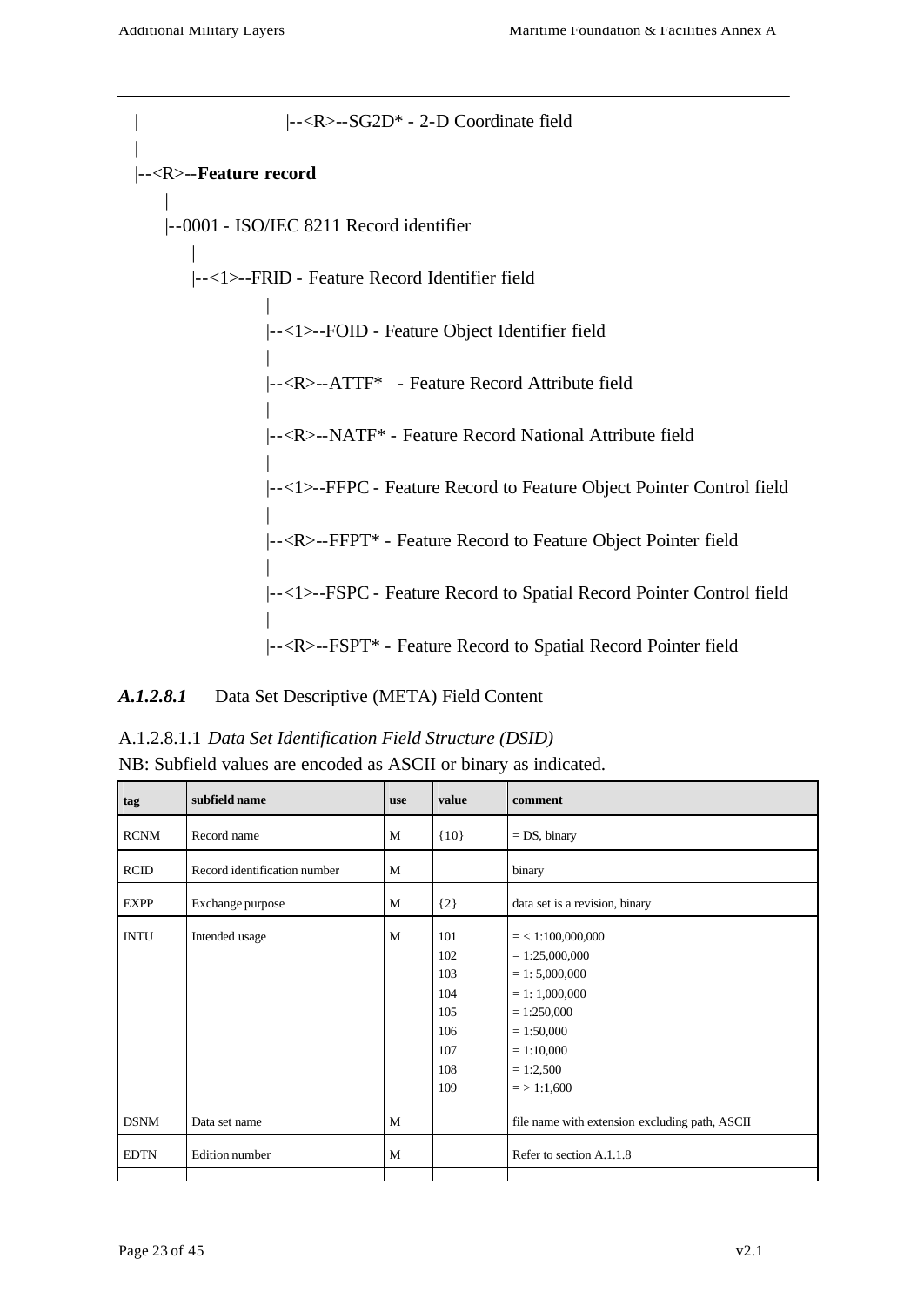| tag         | subfield name                            | <b>use</b>   | value                                                                      | comment                                                              |
|-------------|------------------------------------------|--------------|----------------------------------------------------------------------------|----------------------------------------------------------------------|
| <b>UPDN</b> | Update number                            | M            |                                                                            | <b>ASCII</b>                                                         |
| <b>UADT</b> | Update application date                  | $\mathbf{P}$ |                                                                            | empty, ASCII                                                         |
| <b>ISDT</b> | Issue date                               | M            |                                                                            | <b>ASCII</b>                                                         |
| <b>STED</b> | Edition number of S-57                   | M            | 03.1                                                                       | <b>ASCII</b>                                                         |
| <b>PRSP</b> | Product specification                    | M            | 51                                                                         | $=$ Maritime Foundation & Facilities                                 |
| <b>PSDN</b> | Product specification description        | M            | Additional<br>Military<br>Layers<br>Maritime<br>Foundation<br>& Facilities | <b>MFF</b>                                                           |
| <b>PRED</b> | Product specification version number   M |              | 2.1                                                                        | <b>ASCII</b>                                                         |
| <b>PROF</b> | Application profile identification       | M            | 13                                                                         | $=$ Maritime Foundation & Facilities, revision                       |
| <b>AGEN</b> | Producing agency                         | M            |                                                                            | binary                                                               |
| <b>COMT</b> | Comment                                  | M            |                                                                            | <b>IDO</b> status<br>Protective marking<br>Owner authority<br>Caveat |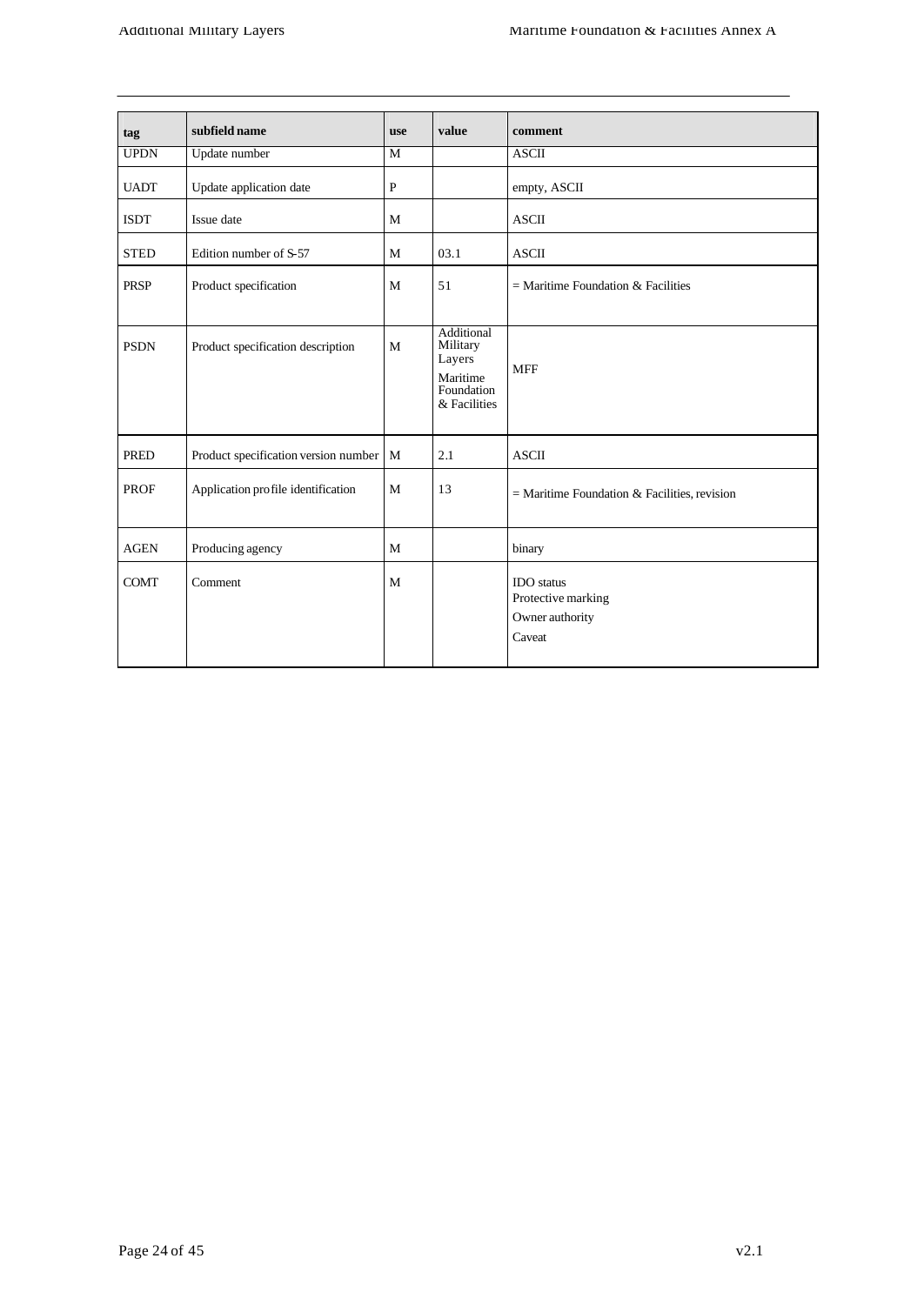| tag         | subfield name                    | use | value                        | comment                                         |
|-------------|----------------------------------|-----|------------------------------|-------------------------------------------------|
| <b>DSTR</b> | Data structure                   | M   | ${2}$                        | $=$ chain node                                  |
| AALL        | <b>ATTF</b> lexical level        | M   | ${0}$ or ${1}$               |                                                 |
| NALL.       | <b>NATF</b> lexical level        | M   | ${0}$ or ${1}$<br>or $\{2\}$ |                                                 |
| <b>NOMR</b> | Number of meta records           | M   |                              |                                                 |
| <b>NOCR</b> | Number of cartographic records   | M   | $\{0\}$                      | cartographic records are not permitted          |
| <b>NOGR</b> | Number of geo records            | M   |                              |                                                 |
| <b>NOLR</b> | Number of collection records     | M   |                              |                                                 |
| <b>NOIN</b> | Number of isolated node records  | M   |                              |                                                 |
| <b>NOCN</b> | Number of connected node records | M   |                              |                                                 |
| <b>NOED</b> | Number of edge records           | M   |                              |                                                 |
| <b>NOFA</b> | Number of face records           | M   | ${0}$                        | faces are not permitted in chain node structure |

A.1.2.8.1.2 *Data Set Structure Information Field Structure (DSSI)*

NB: All subfield values are encoded as binary.

### A.1.2.8.2 *Spatial Field Content*

### A.1.2.8.2.1 *Vector Record Identifier Field Structure (VRID)*

NB: All subfield va lues are encoded as binary.

| tag         | subfield name                | use | value                                 | comment                                                          |
|-------------|------------------------------|-----|---------------------------------------|------------------------------------------------------------------|
| <b>RCNM</b> | Record name                  | M   | ${110}$<br>or $\{120\}$<br>or ${130}$ | $= VI$ , isolated node<br>$=$ VC, connected node<br>$=$ VE, edge |
| <b>RCID</b> | Record identification number | M   |                                       |                                                                  |
| <b>RVER</b> | Record version               | M   |                                       |                                                                  |
| <b>RUIN</b> | Record update instruction    | M   | $\{1\}$<br>or $\{2\}$<br>or $\{3\}$   | $=$ insert<br>$=$ delete<br>$=$ modify                           |

A.1.2.8.2.2 *Vector Record Attribute Field Structure (ATTV)* NB : Subfield values are encoded as ASCII or binary as indicated.

| tag         | subfield name        | <b>use</b> | value | comment                                                                                                                |
|-------------|----------------------|------------|-------|------------------------------------------------------------------------------------------------------------------------|
| <b>ATTL</b> | Attribute label/code | M          |       | binary code for an attribute                                                                                           |
| <b>ATVL</b> | Attribute value      |            |       | ASCII value, missing attribute value $=$ attribute value is<br>deleted or unknown (see S-57 Appendix B.1 clause 3.5.1) |

A.1.2.8.2.3 *Vector Record Pointer Control Field Structure (VRPC)*

NB: All subfield values are encoded as binary.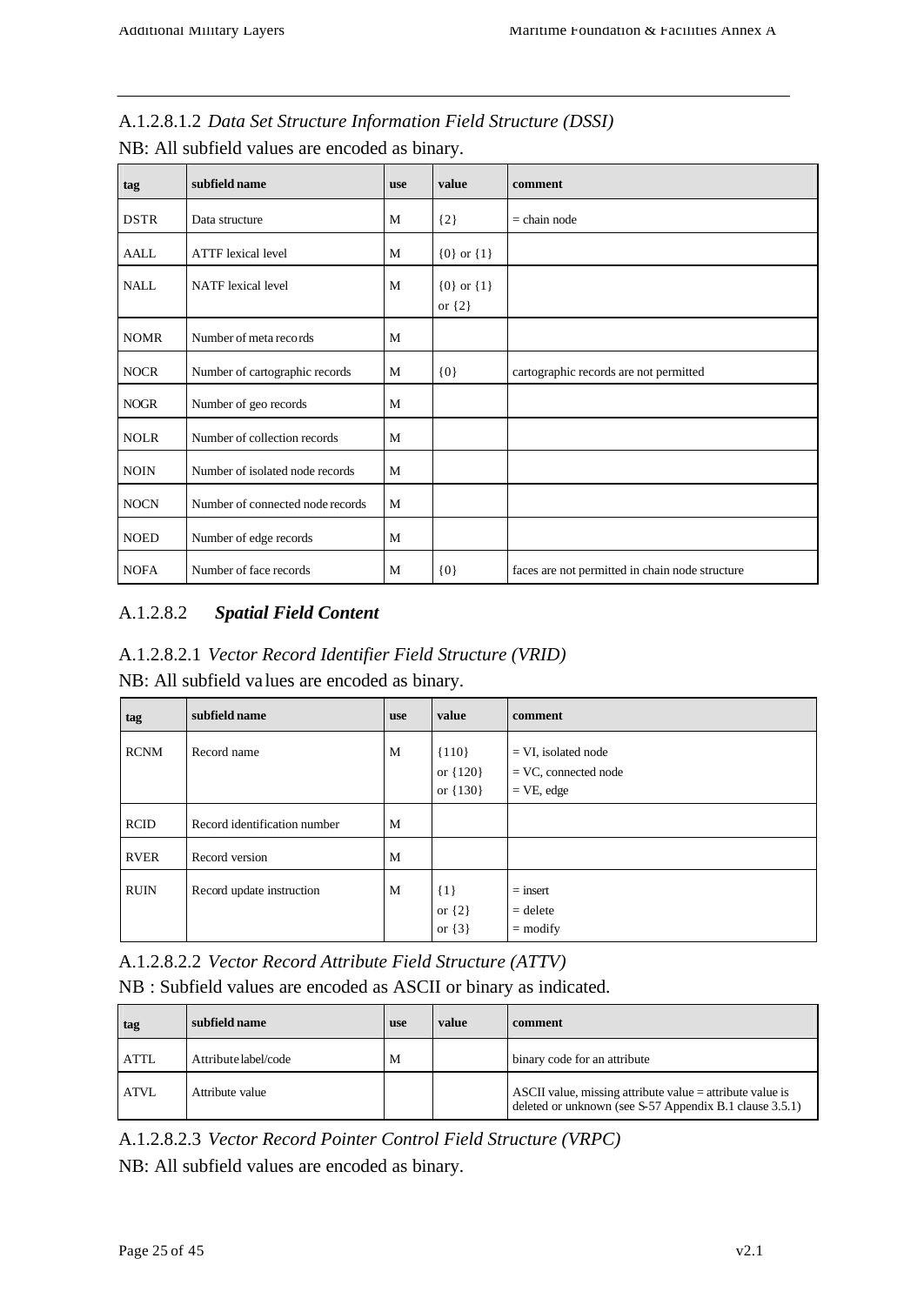| tag         | subfield name                               | <b>use</b> | value                             | comment                                |
|-------------|---------------------------------------------|------------|-----------------------------------|----------------------------------------|
| <b>VPUI</b> | Vector record pointer update<br>instruction | M          | ${1}$<br>or $\{2\}$<br>or $\{3\}$ | $=$ insert<br>$=$ delete<br>$=$ modify |
| <b>VPIX</b> | Vector record pointer index                 | M          |                                   |                                        |
| <b>NVPT</b> | Number of vector record pointers            | M          |                                   |                                        |

# A.1.2.8.2.4 *Vector Record Pointer Field Structure (VRPT)*

NB: All subfield values are encoded as binary.

| tag         | subfield name      | use | value               | comment                            |
|-------------|--------------------|-----|---------------------|------------------------------------|
| <b>NAME</b> | Name               | M   |                     |                                    |
| <b>ORNT</b> | Orientation        | M   | ${255}$             | $=$ null                           |
| <b>USAG</b> | Usage indicator    | M   | ${255}$             | $=$ null                           |
| <b>TOPI</b> | Topology indicator | M   | ${1}$<br>or $\{2\}$ | $=$ beginning node<br>$=$ end node |
| <b>MASK</b> | Masking indicator  | M   | ${255}$             | $=$ null                           |

A.1.2.8.2.5 *Coordinate Control Field Structure (SGCC)*

NB: All subfield values are encoded as binary.

| tag         | subfield name                 | <b>use</b> | value                               | comment                                |
|-------------|-------------------------------|------------|-------------------------------------|----------------------------------------|
| <b>CCUI</b> | Coordinate update instruction | M          | $\{1\}$<br>or $\{2\}$<br>or $\{3\}$ | $=$ insert<br>$=$ delete<br>$=$ modify |
| <b>CCIX</b> | Coordinate index              | M          |                                     |                                        |
| <b>CCNC</b> | Number of coordinates         | M          |                                     |                                        |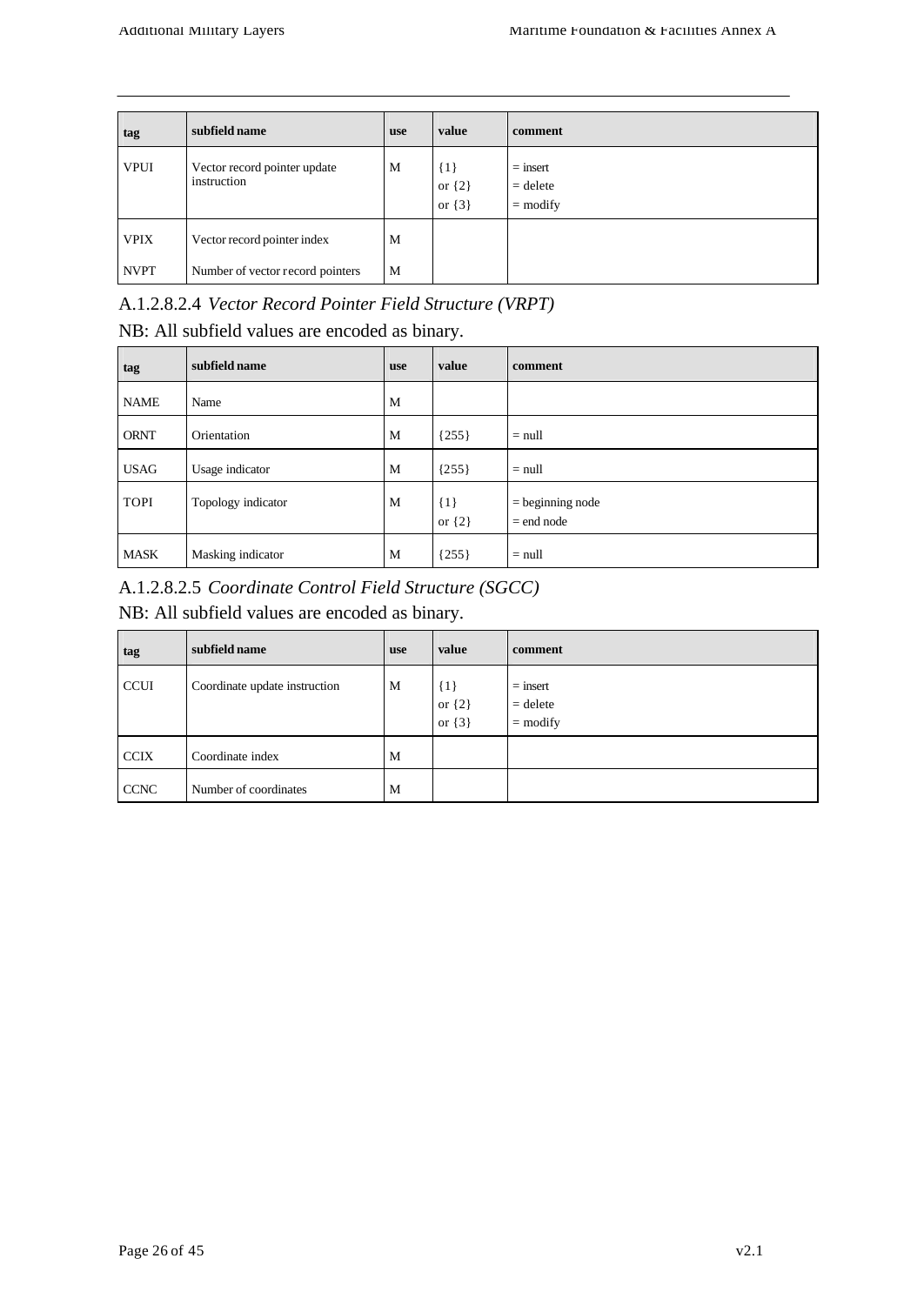#### A.1.2.8.2.6 *2-D Coordinate Field Structure (SG2D)*

NB: All subfield values are encoded as binary.

| tag         | subfield name        | <b>use</b> | value | comment                                      |
|-------------|----------------------|------------|-------|----------------------------------------------|
| YCOO        | Coordinate in Y axis | М          |       | latitude (see S-57 Appendix B.1 clause 4.4)  |
| <b>XCOO</b> | Coordinate in X axis | M          |       | longitude (see S-57 Appendix B.1 clause 4.4) |

#### A.1.2.8.3 *Feature Field Content*

A.1.2.8.3.1 *Feature Record Identifier Field Structure (FRID)* NB: All subfield values are encoded as binary.

| tag         | subfield name                | <b>use</b> | value                                             | comment                                              |
|-------------|------------------------------|------------|---------------------------------------------------|------------------------------------------------------|
| <b>RCNM</b> | Record name                  | M          | ${100}$                                           | $=$ FE                                               |
| <b>RCID</b> | Record identification number | M          |                                                   |                                                      |
| PRIM        | Object geometric primitive   | M          | $\{1\}$<br>or $\{2\}$<br>or $\{3\}$<br>or ${255}$ | $=$ point<br>$=$ line<br>$=$ area<br>$=$ no geometry |
| <b>GRUP</b> | Group                        | M          | ${255}$                                           | $=$ null                                             |
| OBJL        | Object label                 | M          |                                                   | binary code for an object class                      |
| <b>RVER</b> | Record version               | M          |                                                   |                                                      |
| <b>RUIN</b> | Record update instruction    | M          | $\{1\}$<br>or $\{2\}$<br>or $\{3\}$               | $=$ insert<br>$=$ delete<br>$=$ modify               |

A.1.2.8.3.2 *Feature Object Identifier Field Structure (FOID)*

NB: All subfield values are encoded as binary.

| tag         | subfield name                      | use | value | comment |
|-------------|------------------------------------|-----|-------|---------|
| <b>AGEN</b> | Producing agency                   | M   |       |         |
| <b>FIDN</b> | Feature identification number      | M   |       |         |
| <b>FIDS</b> | Feature identification subdivision | M   |       |         |

A.1.2.8.3.3 *Feature Record Attribute Field Structure (ATTF)*

NB: Subfield values are encoded as ASCII or binary as indicated.

| tag         | subfield name        | use | value | comment                                                                                                                |
|-------------|----------------------|-----|-------|------------------------------------------------------------------------------------------------------------------------|
| <b>ATTL</b> | Attribute label/code | M   |       | binary code for an attribute                                                                                           |
| <b>ATVL</b> | Attribute value      |     |       | ASCII value. Missing attribute value $=$ attribute value is<br>deleted or unknown (see S-57 Appendix B.1 clause 3.5.1) |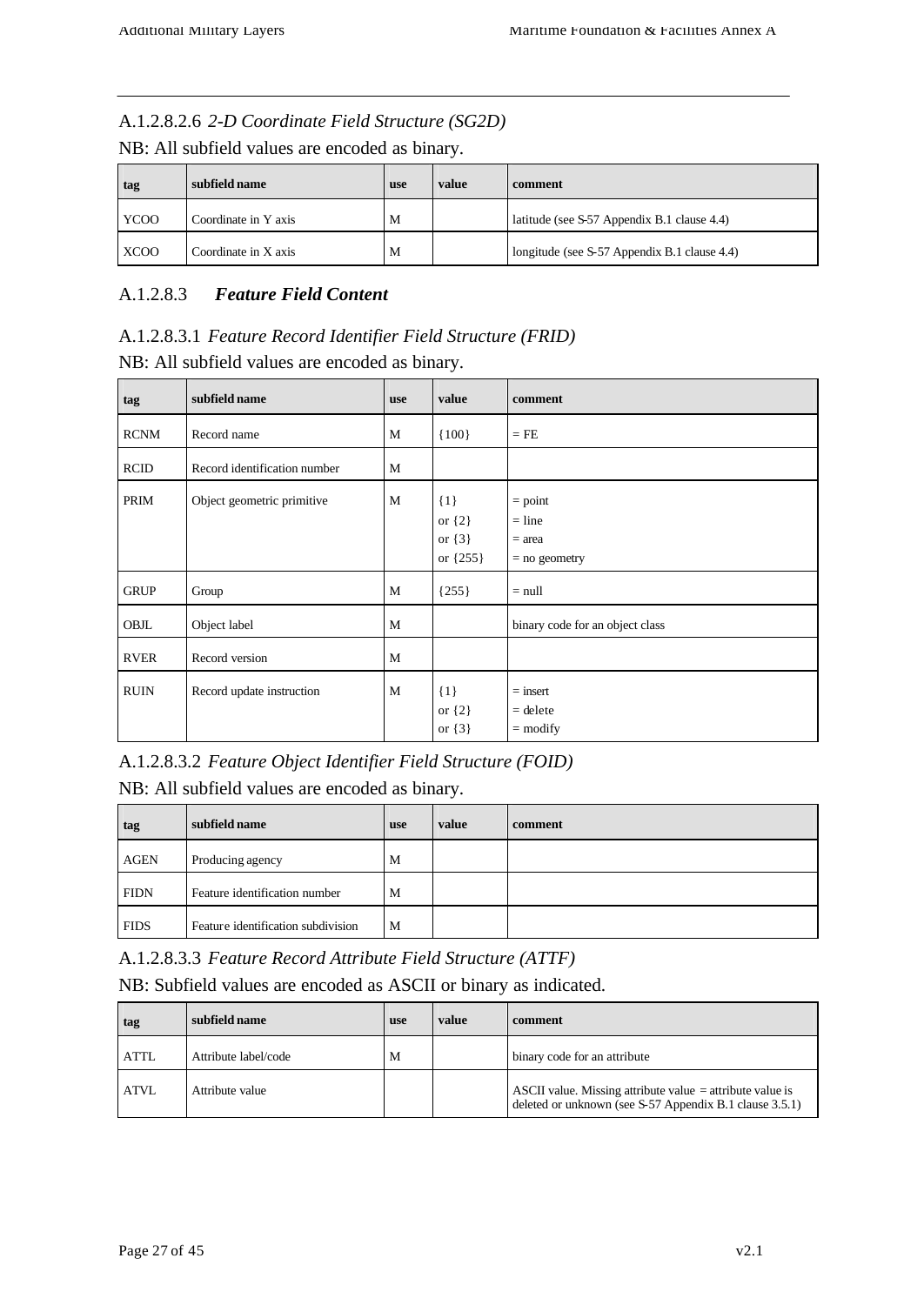#### A.1.2.8.3.4 *Feature Record National Attribute Field Structure (NATF)*

NB: Subfield values are encoded as ASCII or binary as indicated.

| tag         | subfield name        | <b>use</b> | value | comment                                                                 |
|-------------|----------------------|------------|-------|-------------------------------------------------------------------------|
| <b>ATTL</b> | Attribute label/code | М          |       | binary code for an attribute                                            |
| <b>ATVL</b> | Attribute value      |            |       | ASCII value. Missing attribute value $=$ attribute value is<br>deleted. |

A.1.2.8.3.5 *Feature Record to Feature Object Pointer Control Field Structure (FFPC)* NB: All subfield values are encoded as binary.

| tag         | subfield name                                | <b>use</b> | value                               | comment                                |
|-------------|----------------------------------------------|------------|-------------------------------------|----------------------------------------|
| <b>FFUI</b> | Feature object pointer update<br>instruction | M          | $\{1\}$<br>or $\{2\}$<br>or $\{3\}$ | $=$ insert<br>$=$ delete<br>$=$ modify |
| <b>FFIX</b> | Feature object pointer index                 | M          |                                     |                                        |
| <b>NFPT</b> | Number of feature object pointers            | M          |                                     |                                        |

A.1.2.8.3.6 *Feature Record to Feature Object Pointer Field Structure (FFPT)*

| NB: Subfield values are encoded as ASCII or binary as indicated. |  |
|------------------------------------------------------------------|--|
|------------------------------------------------------------------|--|

| tag         | subfield name          | <b>use</b> | value               | comment                               |
|-------------|------------------------|------------|---------------------|---------------------------------------|
| <b>LNAM</b> | Long name              | M          |                     | binary                                |
| <b>RIND</b> | Relationship indicator | M          | ${2}$<br>or $\{3\}$ | $=$ slave, binary<br>$=$ peer, binary |
| <b>COMT</b> | Comment                |            |                     | <b>ASCII</b>                          |

A.1.2.8.3.7 *Feature Record to Spatial Record Pointer Control Field Structure (FSPC)* NB: All subfield values are encoded as binary.

| tag         | subfield name                                           | <b>use</b> | value                             | comment                                |
|-------------|---------------------------------------------------------|------------|-----------------------------------|----------------------------------------|
| <b>FSUI</b> | Feature to spatial record pointer<br>update instruction | M          | ${1}$<br>or $\{2\}$<br>or $\{3\}$ | $=$ insert<br>$=$ delete<br>$=$ modify |
| <b>FSIX</b> | Feature to spatial record pointer<br>index              | M          |                                   |                                        |
| <b>NSPT</b> | Number of feat ure to spatial record<br>pointers        | M          |                                   |                                        |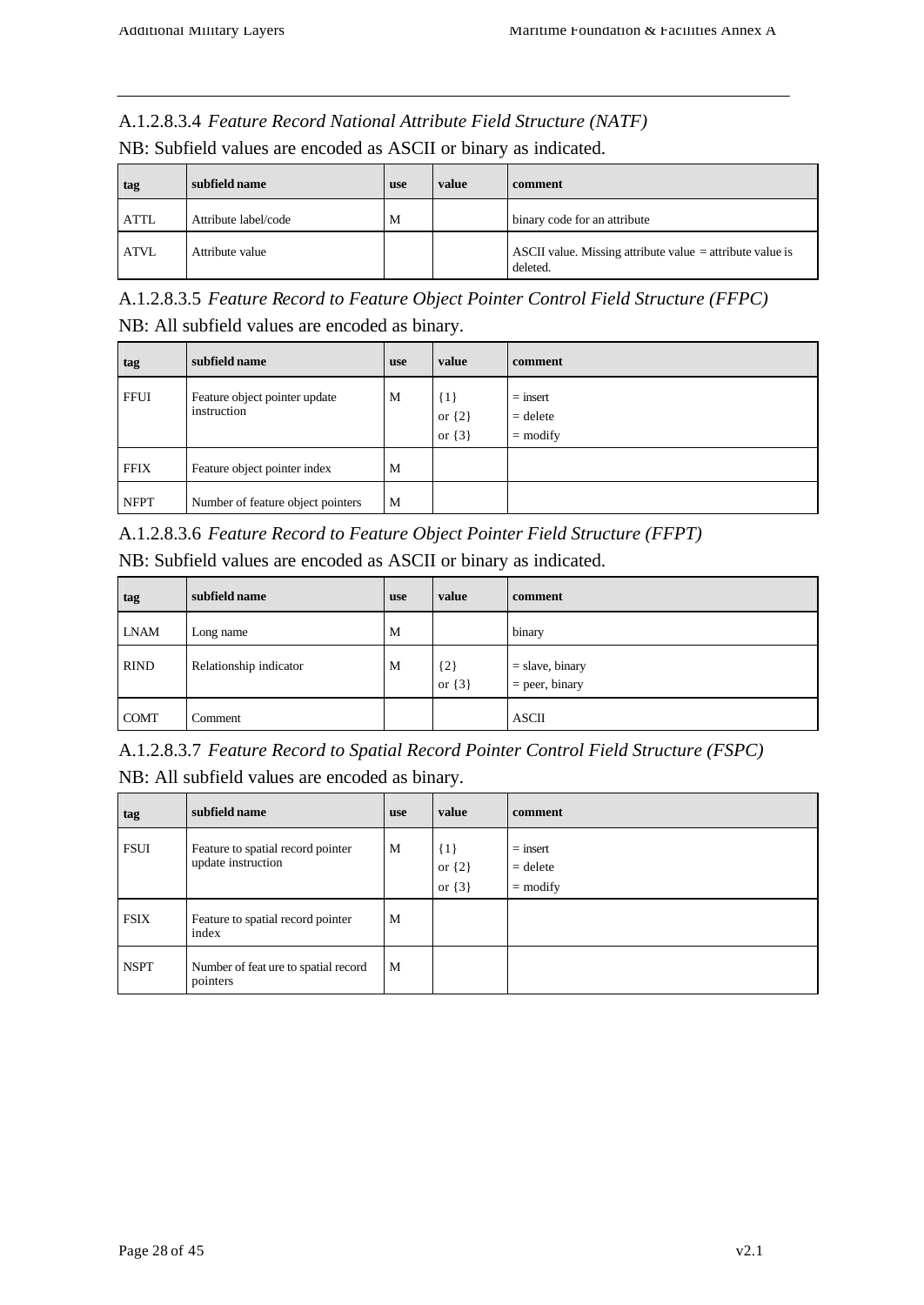| tag         | subfield name     | use | value                                             | comment                                                                                        |
|-------------|-------------------|-----|---------------------------------------------------|------------------------------------------------------------------------------------------------|
| <b>NAME</b> | name              | M   |                                                   |                                                                                                |
| <b>ORNT</b> | orientation       | M   | $\{1\}$<br>or $\{2\}$<br>or ${255}$               | $=$ forward<br>$=$ reverse<br>$=$ null                                                         |
| <b>USAG</b> | usage indicator   | M   | $\{1\}$<br>or $\{2\}$<br>or $\{3\}$<br>or ${255}$ | $=$ exterior<br>$=$ interior<br>$=$ exterior boundary, truncated by the data limit<br>$=$ null |
| <b>MASK</b> | Masking indicator | M   | ${1}$<br>or $\{2\}$<br>or $\{255\}$               | $=$ mask<br>$=$ show<br>$=$ null                                                               |

*A.1.2.8.3.8 Feature Record to Spatial Pointer Field Structure (FSPT)* NB: All subfield values are encoded as binary.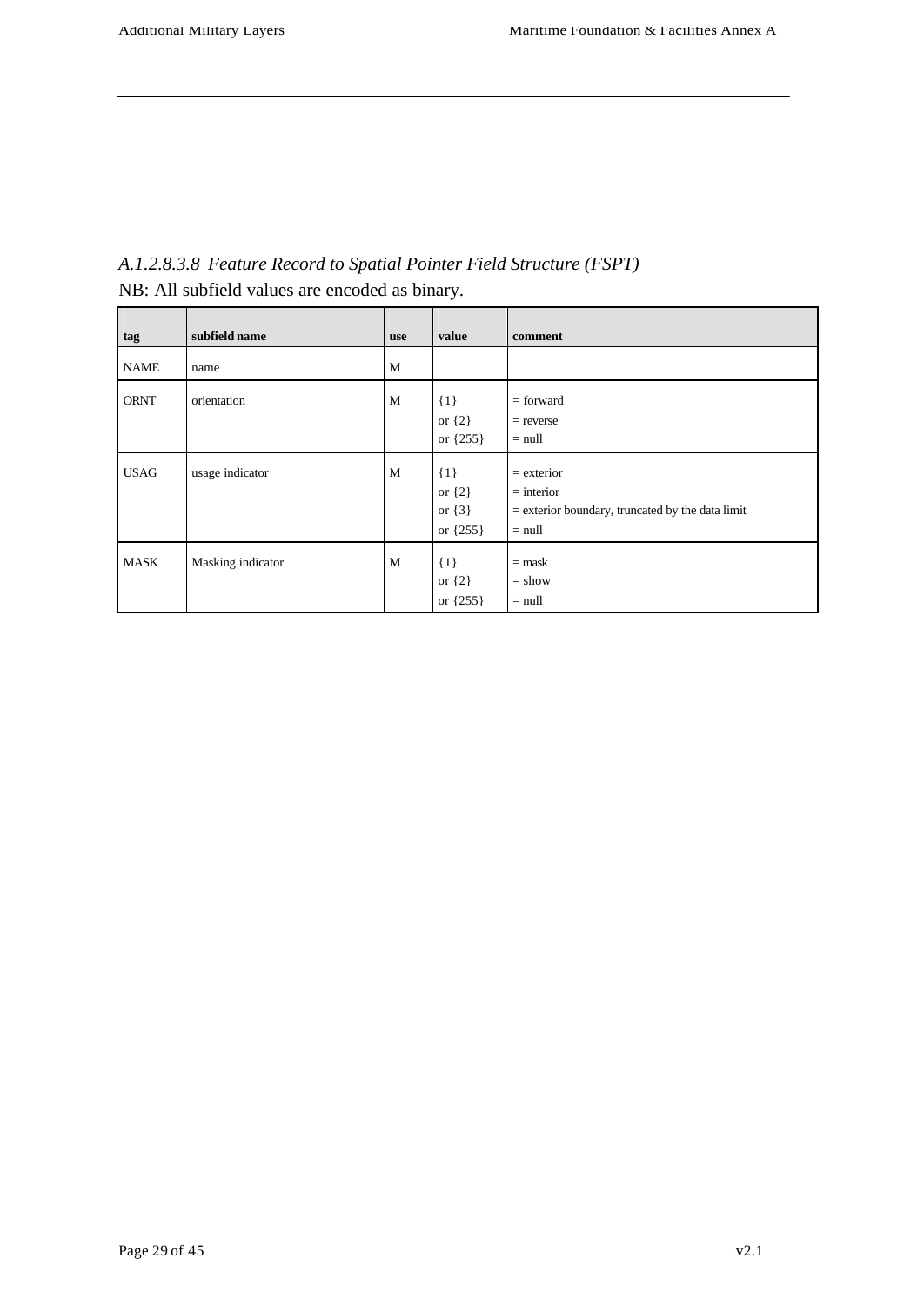# **A.2 AML S-57 Data Dictionary**

### *A.2.1 General Guidelines*

### **A.2.1.1 Feature Object Identifiers**

Each feature object must have a unique world-wide identifier. This identifier, called the feature object identifier, is formed by the binary concatenation of the contents of the subfields of the "Feature Object Identifier" [FOID] field.

The feature object identifier may be used to identify multiple instances of the same object. For example, the same object may appear in different scale bands, or an object may be split by the cell structure. In these circumstances, each instance of this object may have the same identifier.

Feature object identifiers must not be reused, even when a feature has been deleted

### **A.2.1.2 Cartographic Objects**

The use of cartographic objects is prohibited.

### **A.2.1.3 Time Varying Objects**

Specific AML products may contain information about magnetic variation, tides, tidal streams and currents. However, depth information should only be displayed as it has been provided in the AML product and not adjusted by tidal height.

### **A.2.1.4 Prohibited Attributes**

Attributes not included in this Product Specification are prohibited.

### **A.2.1.5 Numeric Attribute Values**

Floating point or integer attribute values must not be padded by non-significant zeros (e.g. 2.5 and not 02.500) unless they are required to specify units of resolution where trailing zeros will become significant in order to distinguish between values (e.g. 3.2 may need to be differentiated from 3.200).

### **A.2.1.6 Text Attribute Values**

The lexical level used for the "Feature Record Attribute" [ATTF] field must be 1 (ISO 8859-1) (see sections A.1.2.7.3.3 and A.1.2.8.3.3). Lexical level 1 or 2 may be used for the "Feature Record National Attribute" [NATF] field (see sections A.1.2.7.3.4 and A.1.2.8.3.4). Format effecting (C0) characters, as defined in S-57 Part 3, Annex B, are prohibited. The delete character is only used in the update mechanism (see S-57 part 3, clause 8.4.2.2.a and 8.4.3.2.a).

# *A.2.2 Unknown Attribute Values*

In a base data set (MN application profile), when an attribute code is present but the attribute value is missing, it means that the producer wishes to indicate that this attribute value is unknown.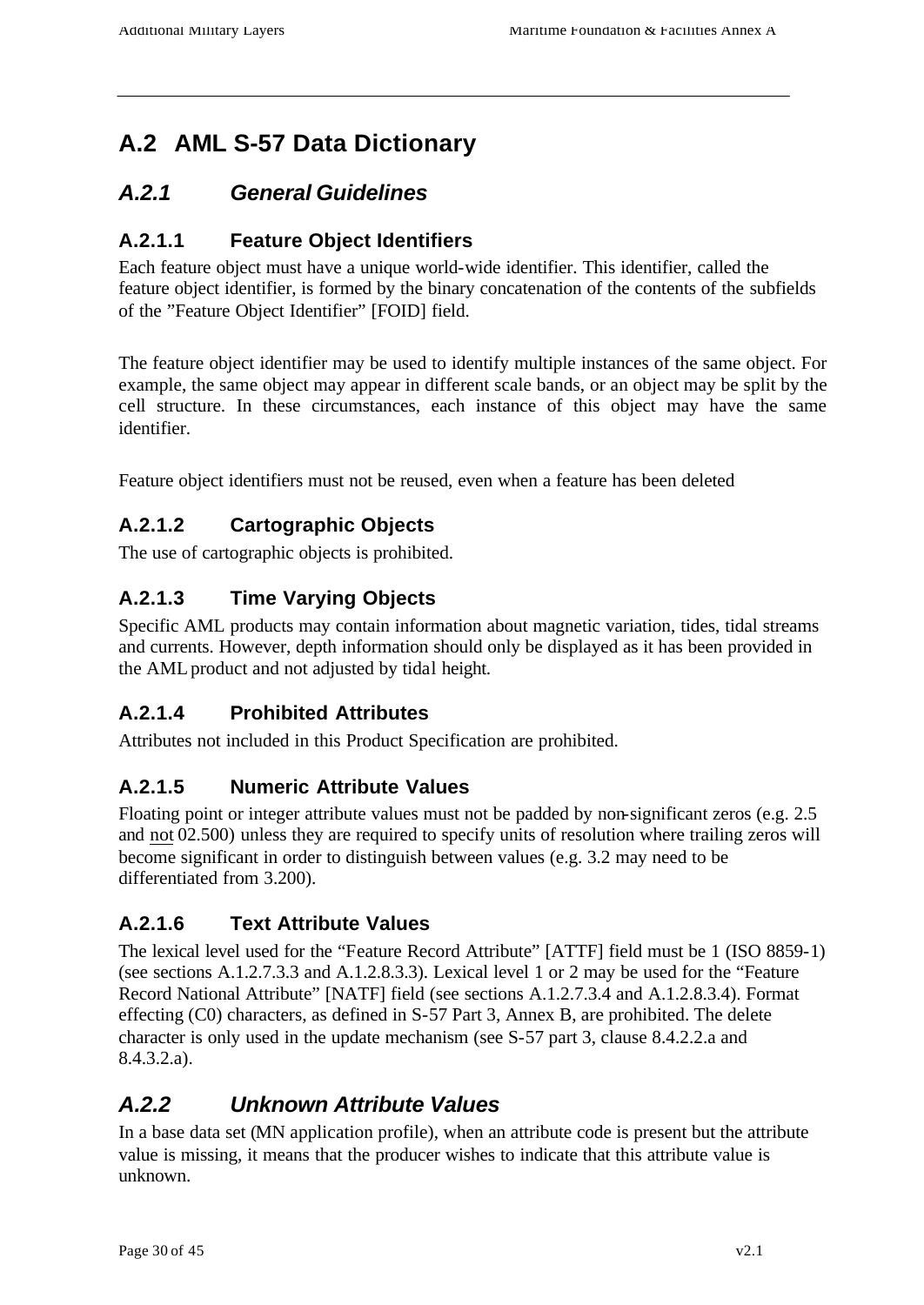In a revision data set (MR application profile), when an attribute code is present but the attribute value is missing it means:

- · that the value of this attribute is to be replaced by an unknown value if it was present in the original data set
- · that an unknown value is to be inserted if the attribute was not present in the original data set

In both cases the missing attribute value is encoded by the means described in S-57 Part 3, clause 2.1.

# *A.2.3 Use of Meta Information*

### **A.2.3.1 AML Data Set Metadata**

For all AML Products, the Data Set Descriptive records (defined in the application profile structures - sections A.1.2.7.1 and A.1.2.8.1) are used to contain the metadata of the dataset. The mandatory meta information specified in section 5.3 is encoded in S-57 as indicated in the table below.

| <b>General/Production</b><br><b>Information</b> | <b>Field</b> | Sub-field   |
|-------------------------------------------------|--------------|-------------|
| Production Agency                               | <b>DSID</b>  | <b>AGEN</b> |
| <b>Dataset Name</b>                             | <b>DSID</b>  | <b>DSNM</b> |
| <b>Edition Number</b>                           | <b>DSID</b>  | <b>EDTN</b> |
| Date of Release                                 | <b>DSID</b>  | <b>ISDT</b> |
| <b>Product Specification</b>                    | <b>DSID</b>  | <b>PRSP</b> |
| Description                                     | <b>DSID</b>  | <b>PSDN</b> |
| <b>Product Specification</b>                    | <b>DSID</b>  | <b>PRED</b> |
| <b>Version Number</b>                           |              |             |
| <b>Product Scale Band</b>                       | <b>DSID</b>  | <b>INTU</b> |
| <b>Compilation Scale</b>                        | <b>DSPM</b>  | <b>CSCL</b> |

| <b>Security Classification</b><br><b>Information</b> | <b>Field</b> | Sub-field                          |
|------------------------------------------------------|--------------|------------------------------------|
| <b>IDO</b> status                                    | <b>DSID</b>  | <b>COMT</b>                        |
| <b>Protective Marking</b>                            | <b>DSID</b>  | (stored as comma-separated values) |
| <b>Owner Authority</b>                               | <b>DSID</b>  | in free-text subfield)             |
| Caveat                                               | DSID         |                                    |

| <b>Update</b><br><b>Information</b> | Field | Sub-field   |  |
|-------------------------------------|-------|-------------|--|
| <b>Update Application Date</b>      | DSID  | <b>UADT</b> |  |
| <b>Update Number</b>                | DSID  | UPDN        |  |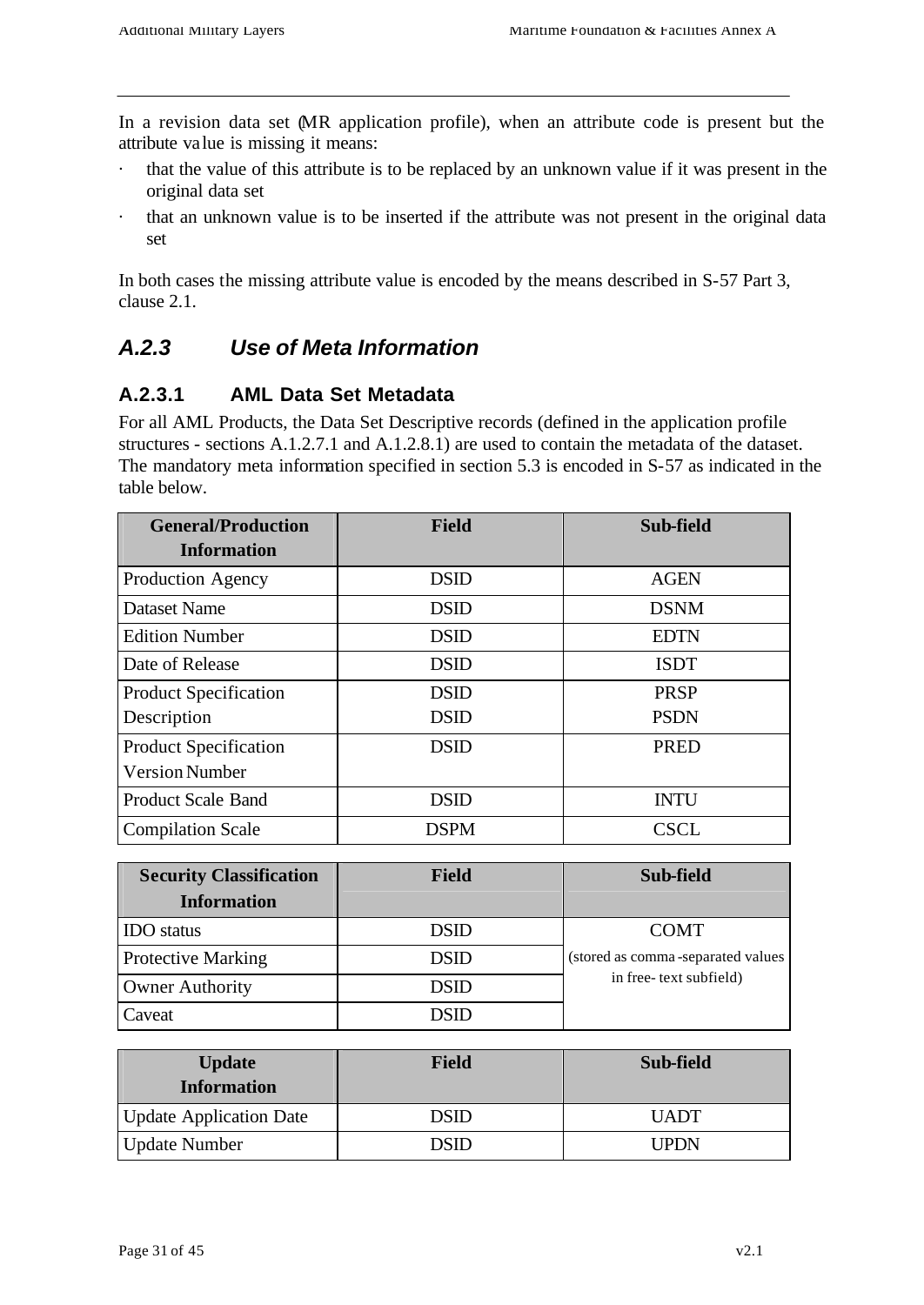| Datums & Units            | <b>Field</b> | Sub-field   |
|---------------------------|--------------|-------------|
| Horizontal Geodetic Datum | <b>DSPM</b>  | <b>HDAT</b> |
| <b>Vertical Datum</b>     | <b>DSPM</b>  | <b>VDAT</b> |
| <b>Sounding Datum</b>     | <b>DSPM</b>  | <b>SDAT</b> |
| Co-ordinate Units         | <b>DSPM</b>  | <b>COUN</b> |
| Depth Units               | <b>DSPM</b>  | <b>DUNI</b> |
| Height/Length Units       | <b>DSPM</b>  | <b>HUNI</b> |
| Positional Accuracy Units | <b>DSPM</b>  | <b>PUNI</b> |

### **A.2.3.2 Hierarchy of Meta Data**

Any meta data stored as attributes of Meta Objects, or, Geo or Spatial features will override meta information stored in the Data Set Descriptive records. The table below indicates which AML meta objects and associated attributes supersede information stored in the data set subfields (see sections A.2.3.1, A.1.2.7.1, and A.1.2.8.1).

#### NOTES:

In the following tables, acronyms shown in upper-case type, are those approved by the IHO for use in the S-57 data schema. However, additional acronyms have been created for use in the AML data schema. These are shown in lower-case type.

Additionally, the terms 'specific' and 'generic' are used in the tables to indicate an attribute's association to a feature. Attributes that are 'generic' apply to all features listed in this Product Specification. Attributes listed as 'specific' relate only to those in the Real-World Features table in section 5.5.1, when included in the 'Associated Attributes' column.

| <b>Field</b> | Sub-field                  | S-57 Meta<br><b>Object</b> | $S-57$<br><b>Attribute</b> | <b>S-57 Geo</b><br><b>Object</b> | $S-57$<br><b>Attribute</b> |
|--------------|----------------------------|----------------------------|----------------------------|----------------------------------|----------------------------|
| <b>DSID</b>  | <b>AGEN</b>                | M PROD                     | <b>AGENCY</b>              | generic                          | <b>AGENCY</b>              |
| <b>DSPM</b>  | <b>CSCL</b>                | M_CSCL                     | <b>CSCALE</b>              | generic                          | <b>CSCALE</b>              |
| <b>DSID</b>  | <b>COMT</b>                | m_clas                     | secido                     | generic                          | secido                     |
|              | (stored as                 |                            | secpmk                     | generic                          | secpmk                     |
|              | comma-<br>separated values |                            | secown                     | generic                          | secown                     |
|              | in free-text               |                            | seccyt                     | generic                          | seccvt                     |
|              | subfield)                  |                            |                            |                                  |                            |

| Field       | Sub-field   | S-57 Meta     | $S-57$           | $S-57$ Geo    | $\mathbf{S}$ -57 |
|-------------|-------------|---------------|------------------|---------------|------------------|
|             |             | <b>Object</b> | <b>Attribute</b> | <b>Object</b> | <b>Attribute</b> |
| <b>DSPM</b> | <b>VDAT</b> | M VDAT        | <b>VERDAT</b>    | specific      | <b>VERDAT</b>    |
| <b>DSPM</b> | <b>SDAT</b> | M SDAT        | soudat           | specific      | soudat           |
| <b>DSPM</b> | <b>DUNI</b> | M UNIT        | <b>DUNITS</b>    | specific      | <b>DUNITS</b>    |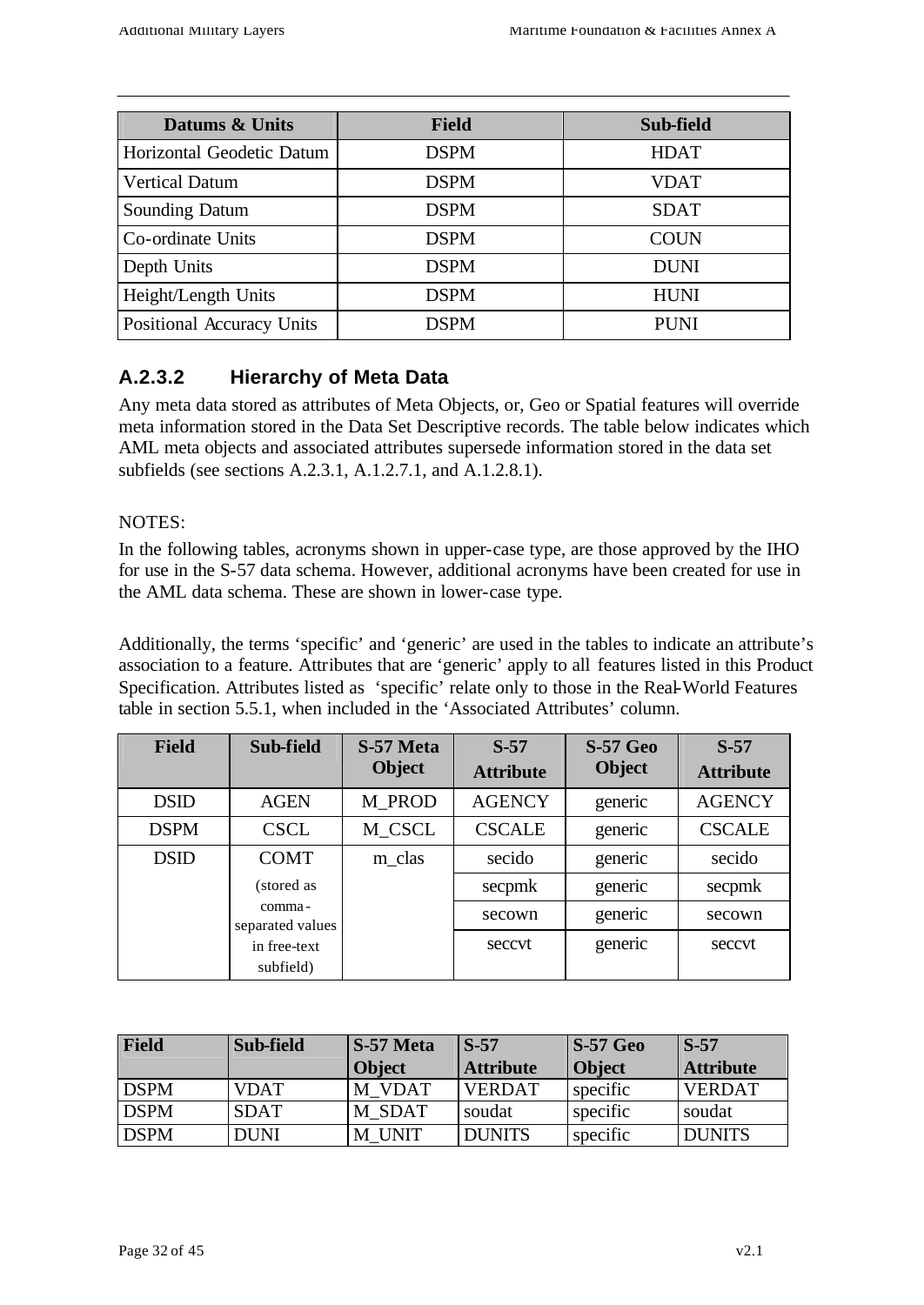# **A.2.4 Schema**

### *A.2.4.1 AML Maritime Foundation and Facilities Meta Information Table*

The meta information specified in section 5.3 is encoded in S-57 as indicated in the table below.

| <b>Production Information</b> | S-57 Meta     | $S-57$           | $S-57$ Geo    | $S-57$           |
|-------------------------------|---------------|------------------|---------------|------------------|
|                               | <b>Object</b> | <b>Attribute</b> | <b>Object</b> | <b>Attribute</b> |
| Capture Date                  | M PROD        | <b>RECDAT</b>    | generic       | <b>RECDAT</b>    |
| Copyright Statement           | M PROD        | cpyrit           | generic       | cpyrit           |
| <b>Production Agency</b>      | M PROD        | <b>AGENCY</b>    | generic       | <b>AGENCY</b>    |
| <b>Producing Country</b>      | M PROD        | <b>PRCTRY</b>    | generic       | <b>PRCTRY</b>    |
| Data Coverage                 | M COVR        | <b>CATCOV</b>    | N/A           | N/A              |

| <b>Security Classification</b> | S-57 Meta     | $S-57$           | $\vert$ S-57 Geo | $S-57$           |
|--------------------------------|---------------|------------------|------------------|------------------|
| <b>Information</b>             | <b>Object</b> | <b>Attribute</b> | <b>Object</b>    | <b>Attribute</b> |
| <b>IDO</b> status              | m clas        | secido           | generic          | secido           |
| <b>Protective Marking</b>      | m clas        | secpmk           | generic          | secpmk           |
| Owner Authority                | m clas        | secown           | generic          | secown           |
| Caveat                         | m clas        | seccvt           | generic          | seccvt           |

| <b>Geo-Reference</b>  | S-57 Meta     | $S-57$           | $S-57$ Geo    | $\mathsf{IS}\text{-}57$ |
|-----------------------|---------------|------------------|---------------|-------------------------|
| <b>Information</b>    | <b>Object</b> | <b>Attribute</b> | <b>Object</b> | <b>Attribute</b>        |
| <b>Vertical Datum</b> | M VDAT        | <b>VERDAT</b>    | specific      | <b>VERDAT</b>           |
| <b>Sounding Datum</b> | M SDAT        | soudat           | specific      | soudat                  |
| <b>Height Units</b>   | M UNIT        | <b>HUNITS</b>    | specific      | <b>HUNITS</b>           |
| Depth Units           | M UNIT        | <b>DUNITS</b>    | specific      | <b>DUNITS</b>           |
| Length/Width Units    | M UNIT        | <b>HUNITS</b>    | specific      | <b>HUNITS</b>           |

| <b>Source</b>         | S-57 Meta     | $S-57$           | <b>S-57 Geo</b> | $S-57$           |
|-----------------------|---------------|------------------|-----------------|------------------|
| <b>Information</b>    | <b>Object</b> | <b>Attribute</b> | <b>Object</b>   | <b>Attribute</b> |
| Source Date           | M_CSCL        | <b>SORDAT</b>    | generic         | <b>SORDAT</b>    |
| <b>Source Country</b> | M CSCL        | <b>SORIND</b>    | generic         | <b>SORIND</b>    |
| Source Agency         | M CSCL        | <b>SORIND</b>    | generic         | <b>SORIND</b>    |
| Source ID             | M CSCL        | <b>SORIND</b>    | generic         | <b>SORIND</b>    |
| Source Type           | M CSCL        | <b>SORIND</b>    | generic         | <b>SORIND</b>    |
| Source Scale          | M CSCL        | <b>CSCALE</b>    | generic         | <b>CSCALE</b>    |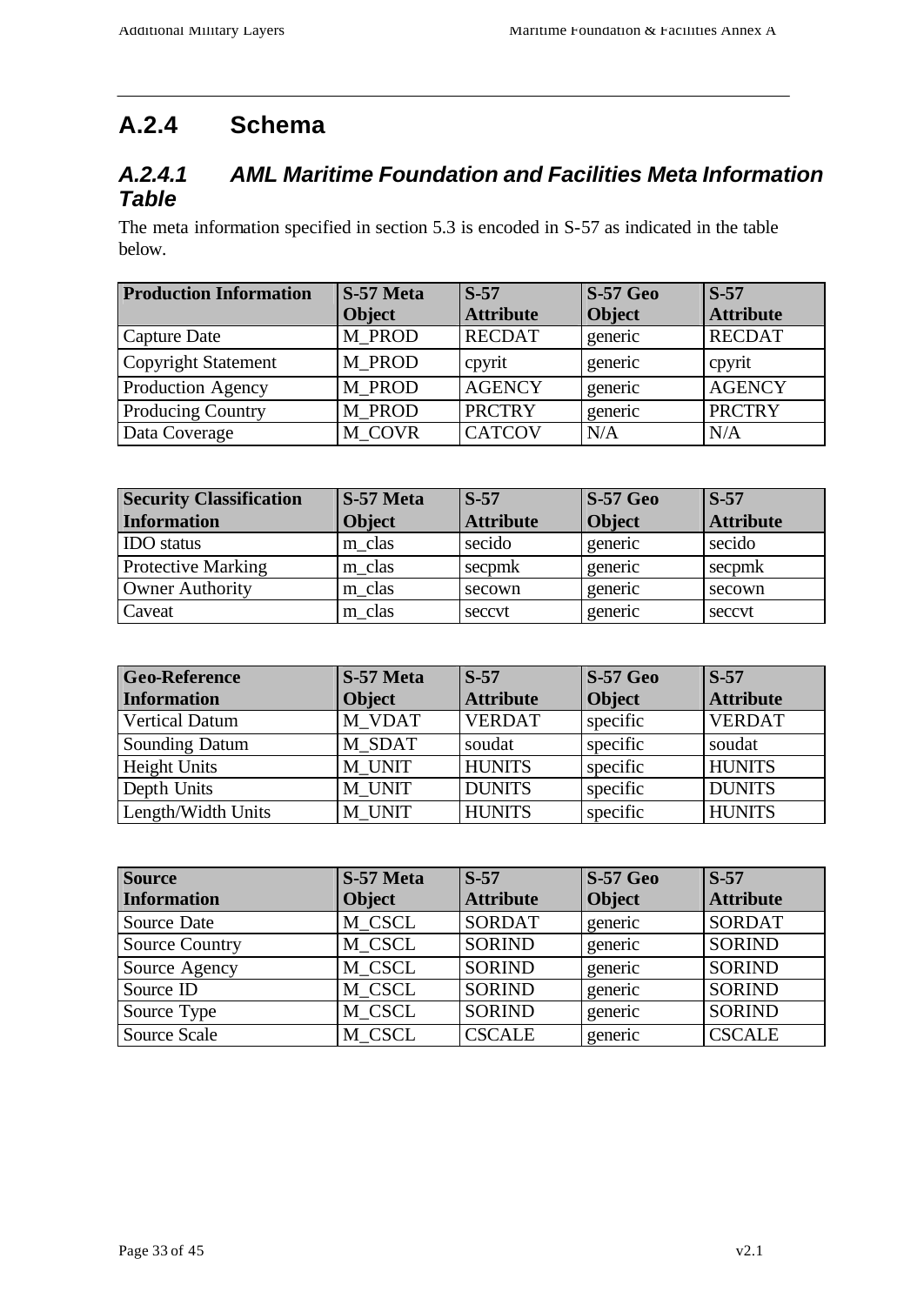| <b>Data Quality</b>               | S-57 Meta    | $S-57$           | <b>S-57 Geo</b> | $S-57$           |
|-----------------------------------|--------------|------------------|-----------------|------------------|
| <b>Information</b>                | Object       | <b>Attribute</b> | <b>Object</b>   | <b>Attribute</b> |
| Absolute Horizontal               | M ACCY       | <b>POSACC</b>    | generic         | <b>POSACC</b>    |
| Accuracy                          | $(n$ on-     |                  |                 | (spatial object) |
|                                   | bathymetric  |                  |                 |                  |
|                                   | data)        | <b>POSACC</b>    | generic         | <b>POSACC</b>    |
|                                   | M_QUAL       |                  |                 | (spatial object) |
|                                   | (bathymetric |                  |                 |                  |
|                                   | data)        |                  |                 |                  |
| Error Ellipse                     | M_ACCY       | errell           | generic         | errell           |
|                                   | $(n$ on-     |                  |                 | (spatial object) |
|                                   | bathymetric  |                  |                 |                  |
|                                   | data)        |                  |                 |                  |
| <b>Absolute Vertical</b>          | M_ACCY       | elvacc           | generic         | elvacc           |
| Accuracy                          |              |                  |                 |                  |
| <b>Relative Horizontal</b>        | M_ACCY       | <b>HORACC</b>    | generic         | <b>HORACC</b>    |
| Accuracy                          |              |                  |                 |                  |
| <b>Relative Vertical Accuracy</b> | M ACCY       | <b>VERACC</b>    | generic         | <b>VERACC</b>    |
| Sounding Accuracy                 | M_QUAL       | <b>SOUACC</b>    | specific        | <b>SOUACC</b>    |
| <b>Quality of Position</b>        | M_SREL       | <b>QUAPOS</b>    | generic         | <b>QUAPOS</b>    |
|                                   |              |                  |                 | (spatial object) |
| <b>Quality of Sounding</b>        | M_SREL       | <b>QUASOU</b>    | specific        | <b>QUASOU</b>    |
| Measurement                       |              |                  |                 |                  |
| Technique of Sounding             | M_SREL       | <b>TECSOU</b>    | specific        | <b>TECSOU</b>    |
| Measurement                       |              |                  |                 |                  |
| Completeness for the              | m_conf       | catcnf           | N/A             | N/A              |
| <b>Product Specification</b>      |              |                  |                 |                  |

| <b>External Reference</b>                     | S-57 Meta     | $S-57$           | $S-57$ Geo    | $S-57$           |
|-----------------------------------------------|---------------|------------------|---------------|------------------|
| <b>Information</b>                            | <b>Object</b> | <b>Attribute</b> | <b>Object</b> | <b>Attribute</b> |
| Image File Link                               | M NPUB        | <b>PICREP</b>    | generic       | <b>PICREP</b>    |
| <b>Text File Reference</b>                    | generic       | <b>TXTDSC</b>    | generic       | <b>TXTDSC</b>    |
| Text File Reference (in<br>national language) | generic       | <b>NTXTDS</b>    | generic       | <b>NTXTDS</b>    |
| Reference to a publication                    | M NPUB        | <b>PUBREF</b>    | generic       | <b>PUBREF</b>    |

| <b>Other Supporting</b>                                            | S-57 Meta     | $S-57$           | <b>S-57 Geo</b> | $S-57$           |
|--------------------------------------------------------------------|---------------|------------------|-----------------|------------------|
| <b>Information</b>                                                 | <b>Object</b> | <b>Attribute</b> | <b>Object</b>   | <b>Attribute</b> |
| <b>Supporting Textual</b><br>Information                           | generic       | <b>INFORM</b>    | generic         | <b>INFORM</b>    |
| <b>Supporting Textual</b><br>Information (in national<br>language) | generic       | <b>NINFOM</b>    | generic         | <b>NINFOM</b>    |

Notes:

1. When there is no meta object attribute, an individual attribute can supersede a data set subfield.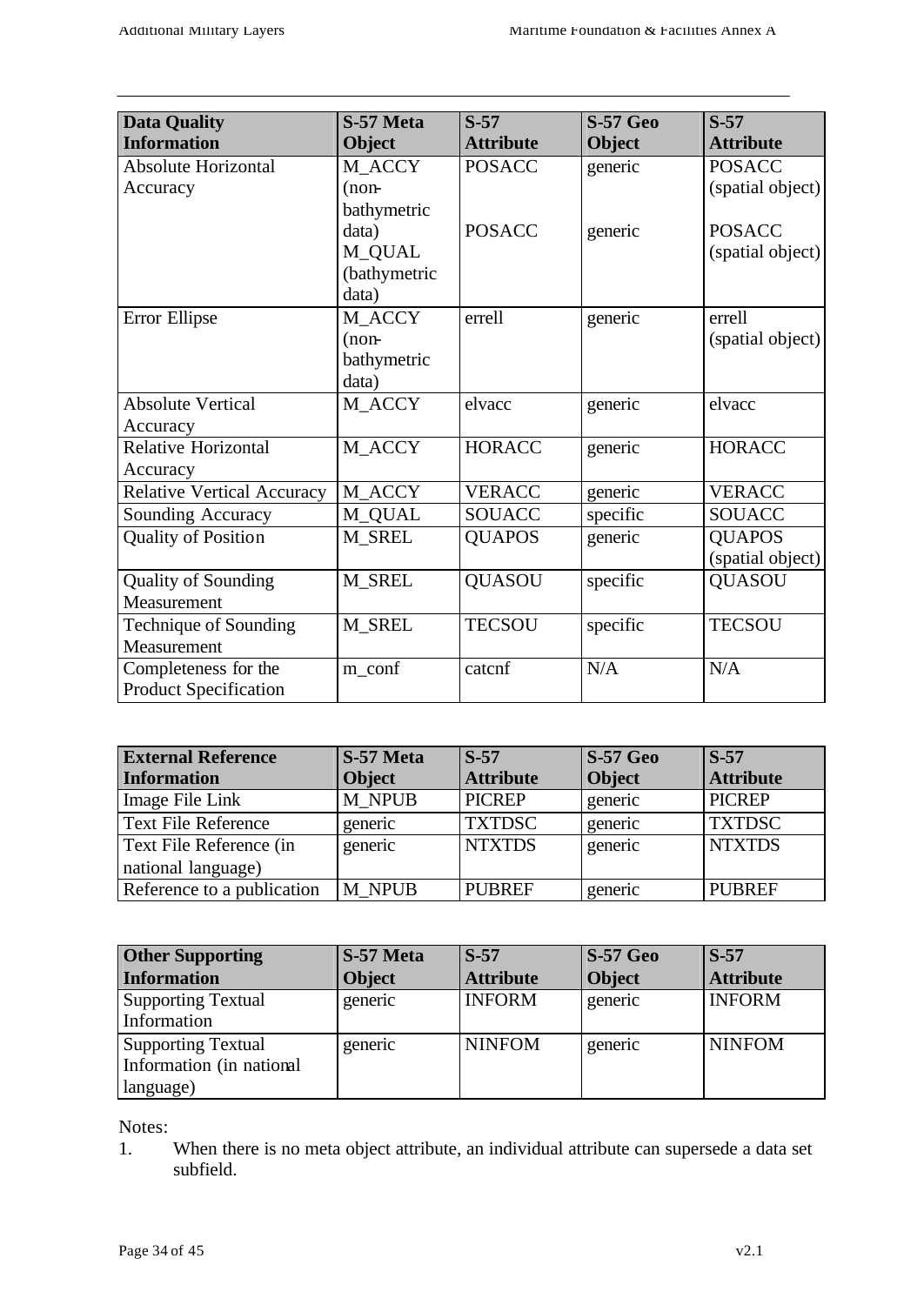- 2. It is prohibited to use an attribute on an individual object, if this attribute has the same value as the general value defined by the meta object or the equivalent data set subfield.
- 3. It is prohibited to use a meta object, if the information given by this meta object is the same as the value given by the equivalent data set subfield.

### **A.2.4.2 AML Maritime Foundation and Facilities Object Table**

The table below defines the S-57/AML six-letter acronym for each of the features described in section 5.5.1.

The tables provide the following details:

- feature name
- the six-character alpha-numeric code for the feature

| <b>Feature (Geo Object)</b>   | <b>Acronym</b> |
|-------------------------------|----------------|
| Administration area           | <b>ADMARE</b>  |
| Beacon, cardinal              | <b>BCNCAR</b>  |
| Beacon, isolated danger       | <b>BCNISD</b>  |
| Beacon, lateral               | <b>BCNLAT</b>  |
| Beacon, safe water            | <b>BCNSAW</b>  |
| Beacon, special purpose       | <b>BCNSPP</b>  |
| Buoy, cardinal                | <b>BOYCAR</b>  |
| Buoy, installation            | <b>BOYINB</b>  |
| Buoy, isolated danger         | <b>BOYISD</b>  |
| Buoy, lateral                 | <b>BOYLAT</b>  |
| Buoy, safe water              | <b>BOYSAW</b>  |
| Buoy, special purpose         | <b>BOYSPP</b>  |
| Built-up area                 | <b>BUAARE</b>  |
| Cable area                    | <b>CBLARE</b>  |
| Cable, submarine              | <b>CBLSUB</b>  |
| Coastguard station            | <b>CGUSTA</b>  |
| Coastline                     | <b>COALNE</b>  |
| Deep water route centreline   | <b>DWRTCL</b>  |
| Deep water route composite    | C AGGR         |
| Deep water route – part       | <b>DWRTPT</b>  |
| <b>Fishing Ground</b>         | <b>FSHGRD</b>  |
| Harbour area (administrative) | <b>HRBARE</b>  |
| Harbour facility              | <b>HRBFAC</b>  |
| Ice area                      | <b>ICEARE</b>  |
| <b>Inshore Traffic Zone</b>   | <b>ISTZNE</b>  |
| Land area                     | <b>LNDARE</b>  |
| Light                         | <b>LIGHTS</b>  |
| Light float                   | <b>LITFLT</b>  |
| Light vessel                  | <b>LITVES</b>  |
| Local magnetic anomaly        | <b>LOCMAG</b>  |
| Magnetic variation            | <b>MAGVAR</b>  |
| Marine farm / culture         | <b>MARCUL</b>  |
| Obstruction                   | <b>OBSTRN</b>  |
| Offshore platform             | <b>OFSPLF</b>  |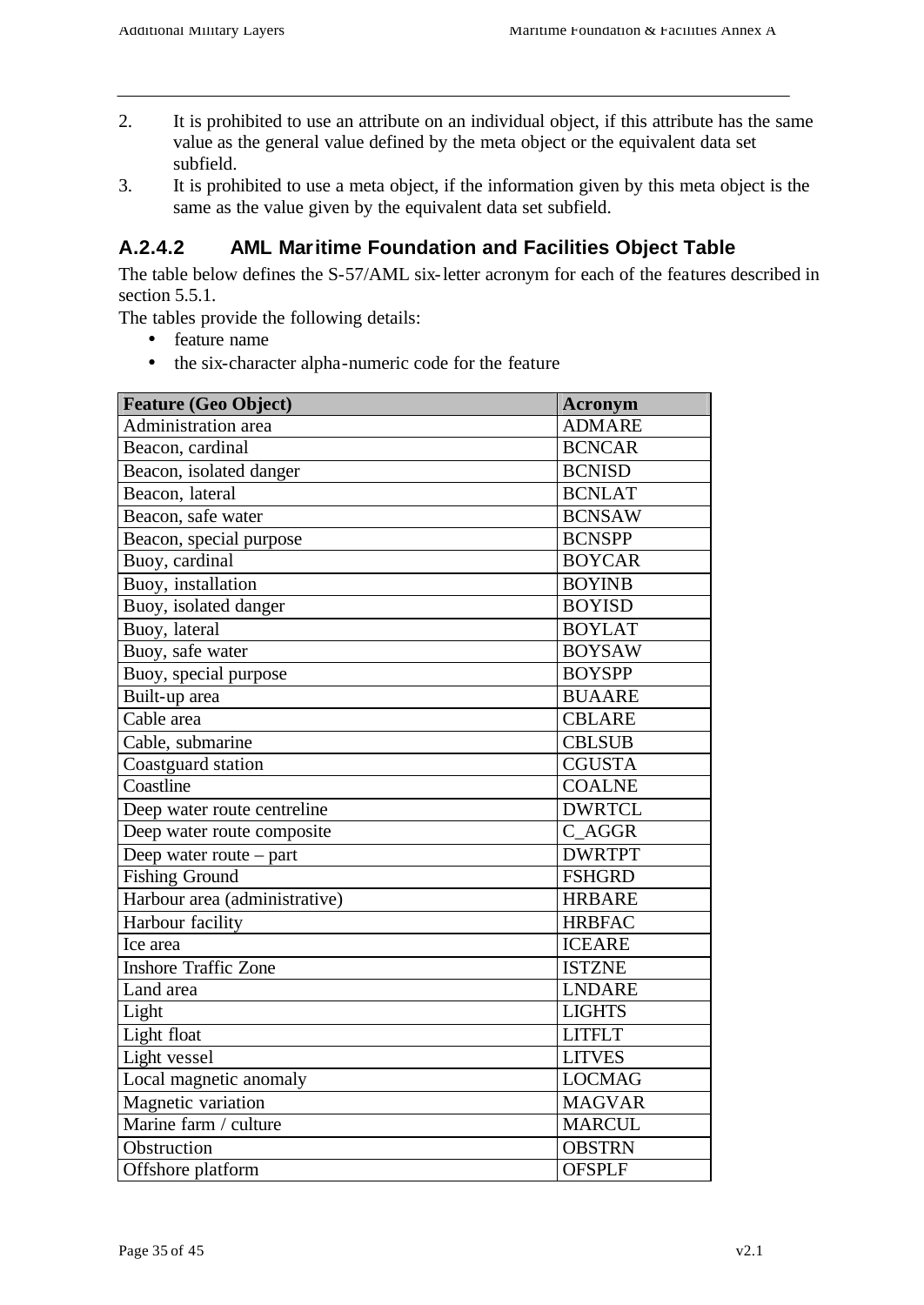| <b>Feature (Geo Object)</b>                | Acronym       |
|--------------------------------------------|---------------|
| Offshore production area                   | <b>OSPARE</b> |
| Pipeline area                              | <b>PIPARE</b> |
| Pipeline, submarine/on land                | <b>PIPSOL</b> |
| Precautionary area                         | <b>PRCARE</b> |
| Production / storage area                  | <b>PRDARE</b> |
| <b>Rescue station</b>                      | <b>RSCSTA</b> |
| Sea area                                   | <b>SEAARE</b> |
| Signal station, warning                    | <b>SISTAW</b> |
| Tidal stream - flood / ebb                 | TS FEB        |
| Tidal stream - harmonic prediction         | TS_PRH        |
| Tidal stream - non-harmonic prediction     | TS PNH        |
| Tidal stream - time series                 | TS TIS        |
| Tidal stream panel data                    | TS PAD        |
| Tide – harmonic prediction                 | <b>T_HMON</b> |
| Tide – non-harmonic prediction             | <b>T NHMN</b> |
| Tide - time series                         | <b>T TIMS</b> |
| Traffic separation line                    | <b>TSELNE</b> |
| Traffic separation scheme boundary         | <b>TSSBND</b> |
| Traffic separation scheme composite        | C AGGR        |
| Traffic separation scheme crossing         | <b>TSSCRS</b> |
| Traffic separation scheme lane part        | <b>TSSLPT</b> |
| Traffic separation scheme roundabout       | <b>TSSRON</b> |
| Traffic separation zone                    | <b>TSEZNE</b> |
| User defined                               | u_defd        |
|                                            |               |
| <b>Collection &amp; Meta Object</b>        | Acronym       |
| Completeness for the product specification | m conf        |
| Data coverage                              | M COVR        |

### **A.2.4.3 AML Maritime Foundation and Facilities Attribute Table**

Data source area M CSCL

The table below defines the S-57/AML six-letter acronym for each of the attributes described in section 5.5.2 of the Product Specification.

The tables provide the following details:

- the attribute name
- the six-character alpha-numeric code

Allowable attribute values for all the attributes listed are given in section 5.5, Schema.

| <b>Attribute</b>             | Acronym       |
|------------------------------|---------------|
| Absolute horizontal accuracy | <b>POSACC</b> |
| Absolute vertical accuracy   | elvacc        |
| <b>Buried depth</b>          | <b>BURDEP</b> |
| Capture date                 | <b>RECDAT</b> |
| Category of cardinal mark    | <b>CATCAM</b> |
| Category of completeness     | catcnf        |
| Category of coverage         | <b>CATCOV</b> |
| Category of harbour facility | <b>CATHAF</b> |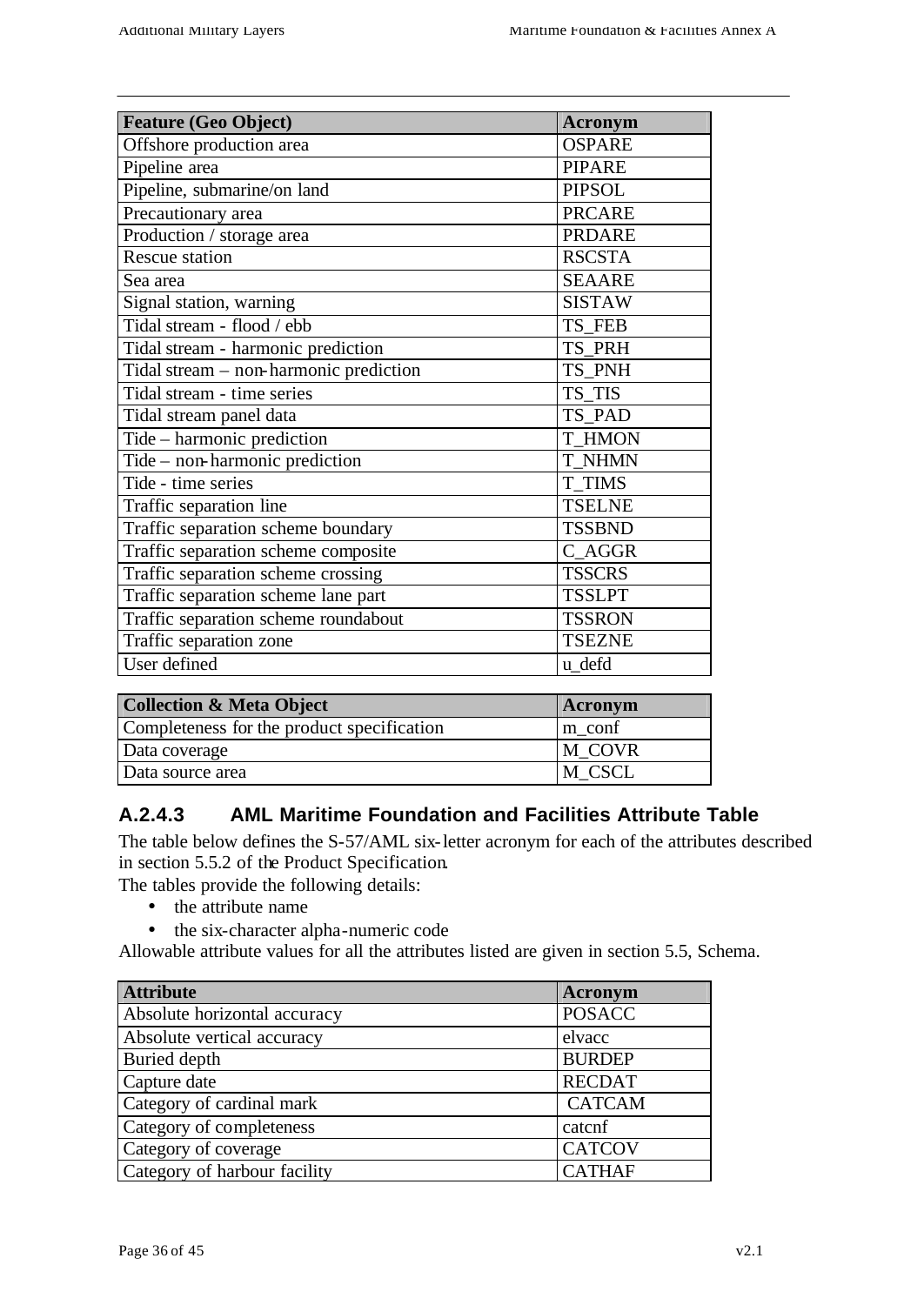| <b>Attribute</b>                                | <b>Acronym</b> |
|-------------------------------------------------|----------------|
| Category of installation buoy                   | <b>CATINB</b>  |
| Category of lateral mark                        | <b>CATLAM</b>  |
| Category of light                               | <b>CATLIT</b>  |
| Category of marine farm / culture               | <b>CATMFA</b>  |
| Category of obstruction                         | <b>CATOBS</b>  |
| Category of offshore platform                   | <b>CATOFP</b>  |
| Category of pipeline                            | <b>CATPIP</b>  |
| Category of production area                     | <b>CATPRA</b>  |
| Category of recommended track                   | <b>CATTRK</b>  |
| Category of rescue station                      | <b>CATRSC</b>  |
| Category of signal station, warning             | <b>CATSIW</b>  |
| Category of special purpose mark                | <b>CATSPM</b>  |
| Category of tidal stream                        | CAT TS         |
| Category of traffic separation scheme           | <b>CATTSS</b>  |
| Caveat                                          | seccvt         |
| Classification of ice                           | <b>CATICE</b>  |
| Colour                                          | <b>COLOUR</b>  |
| Condition                                       | <b>CONDTN</b>  |
| Conspicuous, radar                              | <b>CONRAD</b>  |
| Conspicuous, visually                           | <b>CONVIS</b>  |
| Controlling authority                           | authty         |
| Copyright Statement                             | cpyrit         |
| Current velocity                                | <b>CURVEL</b>  |
| Depth of water over feature                     | <b>VALSOU</b>  |
| Depth range - deepest value                     | DRVAL2         |
| Depth range - shoalest value                    | DRVAL1         |
| Depth units                                     | <b>DUNITS</b>  |
| Elevation                                       | <b>ELEVAT</b>  |
| End date                                        | <b>DATEND</b>  |
| Error ellipse                                   | errell         |
| Height                                          | <b>HEIGHT</b>  |
| Height / length units                           | <b>HUNITS</b>  |
| Image file link                                 | <b>PICREP</b>  |
| International Defence Organisation (IDO) status | secido         |
| Jurisdiction                                    | <b>JRSDTN</b>  |
| Light characteristic                            | <b>LITCHR</b>  |
| Limits of anchors and chains                    | limanc         |
| Marks - navigational - system of                | <b>MARSYS</b>  |
| Name (in English)                               | <b>OBJNAM</b>  |
| Name (in national language characters)          | <b>NOBJNM</b>  |
| Nationality                                     | <b>NATION</b>  |
| Nature of construction                          | <b>NATCON</b>  |
| Orientation                                     | <b>ORIENT</b>  |
| Owner authority                                 | secown         |
| Producing country                               | <b>PRCTRY</b>  |
| Product                                         | <b>PRODCT</b>  |
| Production agency                               | <b>AGENCY</b>  |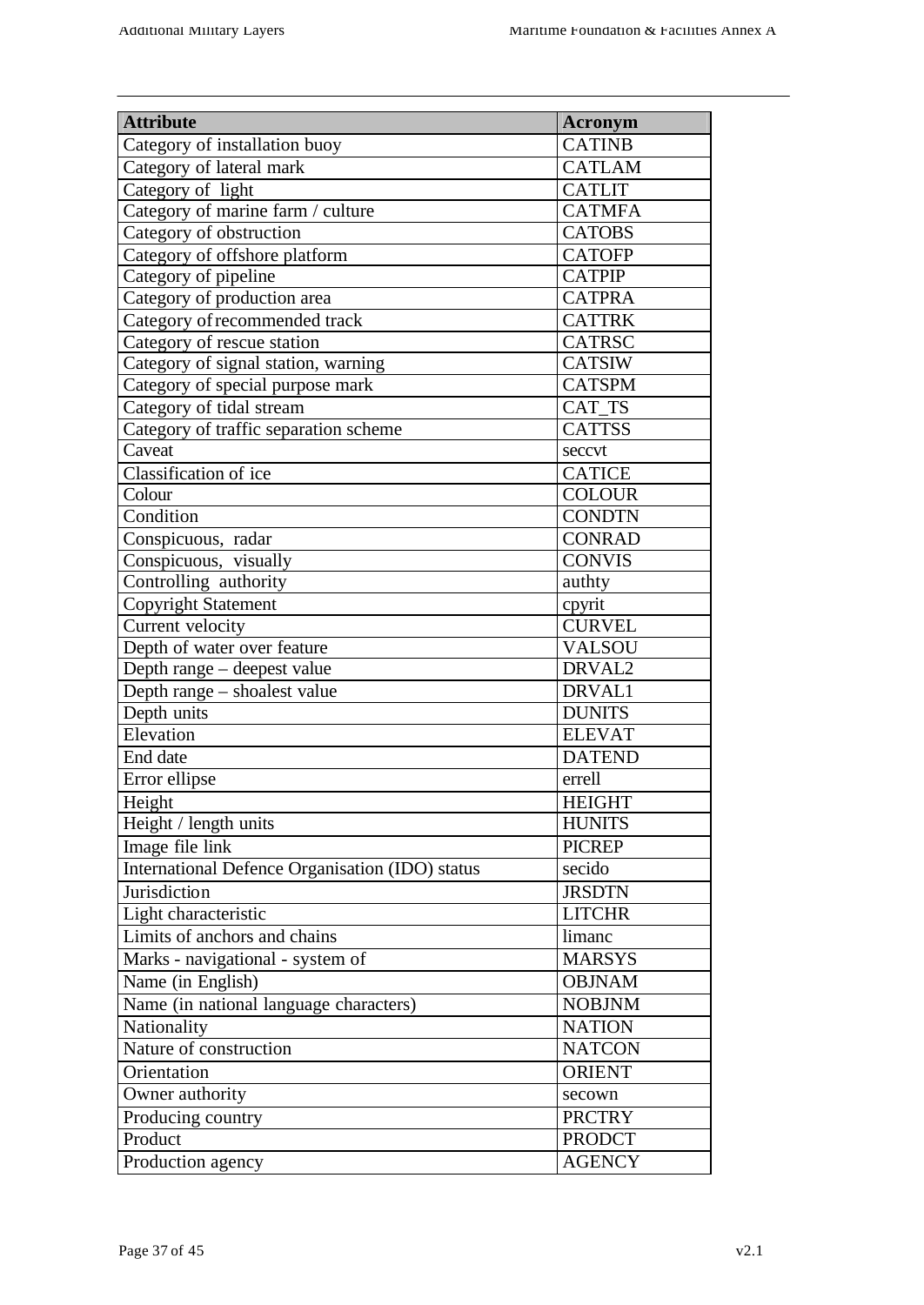| <b>Attribute</b>                                      | <b>Acronym</b>   |
|-------------------------------------------------------|------------------|
| Protective marking                                    | secpmk           |
| Quality of position                                   | <b>QUAPOS</b>    |
| Quality of sounding measurement                       | <b>OUASOU</b>    |
| Reference to a publication                            | <b>PUBREF</b>    |
| Reference year for magnetic variation                 | <b>RYRMGV</b>    |
| Relative horizontal accuracy                          | <b>HORACC</b>    |
| Relative vertical accuracy                            | <b>VERACC</b>    |
| Restriction(s)                                        | <b>RESTRN</b>    |
| Seasonal end date                                     | <b>PEREND</b>    |
| Seasonal start date                                   | <b>PERSTA</b>    |
| Sounding accuracy                                     | <b>SOUACC</b>    |
| Sounding datum                                        | soudat           |
| Source agency                                         | <b>SORIND</b>    |
|                                                       | (comma separated |
|                                                       | value)           |
| Source country                                        | <b>SORIND</b>    |
|                                                       | (comma separated |
|                                                       | value)           |
| Source date                                           | <b>SORDAT</b>    |
| Source ID                                             | <b>SORIND</b>    |
|                                                       | (comma separated |
|                                                       | value)           |
| Source scale                                          | <b>CSCALE</b>    |
| Source type                                           | <b>SORIND</b>    |
|                                                       | (comma separated |
|                                                       | value)           |
| Start date                                            | <b>DATSTA</b>    |
| <b>Status</b>                                         | <b>STATUS</b>    |
| Supporting textual information (in English)           | <b>INFORM</b>    |
| Supporting textual information (in national language  | <b>NINFOM</b>    |
| characters)                                           |                  |
| Text file reference (in English)                      | <b>TXTDSC</b>    |
| Text File Reference (in national language characters) | <b>NTXTDS</b>    |
| <b>Textual description</b>                            | txtdes           |
| Tidal stream $-$ panel values                         | TS TSP           |
| Tidal stream, current - time series values            | TS_TSV           |
| Tide – accuracy of water level                        | <b>T_ACWL</b>    |
| Tide – high and low water levels                      | <b>T_HWLW</b>    |
| Tide – method of tidal prediction                     | <b>T_MTOD</b>    |
| Tide – time and height differences                    | <b>T THDF</b>    |
| Tide – time series values                             | <b>T TSVL</b>    |
| Tide - value of harmonic constituents                 | <b>T_VAHC</b>    |
| Tide, current – time interval of values               | <b>T_TINT</b>    |
| Time end                                              | <b>TIMEND</b>    |
| Time start                                            | <b>TIMSTA</b>    |
| <b>Traffic flow</b>                                   | <b>TRAFIC</b>    |
| Type of built-up area                                 | <b>CATBUA</b>    |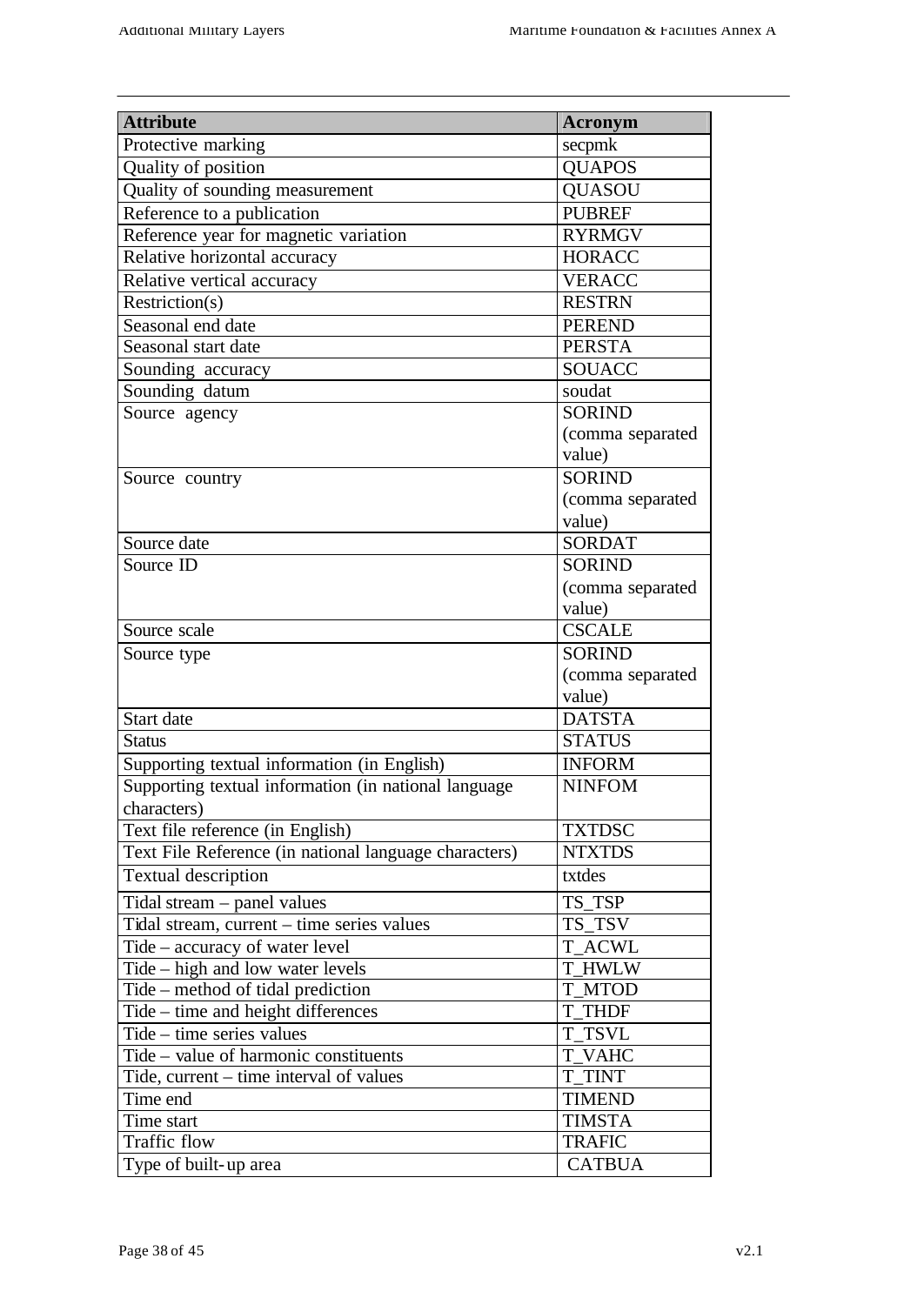| <b>Attribute</b>                             | <b>Acronym</b> |
|----------------------------------------------|----------------|
| Type of cable                                | <b>CATCBL</b>  |
| Value of annual change in magnetic variation | <b>VALACM</b>  |
| Value of local magnetic anomaly              | <b>VALLMA</b>  |
| Value of magnetic variation                  | <b>VALMAG</b>  |
| Value of nominal range                       | <b>VALNMR</b>  |
| Vertical datum                               | <b>VERDAT</b>  |
| Vertical length                              | <b>VERLEN</b>  |
| Water level effect                           | <b>WATLEV</b>  |

### **A.2.4.4 Mandatory Attributes**

The table below specifies attributes that are mandatory to specific features in Maritime Foundation and Features. Features not included in this table have no mandatory attributes.

| <b>Feature</b> | <b>Attributes</b> |                  |                                                           |               |               |
|----------------|-------------------|------------------|-----------------------------------------------------------|---------------|---------------|
| <b>BCNCAR</b>  | <b>CATCAM</b>     |                  |                                                           |               |               |
| <b>BCNLAT</b>  | <b>CATLAM</b>     |                  |                                                           |               |               |
| <b>BCNSPP</b>  | <b>CATSPM</b>     |                  |                                                           |               |               |
| <b>BOYCAR</b>  | <b>CATCAM</b>     |                  |                                                           |               |               |
| <b>BOYINB</b>  | <b>CATINB</b>     |                  |                                                           |               |               |
| <b>BOYLAT</b>  | <b>CATLAM</b>     |                  |                                                           |               |               |
| <b>BOYSPP</b>  | <b>CATSPM</b>     |                  |                                                           |               |               |
| <b>BUAARE</b>  | <b>CATBUA</b>     |                  |                                                           |               |               |
| <b>CBLARE</b>  | <b>CATCBL</b>     |                  |                                                           |               |               |
| <b>CBLSUB</b>  | <b>CATCBL</b>     |                  |                                                           |               |               |
| <b>DWRTCL</b>  | <b>CATTRK</b>     |                  |                                                           |               |               |
| <b>ISTZNE</b>  | <b>CATTSS</b>     |                  |                                                           |               |               |
| <b>HRBFAC</b>  | <b>CATHAF</b>     |                  |                                                           |               |               |
| <b>ICEARE</b>  | <b>CATICE</b>     |                  |                                                           |               |               |
| <b>LIGHTS</b>  |                   |                  | all lights except air obstruction light or fog detector   |               |               |
|                | light:-           |                  |                                                           |               | <b>CATLIT</b> |
|                |                   |                  | if it is an air obstruction light or fog detector light:- |               |               |
| <b>LITFLT</b>  | <b>CONRAD</b>     |                  |                                                           |               |               |
| <b>LITVES</b>  | <b>CONRAD</b>     |                  |                                                           |               |               |
| <b>LOCMAG</b>  | <b>VALLMA</b>     |                  |                                                           |               |               |
| M ACCY         | <b>POSACC</b>     |                  |                                                           |               |               |
| m clas         | secpmk            | secown           | either but not<br>both of:                                | secido        | seccvt        |
| m_conf         | catcnf            |                  |                                                           |               |               |
| M COVR         | <b>CATCOV</b>     |                  |                                                           |               |               |
| M CSCL         | <b>CSCALE</b>     |                  |                                                           |               |               |
| M NSYS         | <b>MARSYS</b>     |                  |                                                           |               |               |
| M PROD         | cpyrit            | at least one of: |                                                           | <b>AGENCY</b> | <b>PRCTRY</b> |
| M_QUAL         | at least one of:  |                  | <b>SOUACC</b>                                             | <b>VERDAT</b> |               |
| <b>M_NPUB</b>  | at least one of:  |                  | <b>PICREP</b>                                             | <b>PUBREF</b> |               |
| M_SDAT         | soudat            |                  |                                                           |               |               |
| M VDAT         | <b>VERDAT</b>     |                  |                                                           |               |               |
| <b>MAGVAR</b>  | <b>RYRMGV</b>     | <b>VALACM</b>    | <b>VALMAG</b>                                             |               |               |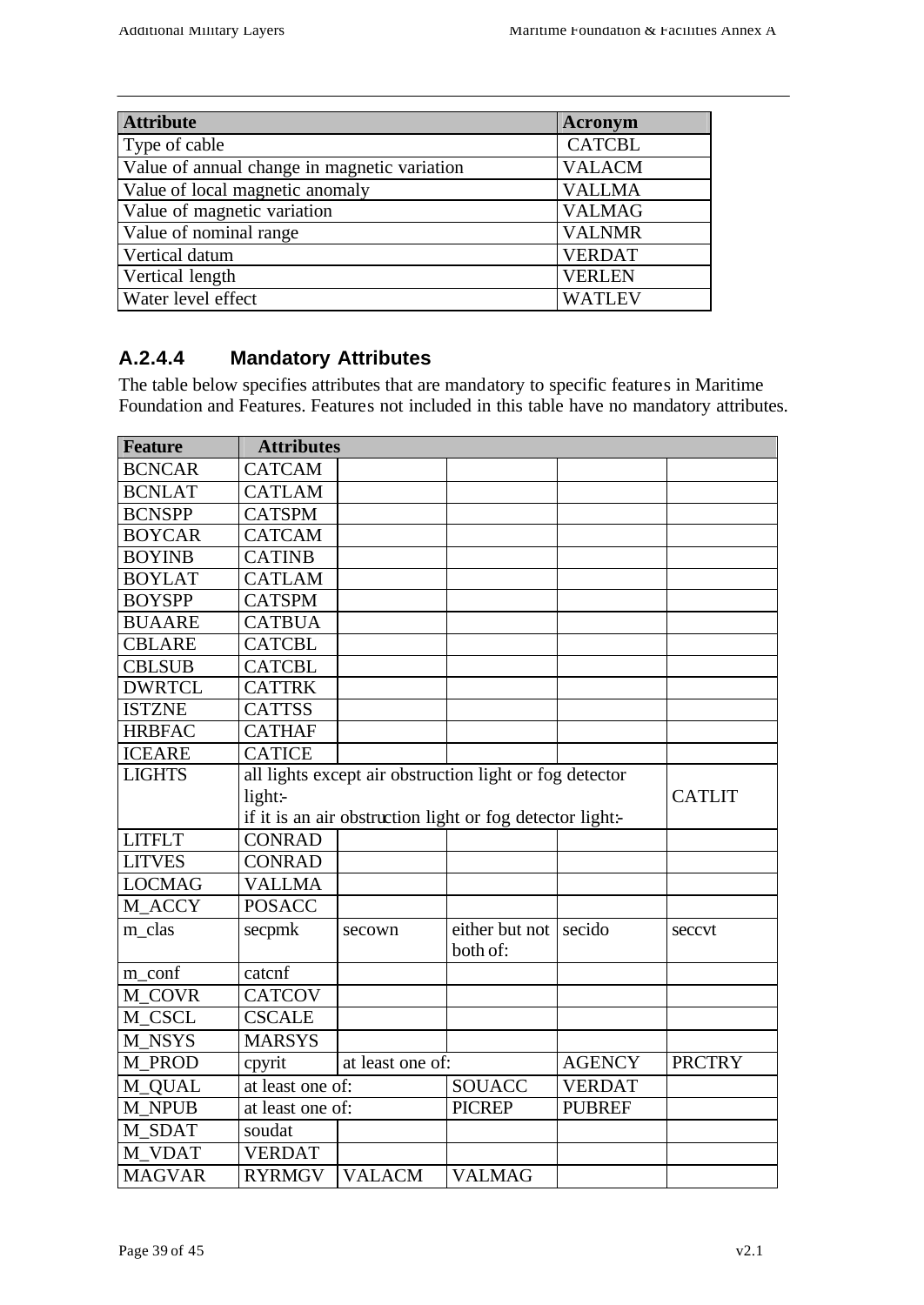| <b>Feature</b> | <b>Attributes</b> |                |                                         |        |               |
|----------------|-------------------|----------------|-----------------------------------------|--------|---------------|
| <b>MARCUL</b>  | <b>CATMFA</b>     |                |                                         |        |               |
| <b>OBSTRN</b>  | <b>CATOBS</b>     |                |                                         |        |               |
| <b>OFSPLF</b>  | <b>CATOFP</b>     |                |                                         |        |               |
| <b>OSPARE</b>  | <b>CATPRA</b>     |                |                                         |        |               |
| <b>PIPARE</b>  | <b>CATPIP</b>     |                |                                         |        |               |
| <b>PIPSOL</b>  | <b>CATPIP</b>     |                |                                         |        |               |
| <b>PRDARE</b>  | <b>CATPRA</b>     |                |                                         |        |               |
| <b>RDOSTA</b>  | <b>CATROS</b>     |                |                                         |        |               |
| <b>RSCSTA</b>  | <b>CATRSC</b>     |                |                                         |        |               |
| <b>SEAARE</b>  | <b>OBJNAM</b>     |                |                                         |        |               |
| <b>SISTAW</b>  | <b>CATSIW</b>     |                |                                         |        |               |
| <b>T TIMS</b>  | <b>TIMEND</b>     | <b>TIMSTA</b>  | <b>T HWLW</b>                           |        |               |
| <b>T NHMN</b>  | <b>T MTOD</b>     | <b>T THDF</b>  |                                         |        |               |
| <b>T HMON</b>  | <b>T MTOD</b>     | <b>T VAHC</b>  |                                         |        |               |
| TS FEB         | CAT TS            | <b>CURVEL</b>  | <b>ORIENT</b>                           |        |               |
| TS PAD         | TS_TSP            |                |                                         |        |               |
| TS PNH         | T MTOD            | <b>T THDF</b>  |                                         |        |               |
| TS_PRH         | <b>T MTOD</b>     | <b>T VAHC</b>  |                                         |        |               |
| TS TIS         | <b>TIMEND</b>     | <b>TIMESTA</b> | TS_TSV                                  | T_TINT |               |
| <b>TSSLPT</b>  | <b>ORIENT</b>     |                | except when the lane part is a junction |        | <b>CATTSS</b> |
| <b>TSELNE</b>  | <b>CATTSS</b>     |                |                                         |        |               |
| <b>TSSBND</b>  | <b>CATTSS</b>     |                |                                         |        |               |
| <b>TSSCRS</b>  | <b>CATTSS</b>     |                |                                         |        |               |
| <b>TSSRON</b>  | <b>CATTSS</b>     |                |                                         |        |               |
| <b>TSEZNE</b>  | <b>CATTSS</b>     |                |                                         |        |               |

### **A.2.4.5 Mandatory Features**

AML Maritime Foundation and Facilities contains the following mandatory features: • Coastline COALNE

### **A.2.4.6 Attribute Definitions**

AML attribute definitions, permissible values, formats, together with details of S-57 encoding, are given in the AML Object & Attribute Catalogue.

### **A.2.4.7 Relationships Between Features**

Relationships are defined between features in AML Maritime Foundation and Facilities by using the methods specified in sections A.2.4.7.1 and A.2.4.7.2. The application of these relationships is described in section A.3, 'AML Maritime Foundation and Facilities Guidance on Feature Coding and Attribution'.

### **A.2.4.7.1 Collection Objects**

All association or aggregation relationships using collection objects classes 'aggregation' (C\_AGGR), or 'association' (C\_ASSO) are assumed to be peer to peer. The 'Relationship Indicator' [RIND] subfield of these collection feature records must be  $\{3\}$  = peer.

### **A.2.4.7.2 Nominated Master feature Record**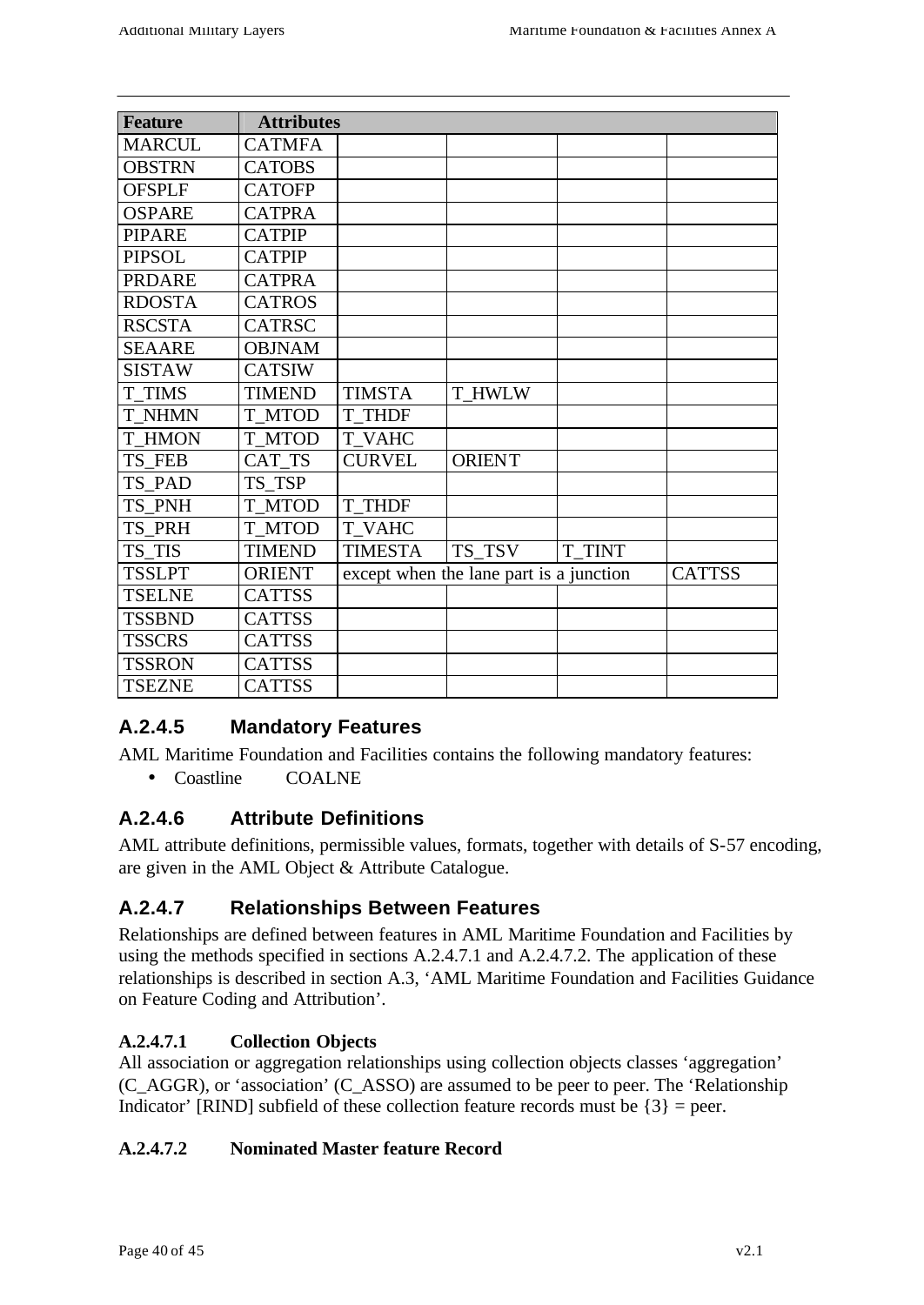All hierarchical relationships (master to slave) must be encoded by using a nominated 'master' feature record carrying the pointers to the 'slave' objects in the 'Relationship Indicator' [RIND] subfield in the 'Feature Record to Feature Object Pointer' [FFPT] field with the value  ${2}$  = slave.

### **A.2.4.8 Dependency Between Attributes**

Refer to sections A.2.4.3 and A.3, for details of relationships between attributes.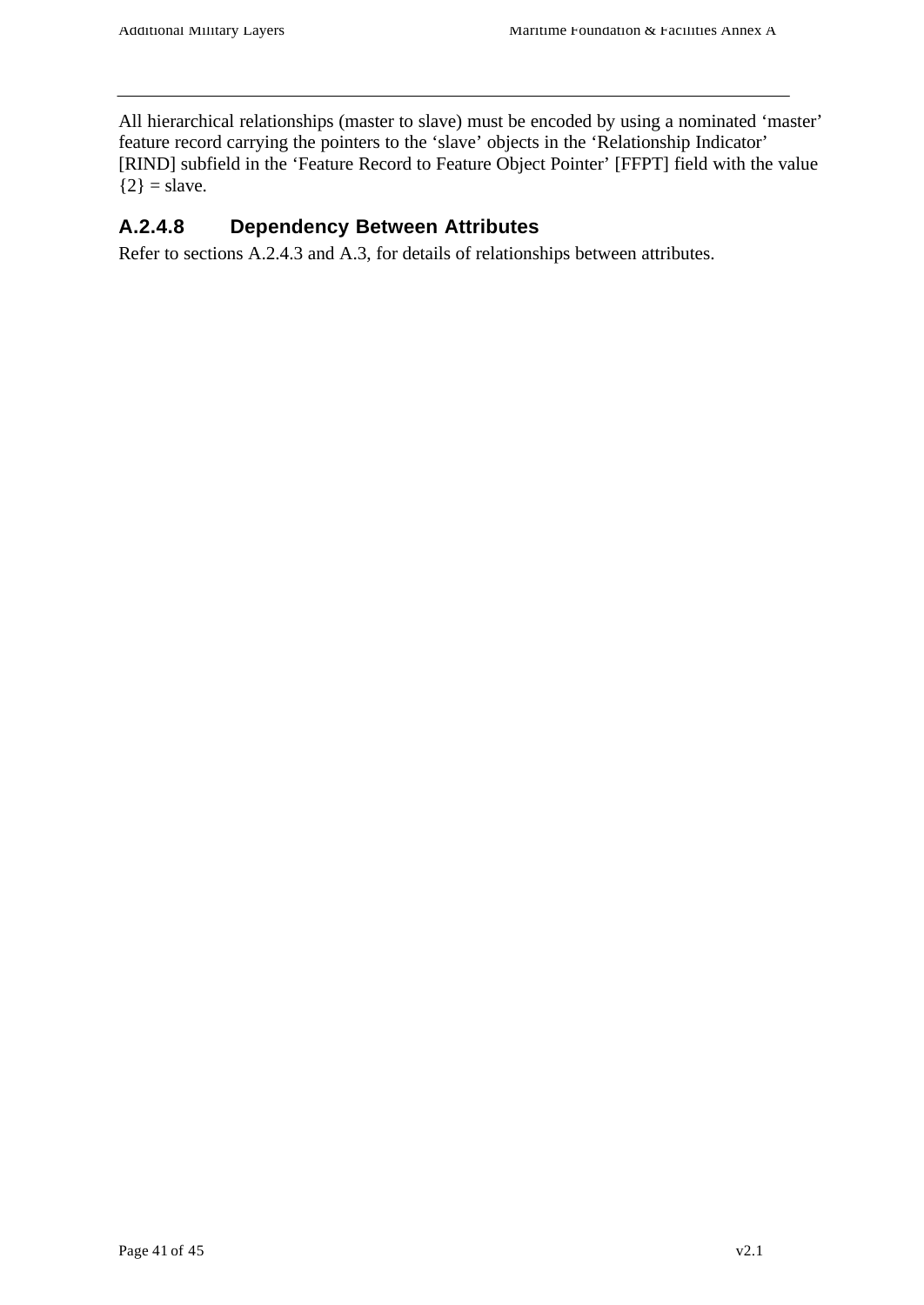# **A.3 AML MARITIME FOUNDATION AND FACILITIES Guidance on Feature Coding and Attribution**

### *A.3.1 scope*

The following clauses specify the conventions that are to be used to encode the geometry and semantic description of objects in AML Maritime Foundation and Facilities.

This document describes how to encode information that the cartographer considers relevant to a specific purpose. The content of AML Maritime Foundation and Facilities is at the discretion of the producing authority provided that the conventions described below are followed.

# *A.3.2 General Rules*

Generally, the conventions extant in S-57 APPENDIX B.1, Annex A, Use of the Object Catalogue for ENC will also apply to the AML Maritime Foundation and Facilities product. However, there may be some cases where the range of allowable attribute values may differ, or where additional attributes apply. The following guide-lines seek to clarify such amendments or additions for use in AML Maritime Foundation and Facilities.

This document must be used in conjunction with the AML Maritime Foundation and Facilities product specification.

### **A.3.2.1 Sounding Datum**

The default value for the entire data set is given in the 'Sounding Datum' [SDAT] subfield of the 'Data Set Parameter' [DSPM] field. If the sounding datum is different to the value given in the SDAT subfield for some part of the data set, it may be encoded as meta object M\_SDAT.

The areas covered by meta objects M\_SDAT must be mutually exclusive.

Meta object : Sounding datum (M\_SDAT) Attributes : soudat INFORM NINFOM

The sounding datum attribute 'soudat' can also apply on an individual object (see note).

#### NOTE:

When using the attributes **VALSOU; DRVAL1; DRVAL2** on an individual object the following criteria apply:

1. The 'soudat' attribute must be populated if the sounding datum:

- differs from the sounding datum specified in the SDAT subfield of the Data Set Parameter (DSPM) field structure
- or,
- differs from the sounding datum attribute 'soudat' specified by a M\_SDAT metaobject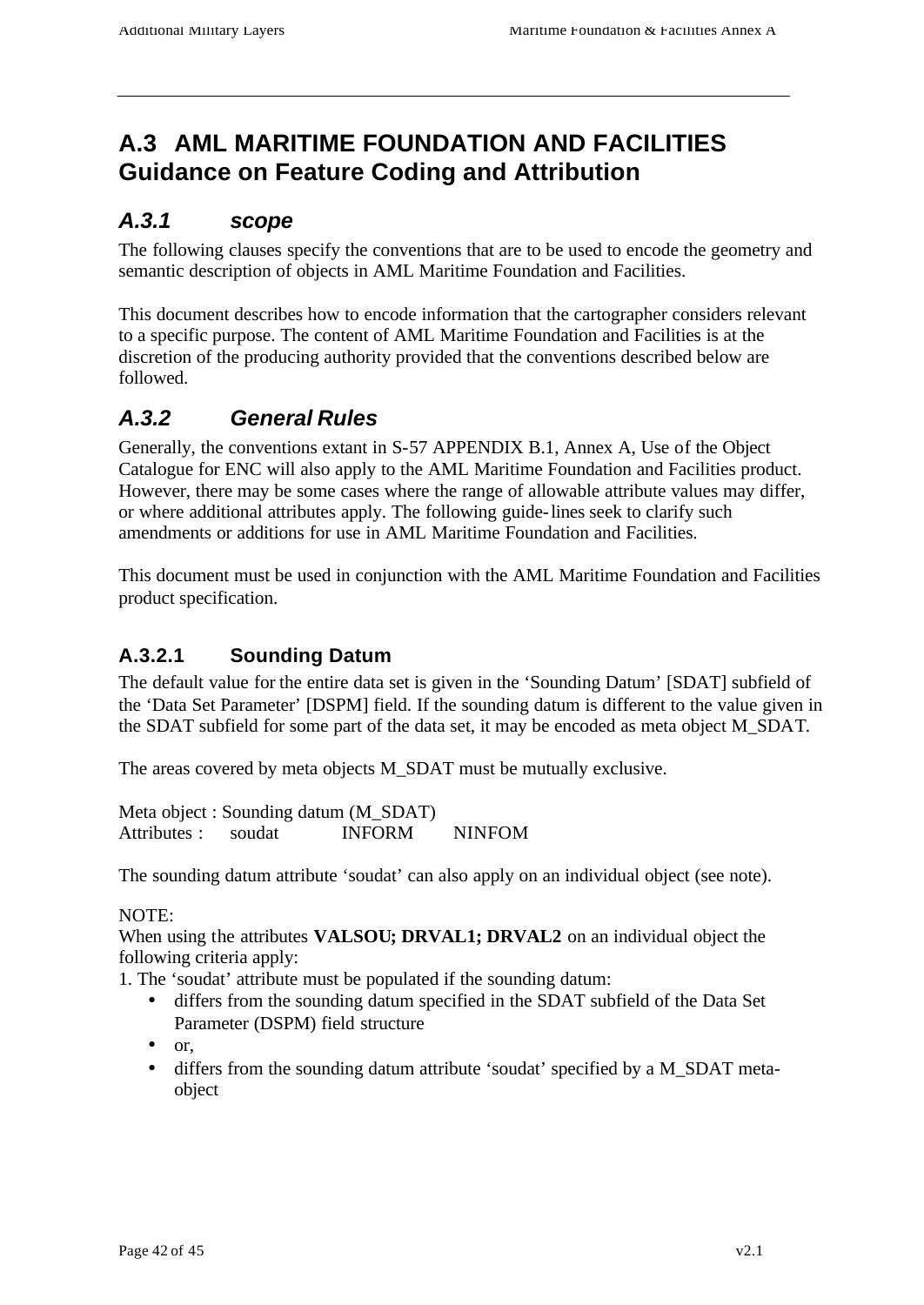### **A.3.2.2 Vertical Datum**

The default value for the entire data set is given in the 'Vertical Datum' [VDAT] subfield of the 'Data Set Parameter' [DSPM] field. If the vertical datum is different to the value given in the VDAT subfield for some part of the data set, it may be encoded as meta object M\_VDAT.

The areas covered by meta objects M\_VDAT must be mutually exclusive.

Meta object : Vertical datum (M\_VDAT) Attributes : VERDAT INFORM NINFOM

The vertical datum attribute VERDAT can also apply on an individual object (see note).

#### NOTE:

When using the attributes **ELEVAT; elvacc; HEIGHT; VERACC; VERLEN** on an individual object the following criteria apply:

1. The VERDAT attribute must be populated if the vertical datum:

- differs from the vertical datum specified in the VDAT subfield of the Data Set Parameter (DSPM) field structure
- or,
- differs from the vertical datum attribute VERDAT specified by a M\_VDAT metaobject

#### **A.3.2.3 Units**

Units are specified in the 'Units of Depth Measurement' [DUNI] subfield and 'Units of Height Measurement' [HUNI] subfield of the 'Data Set Parameter' [DSPM] field. If the units for objects in some part of the data set are different to either of the values given in the DUNI or HUNI subfields, it may be encoded as meta object M\_UNIT.

The areas covered by meta objects M\_UNIT must be mutually exclusive.

|                     |        | Meta object : Units of measurement of data (M_UNIT) |               |
|---------------------|--------|-----------------------------------------------------|---------------|
| Attributes : HUNITS |        | INFORM NINFOM                                       |               |
|                     |        | or                                                  |               |
|                     | DUNITS | <b>INFORM</b>                                       | <b>NINFOM</b> |

The unit attributes 'HUNITS' and 'DUNITS' can also apply on an individual object (see note).

#### NOTE:

When using the attributes **BURDEP; VALSOU; DRVAL1; DRVAL2; ELEVAT; elvacc; HEIGHT; limanc; T\_HWLW; T\_THDF; T\_TSVL; VALNMR; VERLEN; vershf** on an individual object the following criteria apply:

1. The measurement units must be set to the appropriate units using the HUNITS or DUNITS attribute if they:

- differ from the units specified in the HUNI subfield of the Data Set Parameter (DSPM) field structure
- or,
- differ from the attributes 'HUNITS' or 'DUNITS' specified by a M\_UNIT meta-object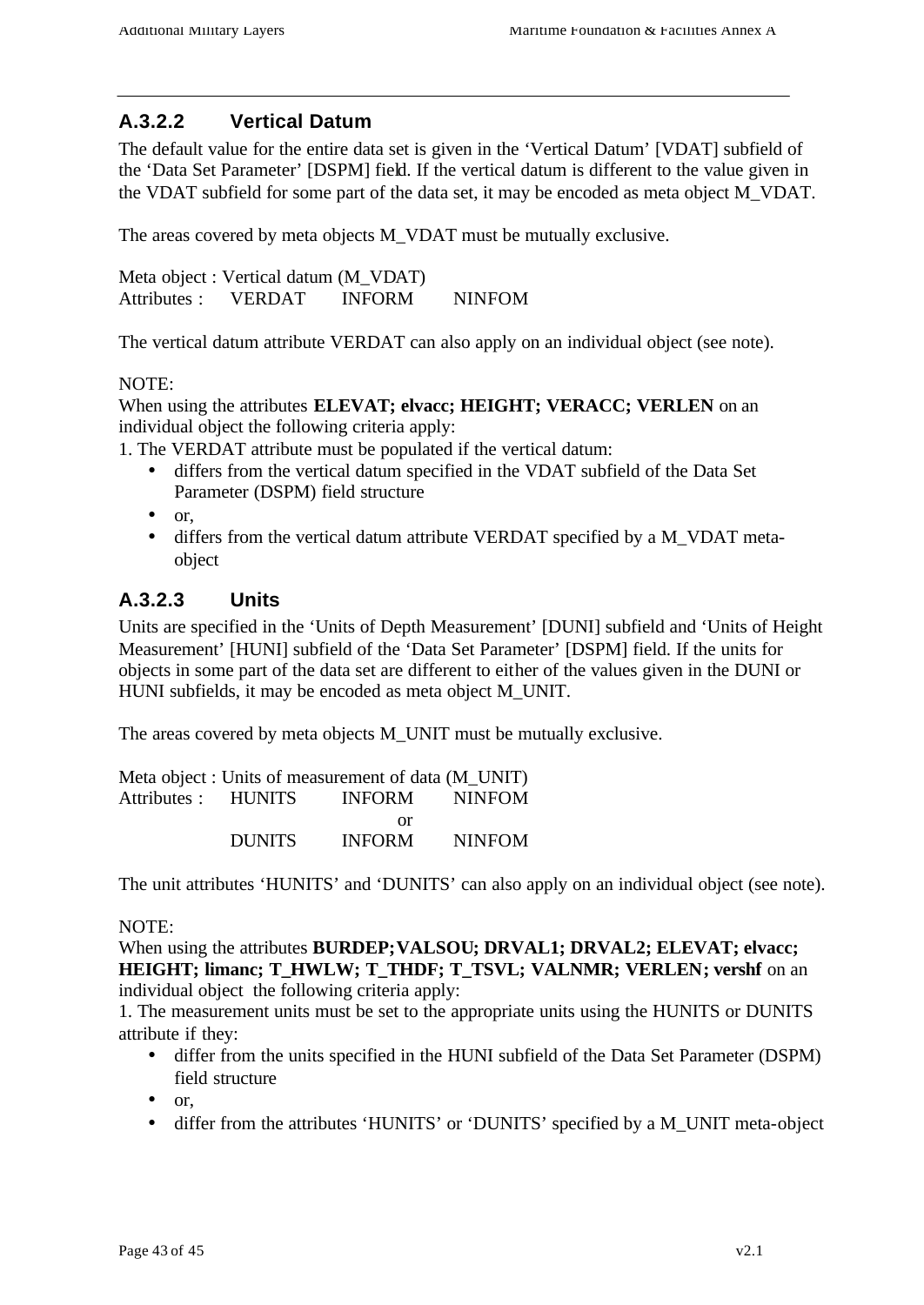# *A.3.3 MARITIME FOUNDATION and FACILITIES Information*

### **Referencing of Nautical Publications**

When additional information is required from nautical publications it will be accessed by either:

a link from specific real world objects using the TXTDSC attribute or

using the meta object M\_NPUB and the TXTDSC or PUBREF attribute to link to soft or hardcopy files respectively. One or more meta objects may cover the entire cell to provide general information such as fishery activity levels in the cell.

### **Port Locations**

Ports are encoded using the **ADMARE** object. These may be area or point primitives depending upon the scale of compilation of the cell.

Urban areas close to the sea are encoded with the **BUAARE** object.

### **Aggregation (composite) features**

Aggregation features can be used to combine objects that are related in some way, ie a part or component of, to form a single higher level object.

### **Deep Water Route Composite**

If both component parts of a Deep Water Route, being the centre line and route part, are used to define a route, they may be aggregated using the "Deep Water Route Composite" feature to form a single deep water route feature. It can then be attributed as shown below:

Collection object:

|            | C AGGR        | Deep Water Route Composite                             |
|------------|---------------|--------------------------------------------------------|
| Attribute: | <b>INFORM</b> | Supporting textual information                         |
|            |               | Note: if using a national language equivalent, use the |
|            |               | NINFOM attribute.                                      |
| Attribute: | <b>OBJNAM</b> | Route Name                                             |
|            |               | Note: if using a national language equivalent, use the |
|            |               | NOBJNM attribute.                                      |
| Attribute: | <b>TXTDSC</b> | Text file reference                                    |
|            |               | Note: if using a national language equivalent, use the |
|            |               | NTXTDS attribute.                                      |

### **Traffic Separation Scheme Composite**

Two or more of the component parts of a traffic separation scheme, being boundary, crossing, lane part, roundabout or zone, may be aggregated using the "Traffic Separation Scheme Composite" feature to form a single traffic separation scheme feature. It can then be attributed as shown below:

Collection object:

| Attribute: | C AGGR<br><b>INFORM</b> | <b>Traffic Separation Scheme Composite</b><br>Supporting textual information |
|------------|-------------------------|------------------------------------------------------------------------------|
|            |                         | Note: if using a national language equivalent, use the                       |
|            |                         | NINFOM attribute.                                                            |
| Attribute: | <b>OBJNAM</b>           | Scheme Name                                                                  |
|            |                         | Note: if using a national language equivalent, use the                       |